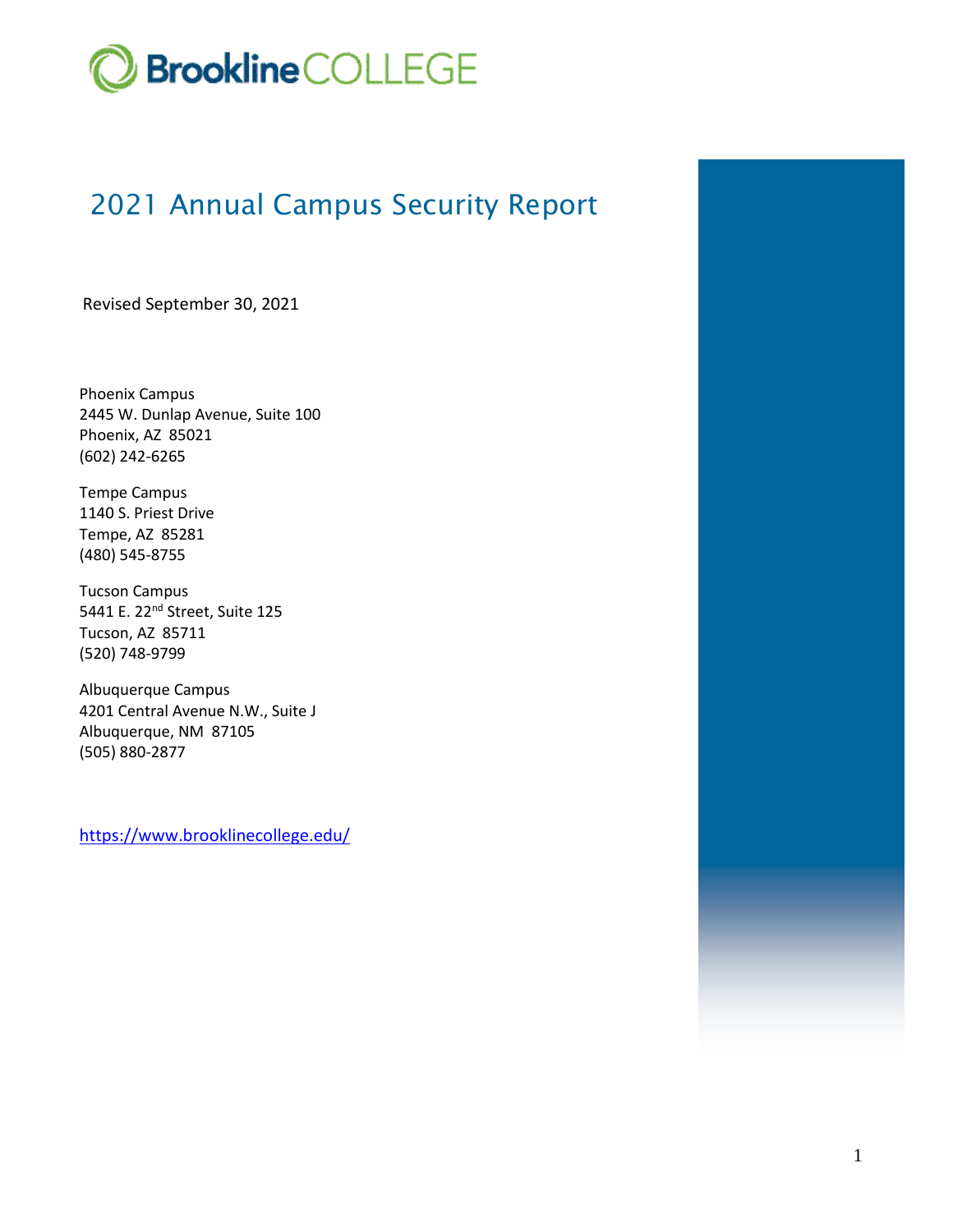

# **Table of Contents**

| POLICIES AND PROCEDURES TO COMPLY WITH TITLE IX REGULATIONS  11                            |  |
|--------------------------------------------------------------------------------------------|--|
|                                                                                            |  |
|                                                                                            |  |
| Policy on the Awareness and Prevention of Dating Violence, Domestic Violence, Stalking and |  |
|                                                                                            |  |
|                                                                                            |  |
|                                                                                            |  |
|                                                                                            |  |
|                                                                                            |  |
|                                                                                            |  |
|                                                                                            |  |
|                                                                                            |  |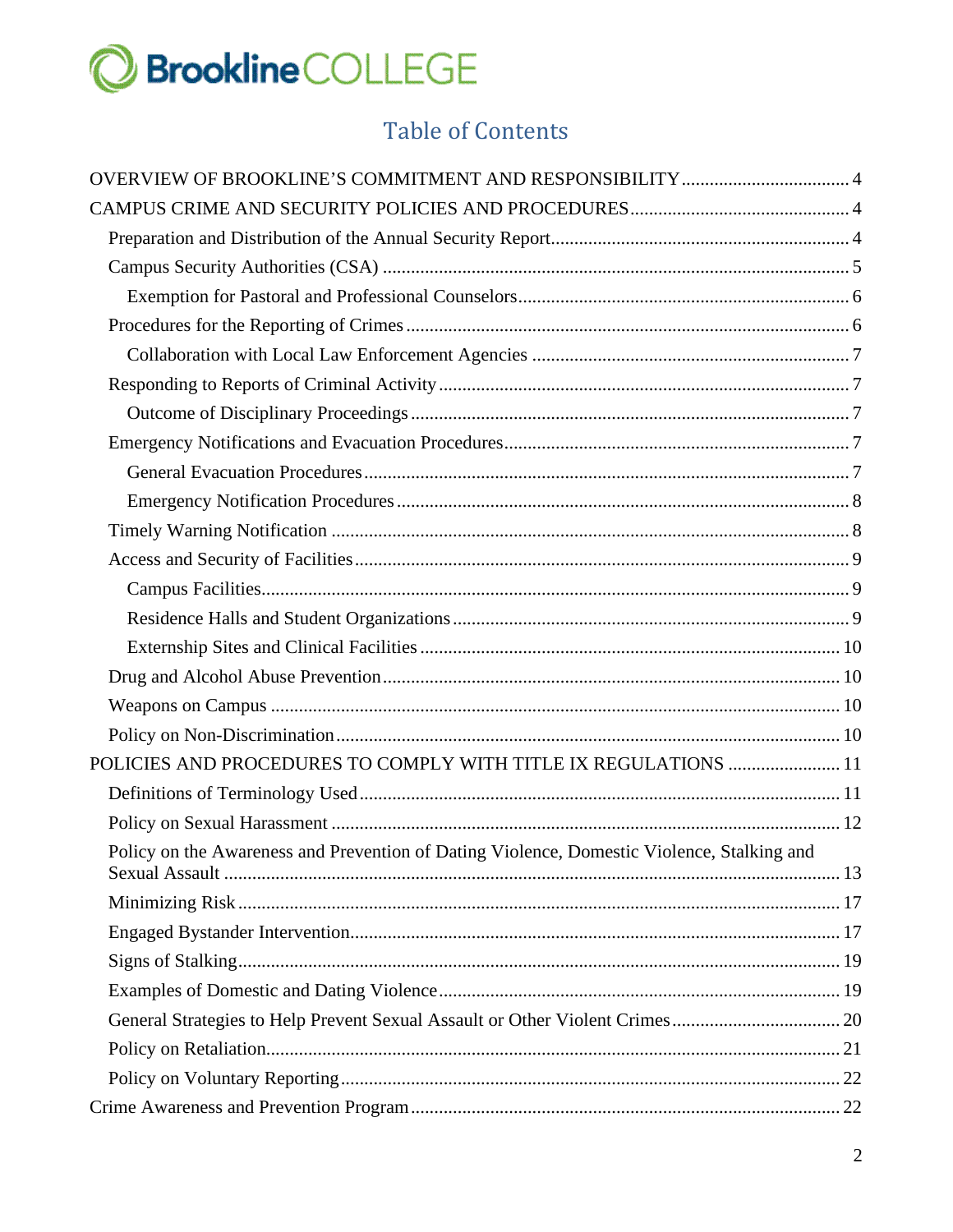# **@BrooklineCOLLEGE**

| Program to Prevent Domestic Violence, Dating Violence, Sexual Assault and Stalking 23 |  |
|---------------------------------------------------------------------------------------|--|
|                                                                                       |  |
|                                                                                       |  |
|                                                                                       |  |
|                                                                                       |  |
|                                                                                       |  |
|                                                                                       |  |
|                                                                                       |  |
|                                                                                       |  |
|                                                                                       |  |
|                                                                                       |  |
|                                                                                       |  |
|                                                                                       |  |
|                                                                                       |  |
|                                                                                       |  |
|                                                                                       |  |
|                                                                                       |  |
|                                                                                       |  |
|                                                                                       |  |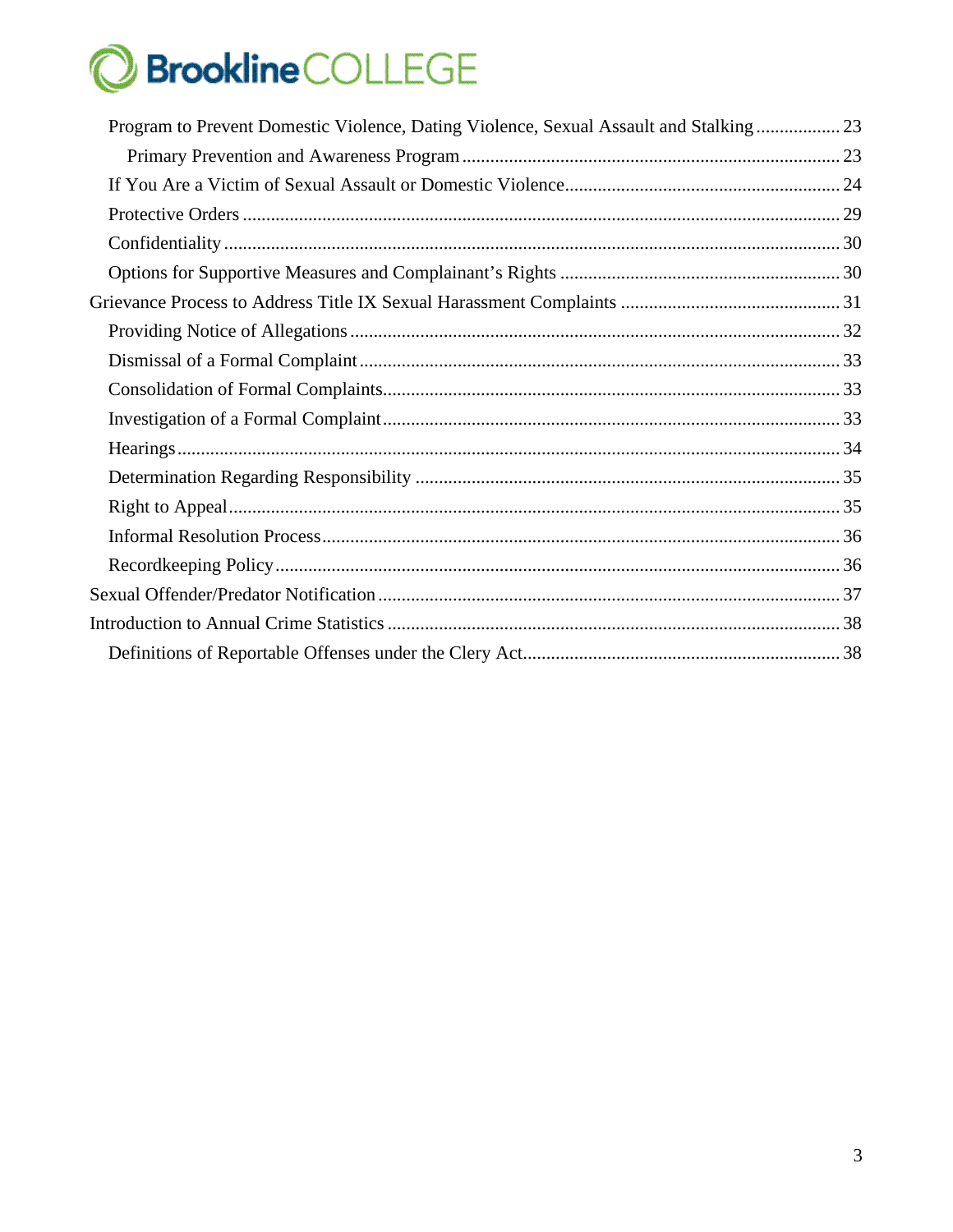# **Brookline** COLLEGE

# **OVERVIEW OF BROOKLINE'S COMMITMENT AND RESPONSIBILITY**

Brookline College (referred to also in this document as "the College") is committed to providing a reasonably safe and secure environment for students and employees to study and work. Although Brookline College cannot guarantee that crimes will never be committed on campus or on public property within close proximity to the campus, the College takes reasonable and effective measures to minimize the risk. In that regard and on an annual basis, the College provides its students and employees with safety and security-related services offered by the College, which are in compliance with the Jeanne Clery Disclosure of Campus Security Policy and Campus Crime Statistics Act (commonly referred to as "The Clery Act") signed in 1990. Our responsibilities under The Clery Act include but are not limited to the following:

- By October 1 of each year, publish and distribute an Annual Campus Security Report to students and employees, which includes: 1) Crime statistics for the prior three years; and 2) policies regarding various safety and security measures, campus crime prevention programs, and procedures followed in the investigation and prosecution of alleged sex offenses.
- Inform all students and employees about the existence of the Annual Security Report and its accessibility via the College website and in hardcopy format.
- Disclose crime statistics for on-campus facilities and public property immediately adjacent to the campus, which are obtained from various resources, including local law enforcement and school officials who have significant responsibility for student and school activities.
- Provide timely warning notices, as applicable, for crimes covered by the Clery Act that have been committed and represent a threat to employees and students.
- Maintain Clery Incident Reports at each campus which record crimes that are reported to the campus, or those of which the campus is made aware.

# **CAMPUS CRIME AND SECURITY POLICIES AND PROCEDURES**

The following policies have been developed and adopted by Brookline College in order to comply with all aspects of The Clery Act and to demonstrate Brookline's commitment to crime prevention and the safety of our campus environment. The Clery Act requires all colleges that participate in federal financial aid programs to maintain and disclose information regarding certain crimes on and near their respective campuses. Compliance is monitored by the United States Department of Education.

## Preparation and Distribution of the Annual Security Report

In tandem with Brookline's responsibilities under The Clery Act, students and employees are encouraged to take personal responsibility for their conduct and actions, which may enhance the educational experience for all students. Additionally, a well-informed campus community helps to create a safety-conscious environment. To that end, the College publishes an Annual Security Report no later than October 1 of each year and announces its availability to all students and employees. Brookline encourages all students and employees to use the Annual Security Report as a guide to improve safety on and off campus. The report can be located on the Brookline College website a[t https://www.brooklinecollege.edu/crime-and-security/](https://www.brooklinecollege.edu/crime-and-security/) and a free hardcopy of the report can be requested at any time by contacting the Campus Director. Additionally, enrolling students are provided with information on how to access the report and what it includes. The creation and distribution of the Annual Security Report is a joint responsibility of the Campus Security Authorities (CSAs) and Corporate Management, along with cooperation from the local law enforcement authorities.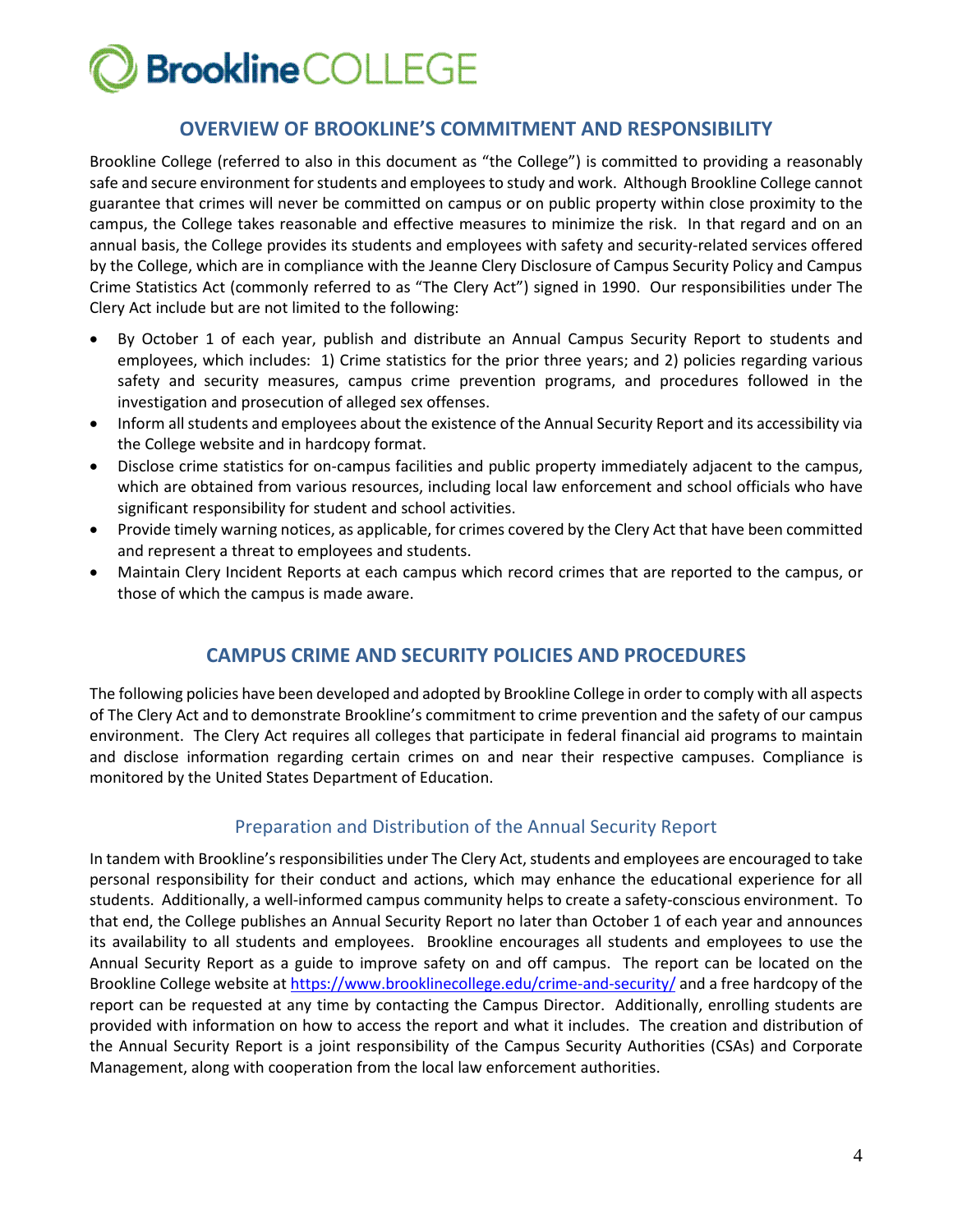

# Campus Security Authorities (CSA)

The Jeanne Clery Disclosure Act defines a Campus Security Authority (CSA) as an official of an institution who has significant responsibility for student and campus activities and who is specified in an institution's statement of campus security policy as an individual to which students and employees should report criminal offenses. The function of a CSA is to report to the official or office designated by the institution to collect crime report information those allegations of Clery Act crimes that he or she receives. At Brookline College, the "official or office" designated to collect crime report information and assist CSA's in the handling of campus crimes and emergency situations is the Corporate Safety Team (CST), which is comprised of the following Corporate Officers:

| <b>Name</b>                | <b>Title</b>                    | <b>Telephone</b> | <b>Email Address</b> |
|----------------------------|---------------------------------|------------------|----------------------|
| Dr. Navneet (Sunny) Bhasin | <b>Chief Operations Officer</b> | (510) 743-2768   | NBhasin@unitek.com   |
| Don Corvin                 | Senior VP of Compliance         | (949) 590-4882   | DCorvin@unitek.com   |
| Ariana Afshar              | Corporate Counsel               | (949) 590-4886   | AAfshar@unitek.com   |

The College designates each Campus Director as a Campus Security Authority (CSA) for his or her respective campus. In addition, the College requires each Campus Director to designate at least two additional CSA's to ensure the availability of a CSA at all times during normal business hours and in the event of a campus crime and/or the reporting of such. Along with the Campus Director, CSA's at the campus may include Program Directors, departmental managers or other applicable associates as determined by the Campus Director.

The designated CSA's as of the date of this Annual Security Report are as follows:

| <b>Campus</b> | <b>Name</b>               | <b>Title</b>                  |
|---------------|---------------------------|-------------------------------|
| Phoenix       | Don Johnson               | Campus Director               |
| Phoenix       | Mary Tilley               | Director of Financial Aid     |
| Phoenix       | <b>Rick Jackson</b>       | <b>Director of Admissions</b> |
| Tempe         | Maria Walters             | Campus Director               |
| Tempe         | Taylor Wickland           | Receptionist                  |
| Tempe         | <b>Stephanie Neuhring</b> | Director of Education         |
| Tucson        | <b>Todd Matthews</b>      | Campus Director               |
| Tucson        | Joyce Quitugua            | Director of financial Aid     |
| Tucson        | Cory Liguore              | <b>Director of Admissions</b> |
| Albuquerque   | <b>Scott Turncliff</b>    | Campus Director               |
| Albuquerque   | Michelle Foster           | Director of Financial Aid     |
| Albuquerque   | <b>Tina Threadgill</b>    | <b>Director of Admissions</b> |

All CSA's receive applicable training in Clery Act compliance and on the policies and procedures outlined in this Annual Security Report. Brookline College does not employee campus police or security personnel, and CSA's are non-commissioned with no authority to arrest an individual other than the ability to make a Citizen's Arrest. Therefore, each campus CSA relies on local law enforcement to arrest an individual suspected of a reported crime or offense, as applicable.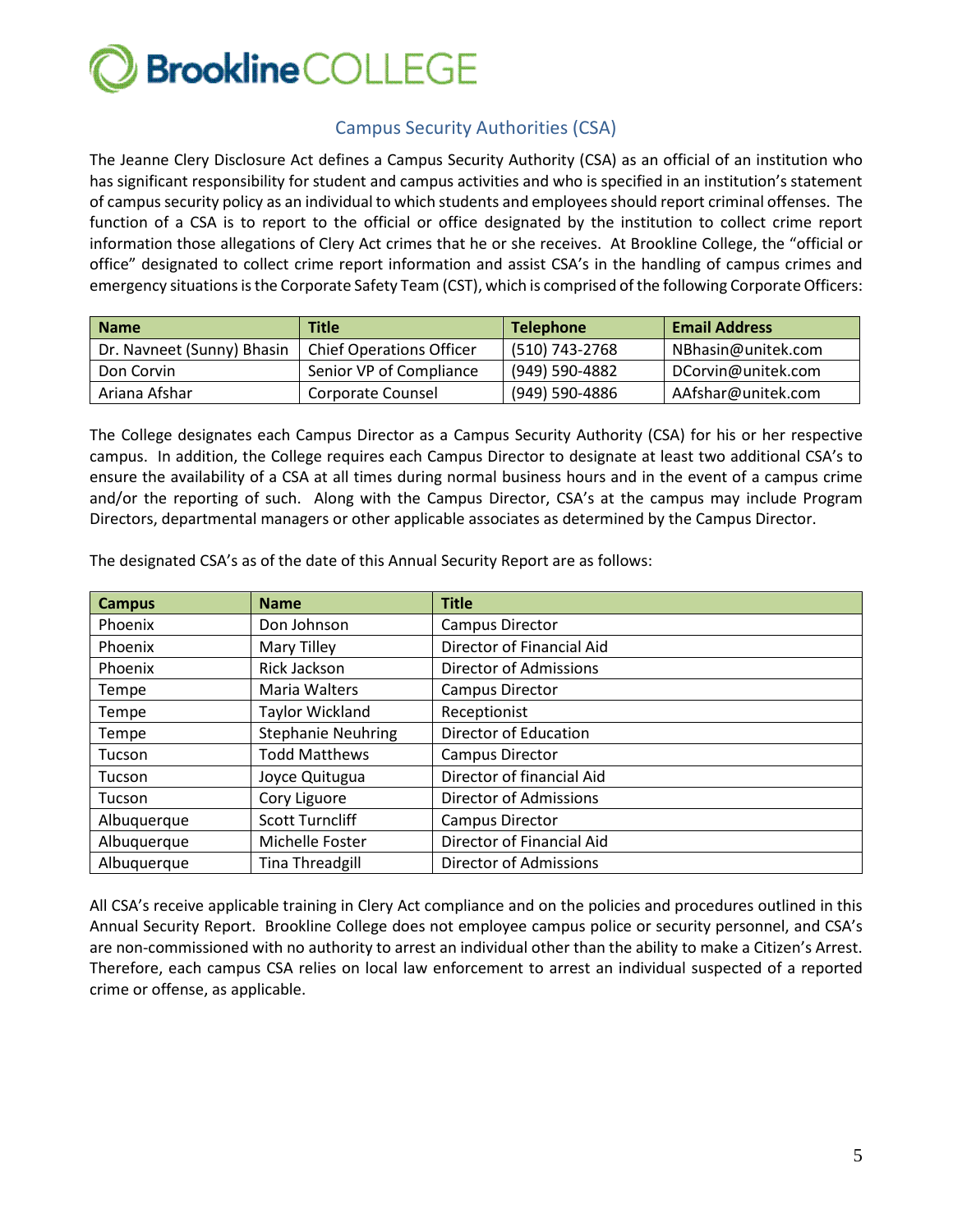

#### Exemption for Pastoral and Professional Counselors

The Clery Act excludes two types of individuals from Clery reporting requirements even though they may have significant responsibility for student and campus activities. Therefore, the following two persons, when operating in the capacity described below, cannot be considered as CSA's:

- Pastoral Counselor A person who is associated with a religious order or denomination, is recognized by that religious order or denomination as someone who provides confidential counseling, and is functioning within the scope of that recognition as a pastoral counselor.
- Professional Counselor A person whose official responsibilities include providing mental health counseling to members of the institution's community and who is functioning within the scope of the counselor's license or certification.

However, Brookline College does not employ in-house counselors, including pastoral or professional counselors.

## Procedures for the Reporting of Crimes

Brookline College encourages and requests that students, faculty and associates accurately and promptly report all crimes witnessed or personally experienced while on campus or on surrounding property to the appropriate police agencies, when the victim of a crime elects to, or is unable to, make such a report. For an emergency occurring on campus or in any public areas immediately adjacent to or accessible from the campus which requires fire, police, or medical assistance, first dial 9-1-1. Immediately after dialing 9-1-1, report the occurrence to the Front Desk Receptionist or to any CSA, whoever is in closest proximity to you.

The College maintains procedures which allows for victims or witnesses to report crimes on a voluntary, confidential basis for inclusion in the annual disclosure of crime statistics. In a non-emergency situation, the occurrence should first be reported to one of the CSA's designated for the respective campus. The CSA will complete a Clery Incident Report based on the information provided by the victim and/or witnesses. The Clery Incident Report includes the nature, date, time, and general location of each crime, along with the disposition of the reported occurrence. Once completed, the Clery Incident Report is forwarded to the Corporate Safety Team for review and determination of any further actions to be taken. Depending on the nature and severity of the occurrence, further actions may include an alert, investigation, disciplinary proceedings, or no further action. Copies of the reports are maintained with the CSA's and with the Corporate Safety Team for compilation and inclusion in the Annual Security Report, as they pertain to Clery reporting requirements.

Information will be withheld from Clery Incident Reports only in the event that disclosure could result in compromising an ongoing criminal investigation, jeopardizing the safety of an individual, causing a suspect to flee or evade detection, or causing evidence to be compromised or destroyed. All crimes tracked on the Clery Incident Reports will be reported in the Annual Security Report if they are determined to be reportable crimes under the Clery Act. Only a reportable crime that is determined to be "unfounded" or "false" as a result of a law enforcement investigation will be excluded from the Annual Security Report. Information contained on the Clery Incident Reports will be updated, as applicable, based on additional information provided by law enforcement authorities.

Brookline College has also set up an email address that students can use if they wish to report non-emergency criminal activity on a voluntary, confidential basis. That email address is [campussafety@brooklinecollege.edu.](mailto:campussafety@brooklinecollege.edu) Crimes which are reported in this manner and which meet the definition of a Clery Act crime are also included in the Annual Security Report.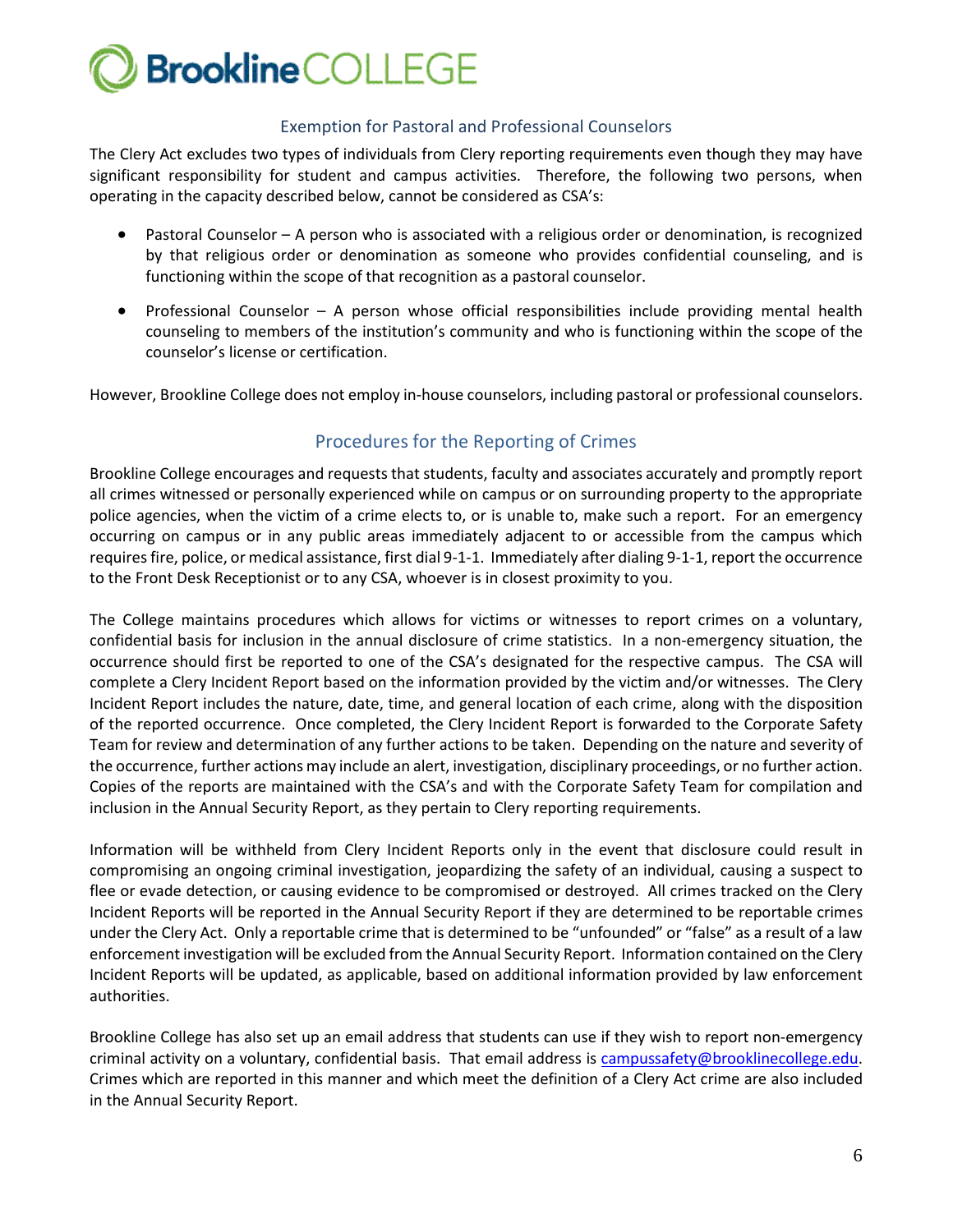# **Brookline**COLLEGE

Brookline College does not maintain campus police or security departments within its campuses; therefore, Brookline College does not maintain a daily crime log.

#### Collaboration with Local Law Enforcement Agencies

Brookline College makes a reasonable, good faith effort to obtain Clery Act crime statistics from local law enforcement agencies that have jurisdiction over the institution's Clery Act geography as defined in this report. These statistics, along with those statistics obtained from the CSA's, are included in the Annual Security Report. The College does not independently verify the accuracy of statistics obtained from local law enforcement agencies but does provide these agencies with the specific geography to include to help ensure the relevancy and accuracy of these statistics.

#### Responding to Reports of Criminal Activity

In collaboration with local law enforcement when applicable, Brookline College will investigate and appropriately respond to each report of criminal activity, which includes notifying the victim of the outcome of the investigation and any actions taken. If a reported criminal offense involves a student or employee as the alleged offender, the offender is subject to applicable conduct policies and disciplinary procedures. Disciplinary actions may include expulsion for student offenders and termination for employees, as outlined in the College's policies and procedures.

#### Outcome of Disciplinary Proceedings

Upon written request, Brookline College will disclose to an alleged victim of a crime of violence or a non-forcible sex offense the outcome of any disciplinary proceeding conducted by the College against the student(s) who is/are the alleged perpetrator(s). Additionally, the College will disclose results upon written request to a victim's next of kin in cases where the crime resulted in the victim's death.

## Emergency Notifications and Evacuation Procedures

Brookline College maintains an Emergency Response and Evacuation Plan for each campus, which outlines the duties of responsible parties during emergency situations. The Corporate Safety Team provides guidance and resources for the creation and maintenance of these plans.

#### General Evacuation Procedures

Brookline College tests the emergency response and evacuation procedures annually at each campus through announced and coordinated exercises and/or drills. These exercises help to prepare employees and students for an orderly evacuation of campus building(s) in the event of an actual emergency; are used as a method to train building occupants on the safety issues specific to their campus building; and can help to familiarize building occupants with the exit locations and sound of the alarm. These exercises also provide for an opportunity to test the operation of the alarm system. Documentation of these exercises is maintained by the Corporate Safety Team, including a description of the event, the date it was held, and the time the event started and ended. The College does not maintain student housing, and therefore, is not required to perform annual fire drills.

If an alarm sounds, employees and students are instructed to leave their work/study areas and immediately vacate the building using the nearest exit. Some helpful things to remember in the event of an emergency evacuation are:

• Try to remain calm and do not panic.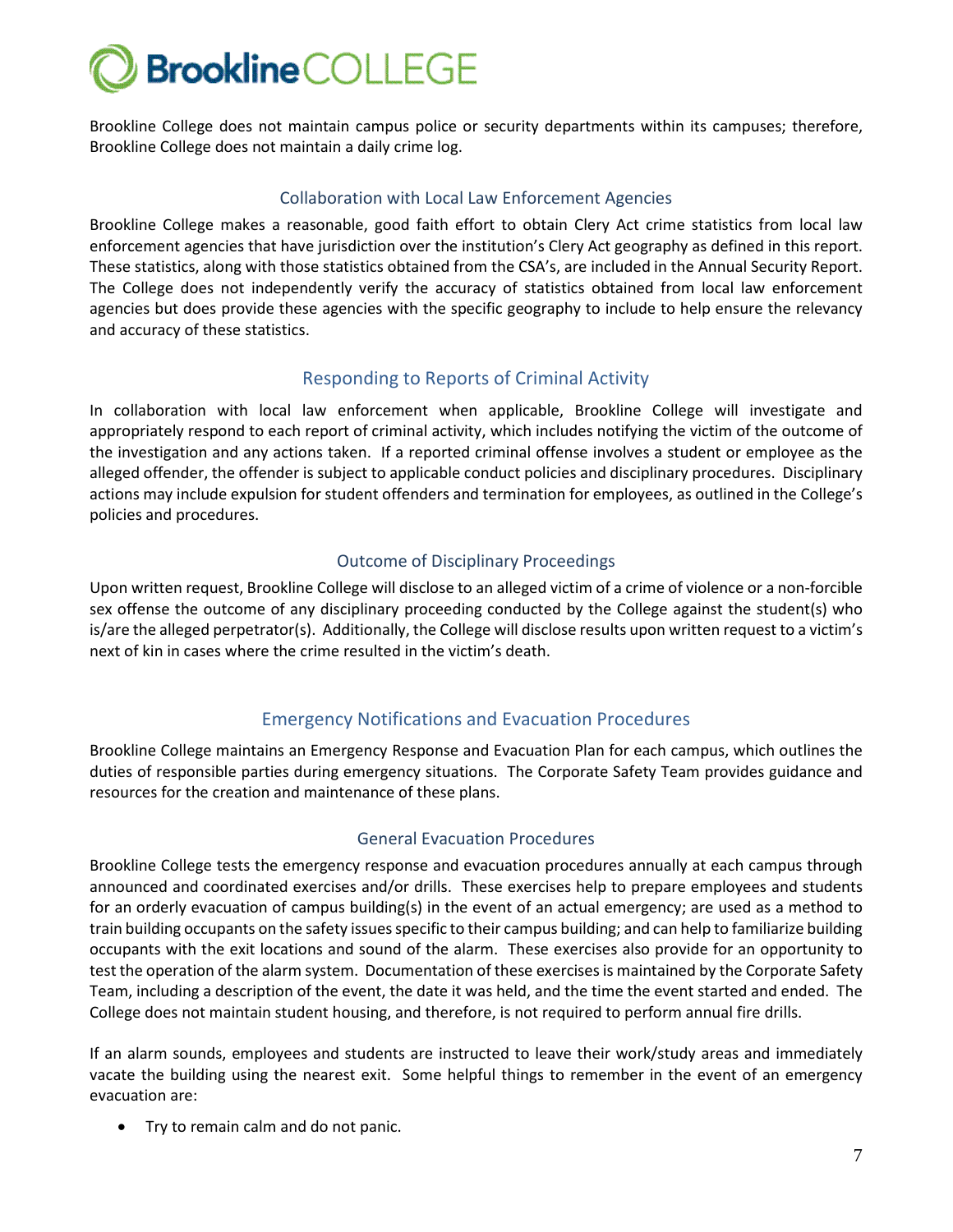

- For multi-story campus locations, always remember to use the stairs. NEVER use the elevators.
- To the best of your ability and without jeopardizing your own safety, help others who may need assistance.
- Leave everything that you cannot easily carry with you.
- Do not re-enter the building unless it is deemed safe to do so by an authorized individual.

Emergency evacuation procedures and exit routes are posted throughout campus buildings. Brookline's Emergency Response and Evacuation Plans are maintained on the College's intranet system and can be made available to any member of the campus community by submitting a request to the Campus Director.

As mentioned above, the College does not maintain any student housing, and additionally, does not officially recognize any off-campus student organizations. Therefore, the College does not maintain emergency and evacuation procedures for such facilities and does not maintain a Missing Student Notification Policy for such facilities.

#### Emergency Notification Procedures

All members of the campus community are urged to call 9-1-1 in case of any significant emergency or dangerous situation on campus. Additionally, in the event of an emergency, the CSA will immediately contact the Corporate Safety Team to report the emergency and confirm necessary action.

Upon confirmation of a significant emergency or dangerous situation involving an immediate threat to the health and/or safety of the campus community, the College will, without delay and with taking into account the safety of the community, provide immediate emergency notification, unless such notification would compromise efforts to assist a victim or to contain, respond to, or otherwise mitigate the emergency. This process includes: 1) determining who to notify (the entire campus community or a subset, local public police and fire authorities, local law enforcement, other public safety personnel, etc.); 2) determining the content of the notification(s); and 3) initiating the notification process. Emergency notifications will be made by some or all of the following methods: fire alarms, emails, text messages, campus-wide announcements, in-person communications, posting on the internal Student Portal, and/or posting on the College's website.

As a matter of reference, the decision to notify the entire campus community versus only a segment or segments of the campus community is dependent on whether there is at least the potential that a very large percentage of the community will be affected by the situation and/or if the situation threatens the operation of the campus as a whole. In situations where only a segment or segments of the campus community are notified, the College will continue to assess the situation to determine if additional notification to other segments is warranted.

Notification to individuals and/or organizations outside the campus community may be warranted if it is determined that the immediate and/or ongoing threat stretches beyond the Clery geography identified in this report. The decision to notify the larger community will be determined by the Corporate Safety Team and may be performed through emails, text messages, phone calls or in-person communications.

# Timely Warning Notification

Upon the reporting of a Clery Act crime which is determined by the CSA and the Corporate Safety Team to represent a serious or continuing threat to students and employees on campus or on public property adjacent to campus facilities, a Timely Warning Notification will be issued. This can include but may not be limited to:

• Incidents of arson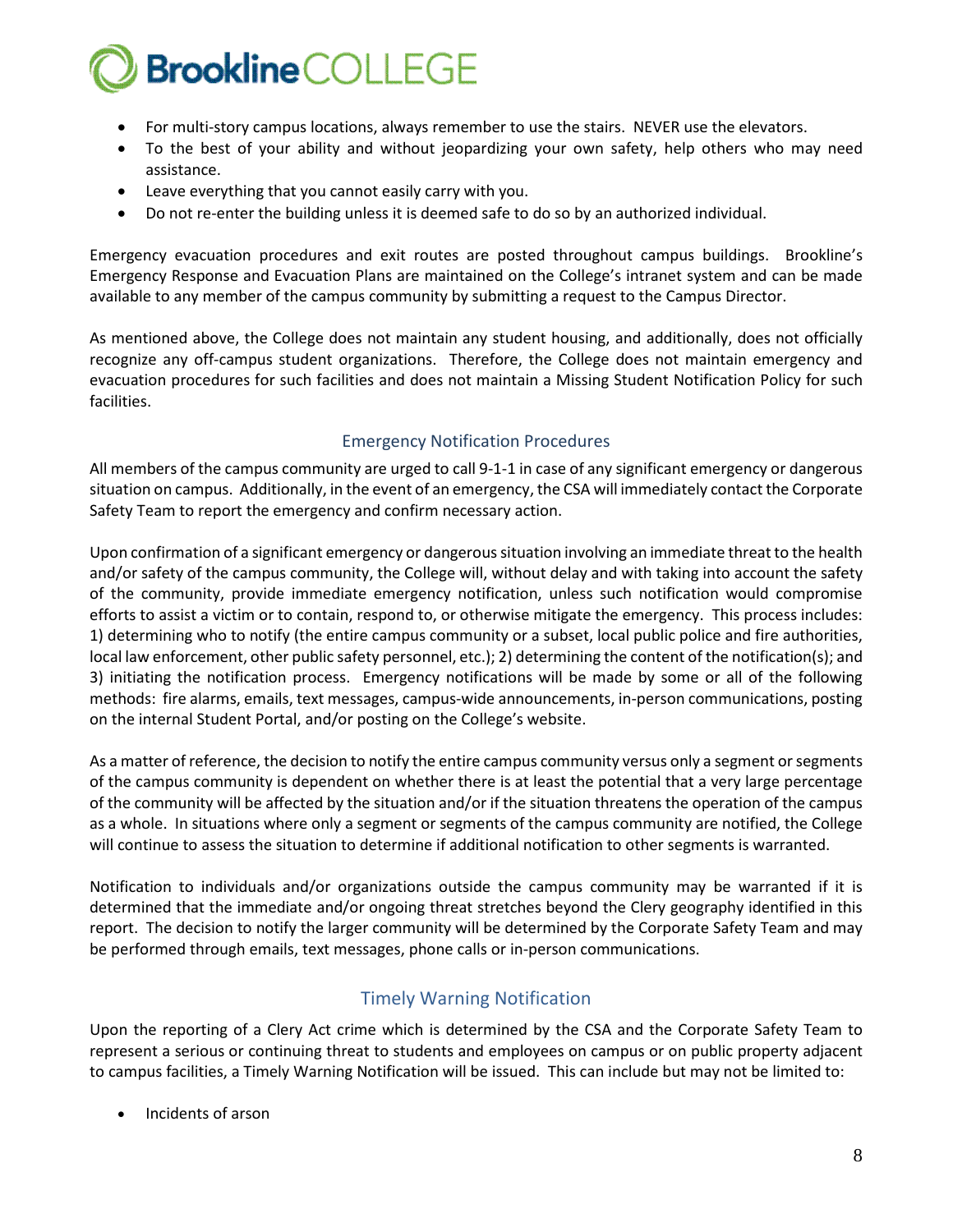

- Murder/non-negligent manslaughter
- Robbery
- Aggravated assault
- Sexual offenses

The decision to issue a Timely Warning Notification is determined by the Corporate Safety Team and is made on a case-by-case basis. This decision is influenced by the nature of the crime, if there is any continuing danger to the campus community, and if there could be the possible risk of compromising any law enforcement efforts. The content of the warning is also dependent on the nature of the crime, but will include specifics regarding the actual crime which occurred (to the extent it still provides necessary confidentiality and complies with the institution's FERPA policy) and the steps each member of the campus community can take to protect themselves. At the direction of the Corporate Safety Team, Brookline's Information Technology department will issue Timely Warning Notifications in the form of emails sent through the College's database system. Depending on the nature and severity of the crime, notifications may also be posted on campus bulletin boards and in other visible areas of the campus, such as lounge areas, hallways, and/or classrooms. A Timely Warning Notification will be issued as soon as pertinent information is available and/or within 72 hours of the initial reporting of the criminal occurrence.

# Access and Security of Facilities

#### Campus Facilities

Brookline College uses various methods and equipment to secure campus facilities. The type of methods and quantity of equipment varies campus by campus depending on the size of the facility and/or location. Detailed campus-specific information is included within each campus's Emergency Response and Evacuation Plan, which is available for review by contacting the Campus Director.

For each campus, the Campus Director is responsible for the basic security of facilities, which includes the identification of unsafe conditions, lighting that is not working, and facilitating any and all required maintenance. Public access to the main entrances of campus buildings is unrestricted during normal business hours. Within Brookline College campuses, certain areas are accessible only by electronic badges or keys, and these areas include: employee and executive offices, storage rooms, and rooms controlled by staff from the Information Systems, Facilities, or Maintenance departments. Campuses also utilize some or all of the following measures to help secure campus facilities:

- Use of security cameras and monitors placed at various places throughout the campus
- Ensure all visitors check in at the front desk, wear applicable identification badges, and are escorted
- Locked and/or alarmed doors
- Promote "buddy" systems for students to walk in groups to the parking lot and other nearby areas after hours

Members of the College campus community are encouraged to report any potential unsafe or hazardous conditions to the Campus Director for immediate attention.

#### Residence Halls and Student Organizations

Brookline College does not maintain residential facilities and does not have any officially recognized student organizations that own or control any off-campus property.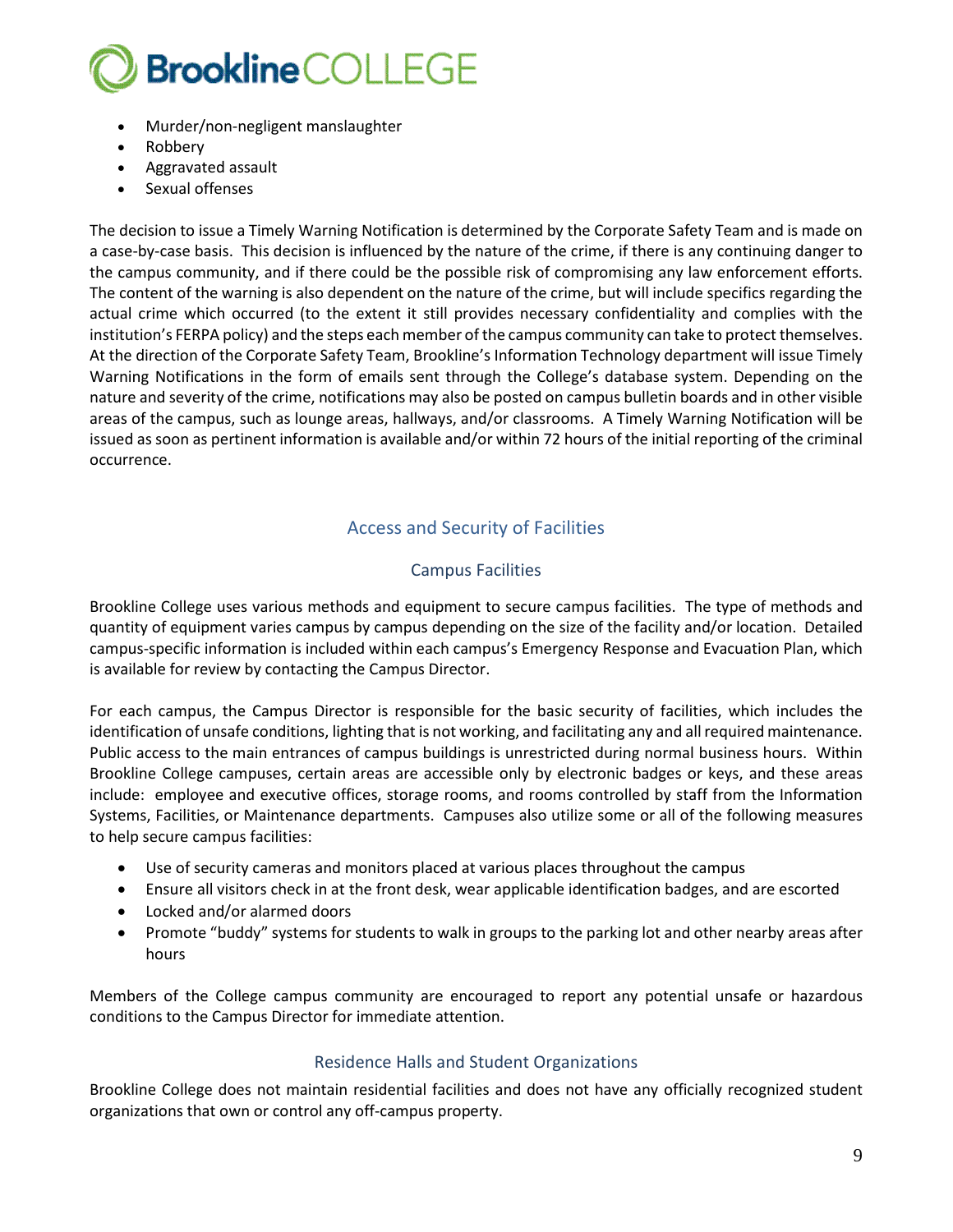

#### Externship Sites and Clinical Facilities

Students who are physically attending their externship or who are on their clinical rotations follow the host site's safety plan in the case of an emergency.

### Drug and Alcohol Abuse Prevention

Brookline College is committed to fostering and maintaining an environment for students and employees that is free of drugs and alcohol. Therefore, the College prohibits the illegal and irresponsible use of alcohol and drugs and will strictly enforce federal, state, and local laws, as well as the College's own policies and procedures which support these laws. To that end, the College has a zero tolerance policy with regard to the possession, use, and sale of alcoholic beverages and illegal drugs on campus. Additionally, the College will strictly enforce applicable state underage drinking laws.

Brookline College employees and faculty are provided with drug and alcohol abuse information and training during orientation and in the employee handbook. Students are provided with the Drug and Alcohol Abuse Awareness and Prevention policy during the enrollment process and provided with training during the orientation process. The Drug and Alcohol Prevention Policy can also be found in the Brookline College catalog and on the College's website. Additionally, the College refers all students in need of drug and/or alcohol abuse counseling to WellConnect, a free counseling service available 24 hours a day, 7 days a week to all enrolled students. Students are encouraged to call 1-866-640-4777 or visit [http://www.studentlifetools.com.](http://www.studentlifetools.com/) The College also refers anyone in need of drug and/or alcohol abuse counseling to 2-1-1, a free referral service available 24 hours a day, 7 days a week. Students or employees are encouraged to call 2-1-1 or visit [http://www.211.org/.](http://www.211.org/)

#### Weapons on Campus

Brookline College does not allow weapons on campus. More specifically, the College prohibits the possession of firearms, explosives, devices which fire metal or other harmful projectiles (e.g., bb or pellet guns), certain knives, or other harmful objects which could be used as weapons while on the College premises. Exceptions to this policy include law enforcement and military personnel who are engaged in the performance of their responsibilities. The campus community is encouraged to report violations of this policy to any CSA or other school official immediately. Anyone found in violation of this policy will be subject to disciplinary action, including termination and/or criminal prosecution.

## Policy on Non-Discrimination

To the extent provided by applicable law, including Title IX, no person shall be excluded from participation in, denied the benefits of, or be subject to discrimination under any education program or activity sponsored by or conducted by the College on the basis of race, color, national origin, ancestry, religion, sex (including pregnancy, childbirth and related medical conditions), disability (physical or mental), age (40 and older), citizenship status, genetic information, military or veteran status, marital status, sexual orientation, gender identity and gender expression, AIDS/HIV, medical condition, political activities or affiliations, or status as a victim of domestic violence, assault or stalking. Additionally, the College treats a student's gender identity as the student's sex for Title IX purposes, and the College does not treat a transgender student differently from the way it treats other students of the same gender identity. The requirement not to discriminate in the education program or activity extends to admission and employment, and any inquiries regarding the application of Title IX may be referred to the College's Title IX Coordinator, to the Assistant Secretary for Postsecondary Education, or both.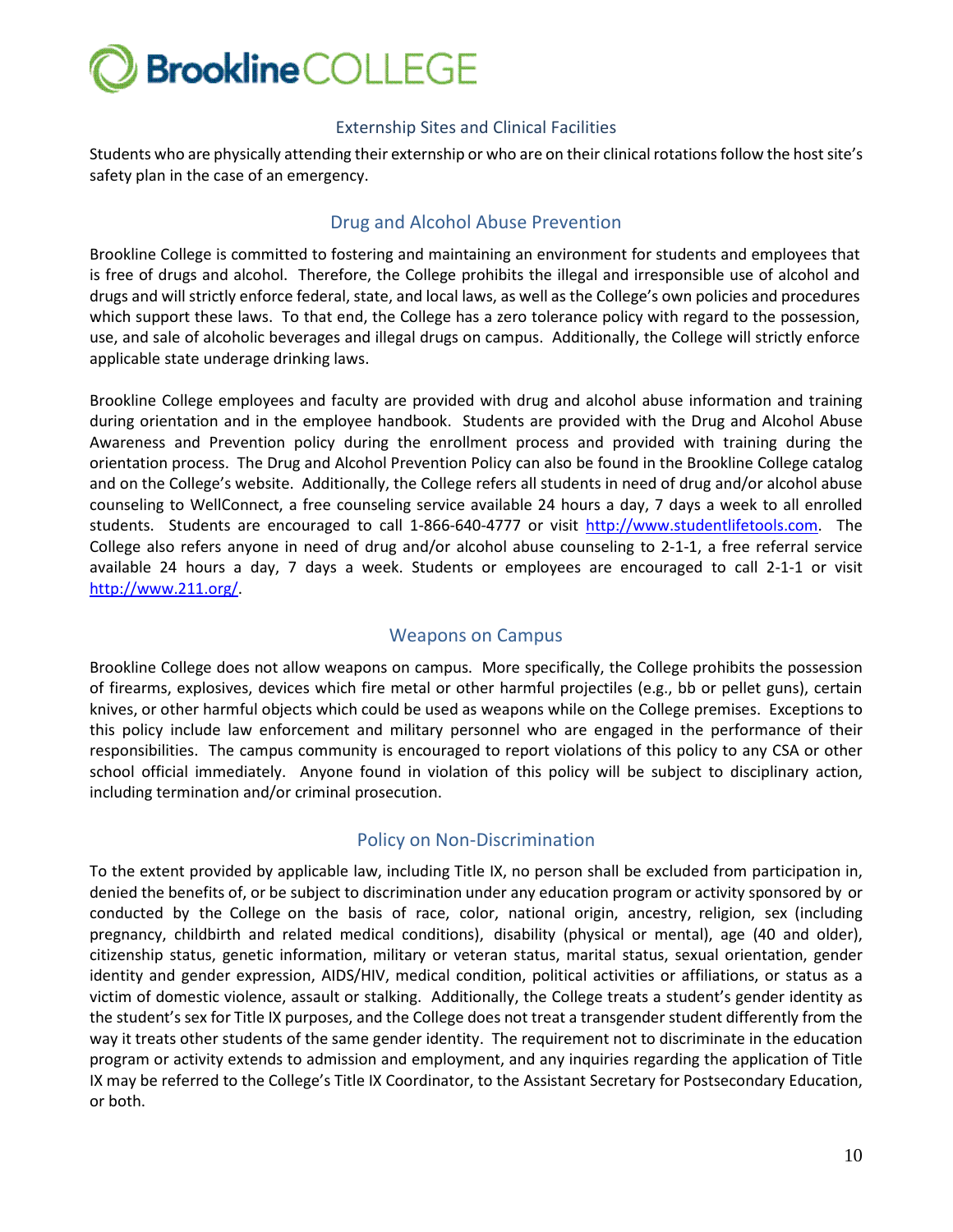

# **POLICIES AND PROCEDURES TO COMPLY WITH TITLE IX REGULATIONS**

In accordance with Title VII of the Civil Rights Act of 1964 and Title IX of the Education Amendments of 1972, Brookline College strives to provide an environment free from all forms of harassment, violence and discrimination, including sexual harassment, sexual assault, domestic violence, dating violence, and stalking. Such conduct by employees or students is deemed unacceptable behavior and will not be tolerated by the College. The sections which follow detail the College's efforts to provide an environment for all employees and students which is free from sexual harassment, sexual assault, domestic violence, dating violence and stalking. Definitions of terminology used in the following sections is provided directly below to aid in the understanding of these policies, procedures and initiatives.

# Definitions of Terminology Used

To aid in the understanding of the College's policies and procedures regarding Title IX, the following are definitions of terminology used in the remaining sections of this Annual Security Report:

- 1. *Title IX* Title IX of the Education Amendments of 1972 protects people from discrimination based on sex in education programs or activities that receive Federal financial assistance. Title IX states that: No person in the United States shall, on the basis of sex, be excluded from participation in, be denied the benefits of, or be subjected to discrimination under any education program or activity receiving Federal financial assistance.
- 2. *Title IX Coordinator*  the Title IX Coordinator is responsible for coordinating the College's responses to all complaints involving possible sex discrimination and harassment. For Brookline College, the Title IX Coordinator contacts are:

| Don Corvin                                     |  |
|------------------------------------------------|--|
| Senior VP of Compliance / Title IX Coordinator |  |
| 1401 Dove Street, Suite 220                    |  |
| Newport Beach, CA 92660                        |  |
| (949) 590-4882 or dcorvin@unitek.com           |  |

Sara Cramlet Senior VP of Human Resources 1401 Dove Street, Suite 340 Newport Beach, CA 92660 (949) 407-6685 or [scramlet@unitek.com](mailto:scramlet@unitek.com)

- 3. *Actual knowledge* notice of sexual harassment or allegations of sexual harassment to the College's Title IX Coordinator or any College official who has authority to institute corrective measures on behalf of the College.
- 4. *Deliberately indifferent* a response would be considered deliberately indifferent only if it were clearly unreasonable in light of known circumstances.
- 5. *Complainant* an individual who is alleged to be the victim of conduct that could constitute sexual harassment.
- 6. *Respondent* an individual who has been reported to be the perpetrator of conduct that could constitute sexual harassment.
- 7. *Education Program or Activity*  includes locations, events, or circumstances over which the College exercises substantial control over both the respondent and the context in which the harassment occurs.
- 8. *Formal complaint* a document filed by a complainant or signed by the Title IX Coordinator alleging sexual harassment against a respondent and requesting that the College investigate the allegation of sexual harassment. At the time of filing a formal complaint, a complainant must be participating in or attempting to participate in the education program or activity of the College with which the formal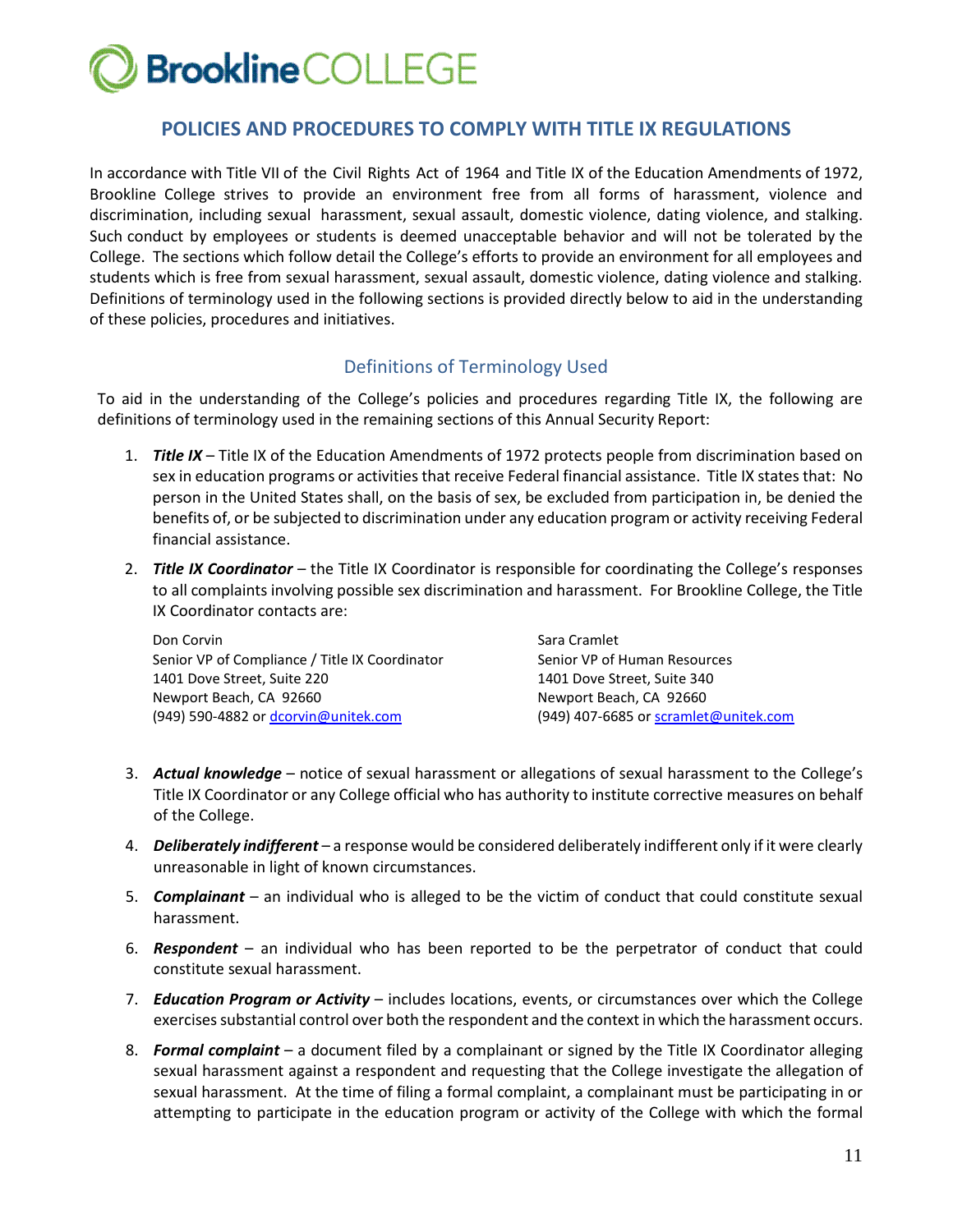

complaint is filed. A formal complaint may be filed with the Title IX Coordinator in person, by mail, or by electronic mail. The "document filed by a complainant" may be a physical document or an electronic submission, such as an email, which contains the complainant's physical or digital signature.

9. *Supportive Measures* – non-disciplinary, non-punitive individualized services offered as appropriate, as reasonably available, and without fee or charge to the complainant or the respondent before or after the filing of a formal complaint or where no formal complaint has been filed. Such measures are designed to restore or preserve equal access to the College's education program or activity without unreasonably burdening the other party, including measures designed to protect the safety of all parties or the College's educational environment, or deter sexual harassment.

## Policy on Sexual Harassment

Brookline College will respond promptly upon actual knowledge of sexual harassment against a person in the United States in an education program or activity in a manner that is not deliberately indifferent.

Sexual harassment is defined as conduct on the basis of sex that satisfies one or more of the following:

- A College employee conditioning the provision of an aid, benefit, or service of the College on an individual's participation in unwelcome sexual conduct (otherwise known as a *quid pro quo*);
- Unwelcome conduct determined by a reasonable person to be so severe, pervasive, and objectively offensive that it effectively denies a person equal access to the College's education program or activity;
- "Sexual assault," "dating violence," "domestic violence," or "stalking" as defined under the Violence Against Women Act (VAWA) – *please see definitions included in the next section*.

Brookline College considers harassment a serious offense, and any violation of this policy which is determined through the investigation process will constitute cause for disciplinary action. Investigations are conducted by individuals who receive training on the issues related to sexual harassment, domestic violence, dating violence, sexual assault and stalking. Specific disciplinary action will be based on the severity of the incident and/or the degree to which repeated incidents have occurred. Such disciplinary actions for employees may include, but are not limited to, verbal warnings, letters of reprimand, suspension with or without pay, and termination. Such disciplinary actions for students may range from counseling to suspension and/or expulsion.

Brookline College is committed to preventing acts of sexual harassment and encourages any student or employee to report such acts immediately. Any person can report sexual harassment or discrimination (whether or not the person reporting is the alleged victim) in person, by mail, telephone or by email, using the contact information for the Title IX Coordinator. A report can be made at any time, including during non-business hours. However, responses to reports made outside of business hours, including during weekends and holidays, may be delayed. Along with taking these allegations very seriously, the College has also established procedures which provide a person accused of harassment the opportunity to respond to allegations.

Upon receiving a formal or informal complaint of sexual harassment, the College will treat complainants and respondents equitably by offering supportive measures to a complainant, and by following the grievance process detailed on the subsequent pages of this Annual Security Report before the imposing any disciplinary sanctions or other actions which are not supportive measures against a respondent. The Title IX Coordinator will promptly contact the complainant to discuss the availability of supportive measures, consider the complainant's wishes with respect to supportive measures, inform the complainant of the availability of supportive measures with or without the filing of a formal complaint, and explain to the complainant the process for filing a formal complaint.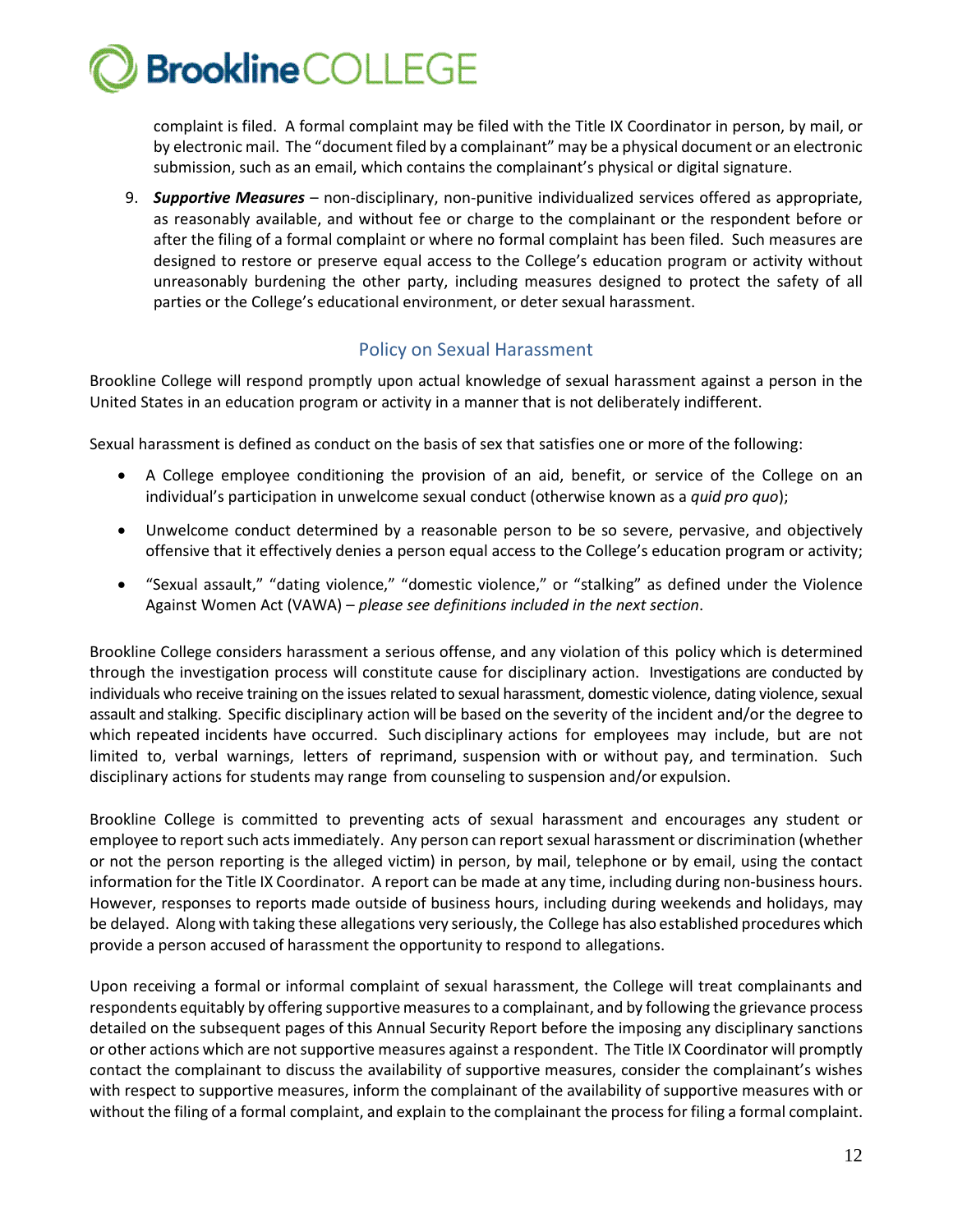**Brookline** COLLEGE

If the College determines that there is an immediate threat to the physical health or safety or any students or other individual arising from the allegation(s) of sexual harassment, the College may remove the respondent from the educational program or activity. If this occurs, the respondent will be provided notice and an opportunity to challenge the decision immediately upon removal. In the event the respondent is a non-student employee, the College may place the employee on administrative leave during the investigative process.

# Policy on the Awareness and Prevention of Dating Violence, Domestic Violence, Stalking and Sexual Assault

Brookline College strongly prohibits acts of dating violence, domestic violence, stalking, and sexual assault and is committed to fostering an environment of awareness and prevention. To that end, the College will investigate and/or execute disciplinary actions for all offenses of dating violence, domestic violence, stalking and sexual assault when the institution is made aware of such an occurrence.

Anyone can be the victim of sexual assault, domestic violence, dating violence, or stalking, regardless of race, age, sexual orientation, religion, or gender. These offenses can impact individuals of all education levels and socioeconomic backgrounds, and may occur in both opposite-sex and same-sex relationships, as well as between intimate partners who are married, living together or dating.

These offenses not only affect the victims, but can also have a negative impact on family members, friends, coworkers, other witnesses, and the community at large. Children who grow up witnessing domestic violence may be among those seriously affected by this type of crime. Frequent exposure to violence in the home not only predisposes children to potential social and physical problems, but may also teach them that violence is a normal way of life, increasing the risk of them becoming society's next generation of victims and abusers.

To aid in identifying these offenses, we are providing the following definitions per the Violence Against Women Act of 1994 (VAWA). Please note that local jurisdiction definitions are also included, where available:

- 1. **Dating Violence** violence committed by a person who is or has been in a social relationship of a romantic or intimate nature with the victim. The existence of such a relationship shall be determined based on the reporting party's statement and with consideration of the length of the relationship, the type of relationship, and the frequency of interaction between the persons involved in the relationship. For the purposes of this definition, dating violence includes, but is not limited to, sexual or physical abuse or the threat of such abuse. Dating violence does not include acts covered under the definition of domestic violence. Any incident meeting this definition is considered a crime for the purposes of Clery Act reporting. The states of Arizona and New Mexico include "dating violence" under domestic violence statutes.
- 2. **Domestic Violence** a felony or misdemeanor crime of violence committed by a current or former spouse or intimate partner of the victim; by a person with whom the victim shares a child in common; by a person who is cohabitating with, or has cohabitated with, the victim as a spouse or intimate partner; by a person similarly situated to a spouse of the victim under the domestic or family violence laws of the jurisdiction in which the crime of violence occurred; and/or by any other person against an adult or youth victim who is protected from that person's acts under the domestic or family violence laws of the jurisdiction in which the crime of violence occurred.

*Per Arizona Revised Statute 13-3601*: A crime of violence or criminal damage, if any of the following apply: 1) The relationship between the victim and the defendant is one of marriage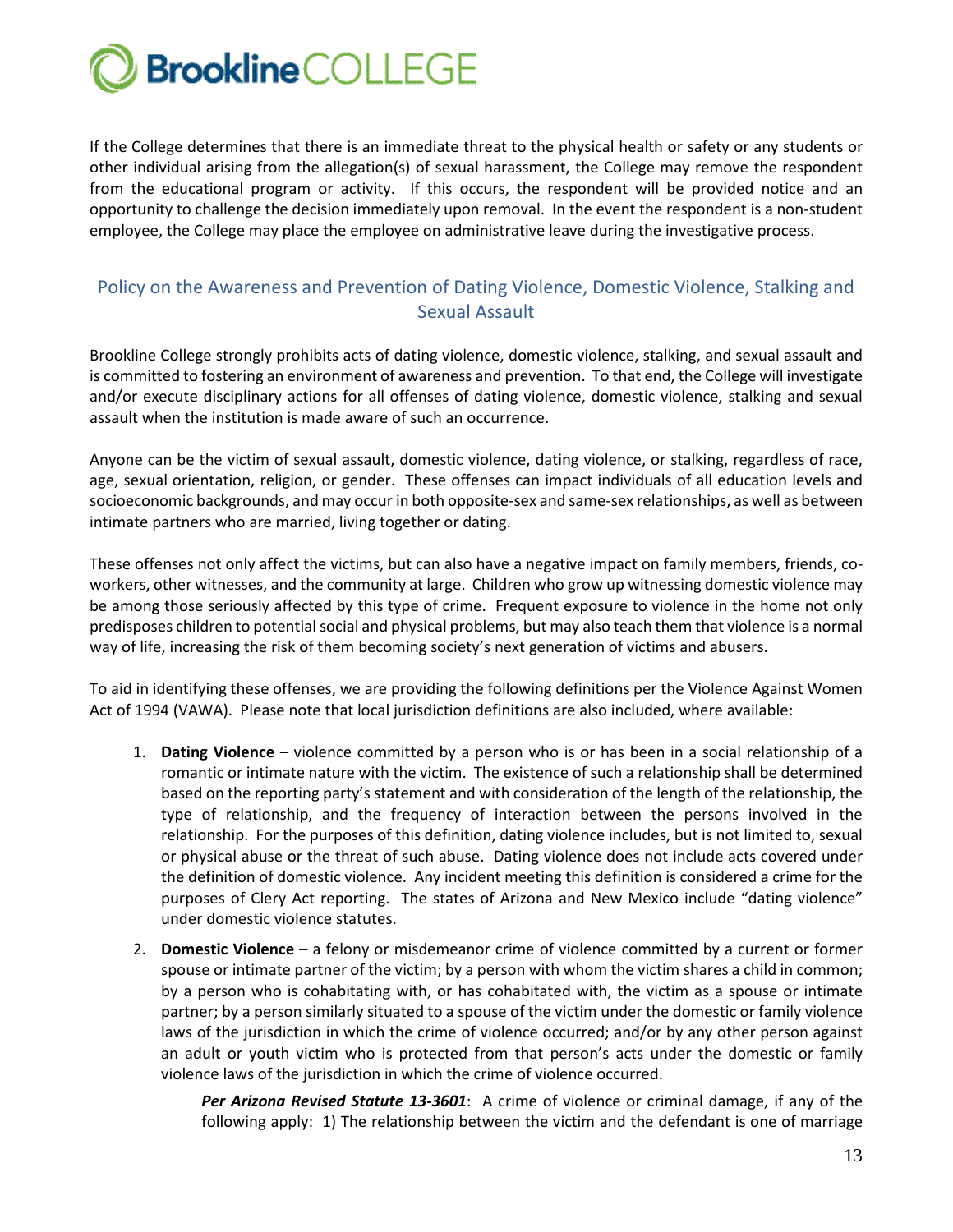

or former marriage or of persons residing or having resided in the same household; 2) The victim and the defendant have a child in common; 3) The victim or the defendant is pregnant by the other party; 4) The victim is related to the defendant or the defendant's spouse by blood or court order as a parent, grandparent, child, grandchild, brother or sister or by marriage as a parent-in-law, grandparent-in-law, stepparent, step-grandparent, stepchild, step-grandchild, brother-in-law or sister-in-law; 5) The victim is a child who resides or has resided in the same household as the defendant and is related by blood to a former spouse of the defendant or to a person who resides or who has resided in the same household as the defendant; 6) Dating Violence - the relationship between the victim and the defendant is currently or was previously a romantic or sexual relationship. The following factors may be considered in determining whether the relationship between the victim and the defendant is currently or was previously a romantic or sexual relationship: (a) The type of relationship; (b) The length of the relationship; (c) The frequency of the interaction between the victim and the defendant; and (d) If the relationship has terminated, the length of time since the termination.

*Per New Mexico Statutes 30-3-10, et seq., "Crimes Against Household Members Act"*: "Domestic violence" is defined as felony and misdemeanor crimes under the New Mexico Crimes Against Household Members Act. Crimes included under the New Mexico Crimes Against Household Members Act are assault, aggravated assault, assault with intent to commit a violent felony, battery and aggravated battery. A "household member" is a spouse, former spouse, parent, present or former stepparent, present or former parent-in-law, grandparent, grandparent-in-law, a co- parent or a child, or a person with whom someone has had a continuing personal relationship. Cohabitation is not necessary to be deemed a household member under the Act. In addition, under the New Mexico Family Violence Protection Act, violation of a court-issued order or protection granted to protect an individual who has experienced sexual violence or misconduct or domestic abuse is a misdemeanor crime. Regarding "dating violence," under New Mexico Crimes Against Household Members Act, someone with whom a person has a dating or intimate relationship is considered to be a household member. Any of the felony and misdemeanor crimes enumerated as domestic violence in the Crimes Against Household Members Act are also crimes when committed against someone with whom the offender has a dating or intimate relationship.

3. **Stalking** – engaging in a course of conduct directed at a specific person that would cause a reasonable person to fear for the person's safety or the safety of others; or suffer substantial emotional distress.

*Per Arizona Revised Statute 13-2923*: A person commits stalking if the person intentionally or knowingly engages in a course of conduct that is directed toward another person and if that conduct causes the victim to: 1) Suffer emotional distress or reasonably fear that either: (a) The victim's property will be damaged or destroyed. (b) Any of the following will be physically injured: (i) The victim. (ii) The victim's family member, domestic animal, or livestock. (iii) A person with whom the victim has or has previously had a romantic or sexual relationship. (iv) A person who regularly resides in the victim's household or has resided in the victim's household within the six months before the last conduct occurred. 2) Reasonably fear death or the death of any of the following: (a) The victim's family member, domestic animal or livestock. (b) A person with whom the victim has or has previously had a romantic or sexual relationship. (c) A person who regularly resides in the victim's household or has resided in the victim's household within the six months before the last conduct occurred. "Course of conduct:" (a) Means directly or indirectly, in person or through one or more third persons or by any other means, to do any of the following: (i) Maintain visual or physical proximity to a specific person or direct verbal, written or other threats, whether express or implied, to a specific person on two or more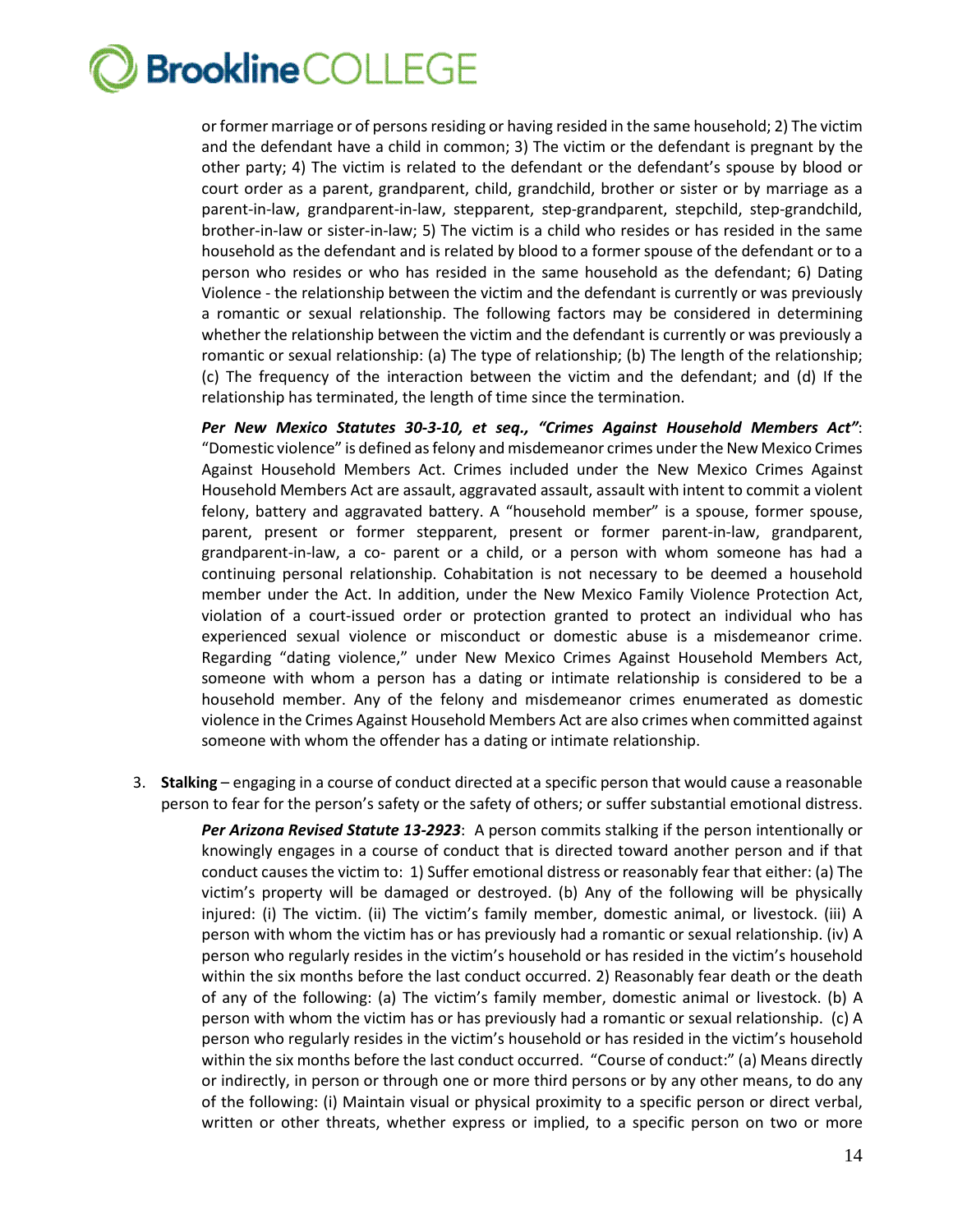

occasions over a period of time, however short. (ii) Use of any electronic, digital or global positioning system device to surveil a specific person or a specific person's internet or wireless activity continuously for 12 hours or more or on two or more occasions over a period of time, however short, without authorization. (iii) Communicate, or cause to be communicated, on more than one occasion words, images or language by or through the use of electronic mail or electronic communication that is directed at a specific person without authorization and a legitimate purpose. (b) Does not include constitutionally protected activity or other activity authorized by law, the other person, the other person's authorized representative or if the other person is a minor, the minor's parent or guardian. "Emotional distress" means significant mental suffering or distress that may, but does not have to, require medical or other professional treatment or counseling.

*Per New Mexico Statutes 30-3A-3, et seq., "Stalking"*: Under New Mexico law, "stalking" is defined as knowingly pursuing a pattern of conduct, without lawful authority, directed at a specific individual when the person intends that the pattern of conduct would place the individual in reasonable apprehension of death, bodily harm, sexual assault, or restraint of the individual or another individual. "Aggravated stalking" consists of stalking perpetrated by a person who knowingly violates a court order, including an order of protection, or when the person possesses a deadly weapon or when the victim is under sixteen years of age.

4. **Sexual Assault** – an offense that meets the definition of rape, fondling, incest or statutory rape as used in the FBI's Uniform Crime Reporting system. Further, a sexual offense is any act directed against another person, without the consent of the victim, including instances where the victim is incapable of giving consent.

*Per Arizona Revised Statute 13-1406:* A person commits sexual assault by intentionally or knowingly engaging in sexual intercourse or oral sexual contact with any person without the consent of each person.

*State of New Mexico Definition of Sexual Violence*: Sexual violence refers to physical sexual acts perpetrated with force or coercion against a person's will; or where a person has not given consent as defined in this policy or is unable to consent due to the use of alcohol or drugs, disability, or age. It may include sexual assault, forcible fondling, or any other conduct of a sexual nature that is nonconsensual. Sexual violence is a crime. 1) Rape/sexual assault: non-consensual sexual intercourse (either vaginal or anal) with a penis, vagina, tongue, finger, or any object. 2) Non-consensual oral sex: non-consensual contact between one person's mouth and the genitals or anus of another person. 3) Sexual contact/battery: non-consensual touching, kissing, or fondling of another person in a sexual way, whether the person is clothed or unclothed; or forcing someone to touch another in a sexual way. 4) Sexual coercion: the act of using pressure, alcohol or drugs, or force to have sexual contact with someone against the individual's will and includes persistent attempts to have sexual contact with someone who has already refused.

- a. *Consent* when someone agrees, gives permission, or says "yes" to sexual activity with other persons. Consent is always freely given and all people in a sexual situation must feel that they are able to say "yes" or "no" or stop the sexual activity at any point. Consent must be voluntarily given and may not be valid if a person is being subjected to actions or behaviors that elicit emotional, psychological, physical, reputational, financial pressure, threat, intimidation, or fear (coercion or force).
- b. *Without Consent (Arizona Revised Statute 13-1401)* "Without consent" includes any of the following: 1) The victim is coerced by the immediate use or threatened use of force against a person or property. 2) The victim is incapable of consent by reason of mental disorder, mental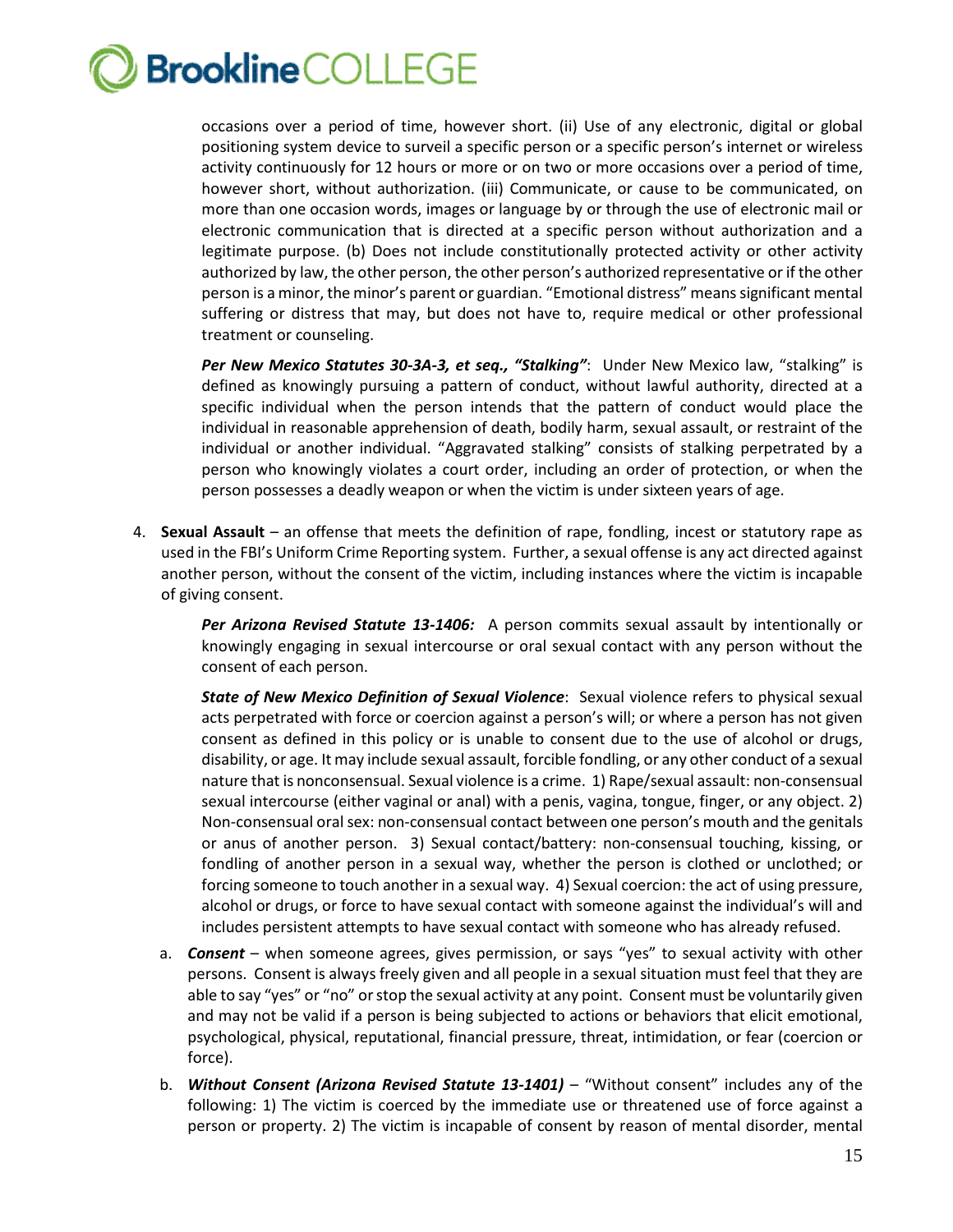# **Brookline** COLLEGE

defect, drugs, alcohol, sleep or any other similar impairment of cognition and such condition is known or should have reasonably been known to the defendant. For the purposes of this subdivision, "mental defect" means the victim is unable to comprehend the distinctively sexual nature of the conduct or is incapable of understanding or exercising the right to refuse to engage in the conduct with another. 3) The victim is intentionally deceived as to the nature of the act. 4) The victim is intentionally deceived to erroneously believe the person is the victim's spouse.

- c. *Force or Coercion (New Mexico Statute 30-9-10) –* New Mexico defines "force or coercion" as: 1) the use of physical force or physical violence; 2) the use of threats to use physical violence or physical force against the victim or another when the victim believes that there is a present ability to execute the threats; 3) the use of threats, including threats of physical punishment, kidnapping, extortion or retaliation directed against the victim or another when the victim believes that there is an ability to execute the threats; 4) the perpetration of criminal sexual penetration or criminal sexual contact when the perpetrator knows or has reason to know that the victim is unconscious, asleep or otherwise physically helpless or suffers from a mental condition that renders the victim incapable of understanding the nature or consequences of the act; or 5) the perpetration of criminal sexual penetration or criminal sexual contact by a psychotherapist on his patient, with or without the patient's consent, during the course of psychotherapy or within a period of one year following the termination of psychotherapy. Physical or verbal resistance of the victim is not an element of force or coercion.
- d. *Rape –* the penetration, no matter how slight, of the vagina or anus with any body part or object, or oral penetration by a sex organ of another person, without the consent of the victim.

*Per Arizona Revised Statute 13-1406 et seq.*: Sexual assault (commonly called **rape**) occurs when a person intentionally or knowingly engages in sexual intercourse or oral sexual contact without the other person's consent.

*Per New Mexico Statute 30-9-11 et seq.*: Rape (also known as criminal sexual penetration) is intentionally causing another person to have unlawful sex or causing the penetration of another person's genital or anal opening.

- e. *Fondling* the touching of the private body parts of another person for the purposes of sexual gratification, without the consent of the victim, including instances where the victim is incapable of giving consent because of his/her age or because of his/her temporary or permanent mental incapacity.
- f. *Incest* non-forcible sexual intercourse between persons who are related to each other within the degrees wherein marriage is prohibited by law.

*Per Arizona Revised Statute 13-3608*: Persons who are eighteen or more years of age and are within the degrees of consanguinity within which marriages are declared by law to be incestuous and void, who knowingly intermarry with each other, or who knowingly commit fornication or adultery with each other are guilty of incest.

*Per New Mexico Statute 30-10-3:* Incest consists of knowingly intermarrying or having sexual intercourse with persons within the following degrees of consanguinity: parents and children including grandparents and grandchildren of every degree, brothers and sisters of the half as well as of the whole blood, uncles and nieces, aunts and nephews.

g. *Statutory Rape* – non-forcible sexual relations involving someone below the "age of consent". A person below the age of consent cannot legally consent to having sex. This means that sex with them, by definition, violates the law. Statutory rape laws vary by state, with states setting the age of consent differently, as well as using different names to refer to this crime.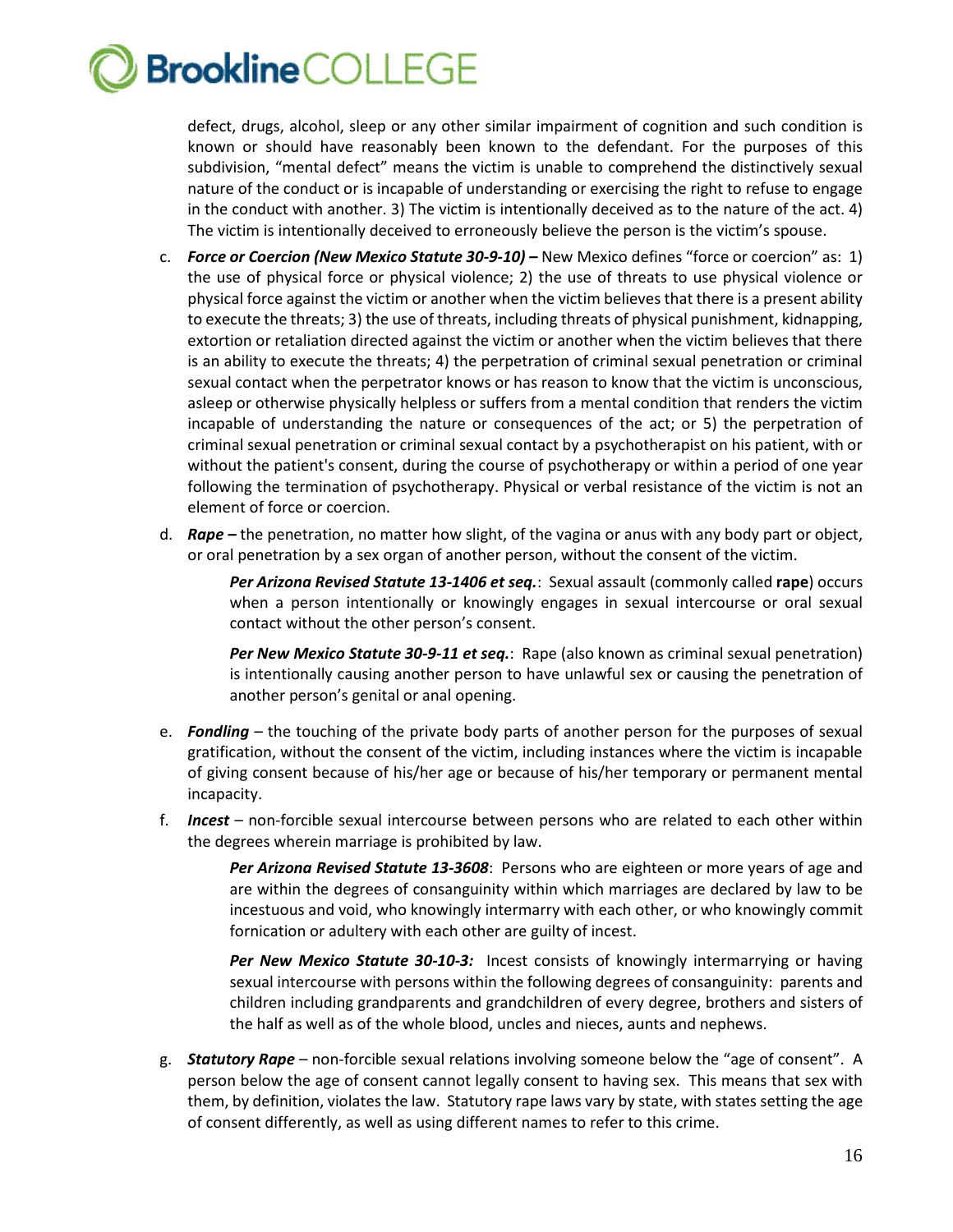# **Brookline** COLLEGE

*Per Arizona Revised Statutes 13-1401, 13-702-706, 13-1423*: A person commits sexual conduct with a minor by intentionally or knowingly engaging in sexual intercourse or oral sexual contact with any person who is under 18 years of age.

*Per New Mexico Statute 30-9-13*: Criminal sexual contact of a minor is the unlawful and intentional touching of or applying force to the intimate parts of a minor or the unlawful and intentional causing of a minor to touch ones intimate parts. For the purposes of this section, "intimate parts" means the primary genital area, groin, buttocks, anus or breast. Criminal sexual contact of a minor in the second degree consists of all criminal sexual contact of the unclothed intimate parts of a minor perpetrated: (1) on a child under thirteen years of age; or (2) on a child thirteen to eighteen years of age when: (a) the perpetrator is in a position of authority over the child and uses that authority to coerce the child to submit; (b) the perpetrator uses force or coercion that results in personal injury to the child; (c) the perpetrator uses force or coercion and is aided or abetted by one or more persons; or (d) the perpetrator is armed with a deadly weapon. Criminal sexual contact of a minor in the third degree consists of all criminal sexual contact of a minor perpetrated: (1) on a child under thirteen years of age; or (2) on a child thirteen to eighteen years of age when: (a) the perpetrator is in a position of authority over the child and uses this authority to coerce the child to submit; (b) the perpetrator uses force or coercion which results in personal injury to the child; (c) the perpetrator uses force or coercion and is aided or abetted by one or more persons; or (d) the perpetrator is armed with a deadly weapon.

# Minimizing Risk

Throughout this report, Brookline College suggests ways to help minimize the risk of becoming a victim of criminal acts, including sexual offenses. These suggestions for risk reduction are not meant in any way to attribute blame to victims, but to provide an educational basis for identifying the signs of abuse. A perpetrator's actions should never be excused or overlooked because of a victim's behavior or judgments.

# Engaged Bystander Intervention

Bystanders are individuals who observe violence or witness the conditions that perpetuate violence. They are not directly involved but have the choice to intervene, speak up, and/or do something about it. A bystander is someone who is present and thus potentially in a position to discourage, prevent or interrupt an incident. Engaged bystander intervention is the act of feeling empowered and equipped with the knowledge and skills to effectively assist in the prevention of sexual violence. Bystander intervention does not have to jeopardize the safety of the bystander.

Brookline College is an advocate for bystander intervention when it is conducted in a positive and safe manner and when it is executed to prevent harm in the event of potential domestic violence, dating violence, stalking or sexual assault on a person other than the bystander. Knowing how and when to intervene may be dependent in part on recognizing the situation as an emergency or non-emergency. A potential bystander can use the following steps to help decide if and how to intervene:

#### 5 Decision Making Steps

- 1. Observing the event
- 2. Interpreting the event as a problem
- 3. Assuming personal responsibility
- 4. Knowing how to intervene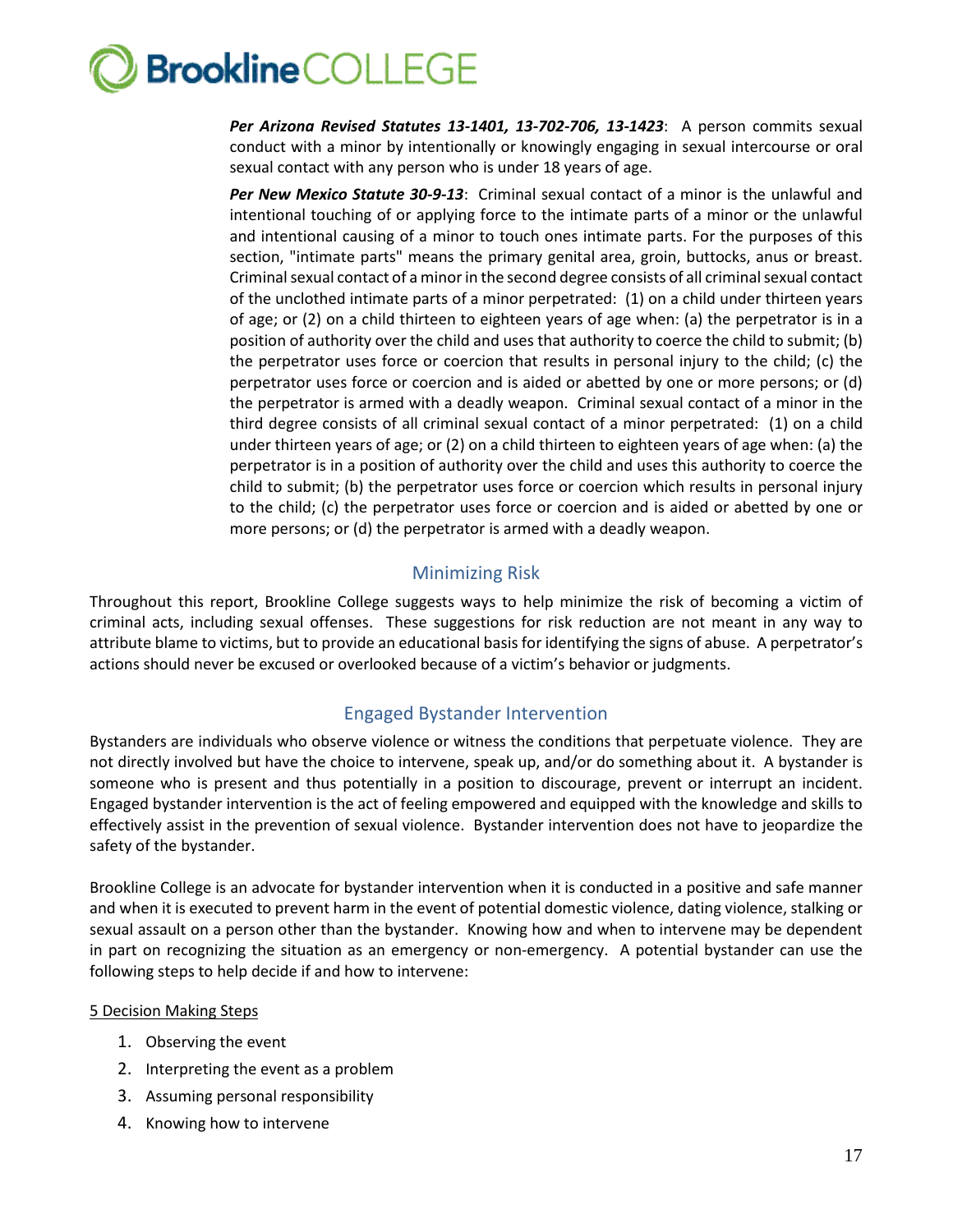

5. Implementing the intervention

#### Strategies If There Appears to be an Emergency Situation

Something to remember in a perceived emergency situation is not to take any action that may escalate the situation or put you or the victim in danger. You can decide to intervene directly (you are the primary helper) or indirectly (you enlist someone else to be the primary helper, e.g. the police, other students, school administrators, etc.). Whichever way you decide on how to intervene, remember to keep the person calm, gather as much information as you can, consider all options, and provide support. The following strategies are not meant to be all inclusive and may not apply in every situation, but are being providing as effective strategies for intervention in an emergency situation:

- Identify the best exit strategies for those involved to get out of the situation. If prudent, create a distraction to potentially allow the victim to get to a safe place.
- State any and all requests clearly and directly.
- Consider all actions before intervening and choose the safest methods.
- Remember that verbal fights can quickly escalate to physical fights. If this happens, it is sometimes better to walk away and not try to be a hero.
- Act quickly but safely before a problem turns into a larger problem or crisis.
- Vocalize your commitment to help and engage other bystanders, as needed.
- Consider your personal exposure or liability regarding actions you know about which are criminal.
- If it is not safe for you to intervene directly, call 9-1-1.

#### Strategies in a Non-Emergency Situation

Similar to intervening in an emergency situation, a bystander can decide whether to act directly or indirectly as the best approach in a non-emergency situation. A direct intervention is speaking to the person directly, and an indirect intervention is speaking to another person who could be helpful or provide guidance, such as another student or a school employee. Again, the following strategies are not meant to be all inclusive and may not apply in every situation, but are being providing as effective strategies for intervention in a non-emergency situation:

- When evaluating the situation, remember to consider the frequency, duration and severity of the actions.
- Always be sensitive, understanding and non-judgmental.
- Recognize what you can and cannot do to help and engage others as needed.
- Identify the "red flags" and anticipate problems in advance of them happening.
- Create a distraction to delay or avoid a situation before it turns into an emergency.
- Do not make excuses for (or otherwise enable) the other person hold strong to your beliefs regarding the situation.
- Hold any and all conversations in a safe environment.

For more information on bystander intervention, please visit the following helpful resources:

- 1. Step UP!, a bystander intervention program <http://stepupprogram.org/>
- 2. The National Sexual Violence Resource Center [https://www.nsvrc.org/projects/engaging-bystanders](https://www.nsvrc.org/projects/engaging-bystanders-sexual-violence-prevention/bystander-intervention-resources)[sexual-violence-prevention/bystander-intervention-resources](https://www.nsvrc.org/projects/engaging-bystanders-sexual-violence-prevention/bystander-intervention-resources)
- 3. Sexual Violence Bystander Intervention Toolkit <https://www.health.ny.gov/publications/2040.pdf>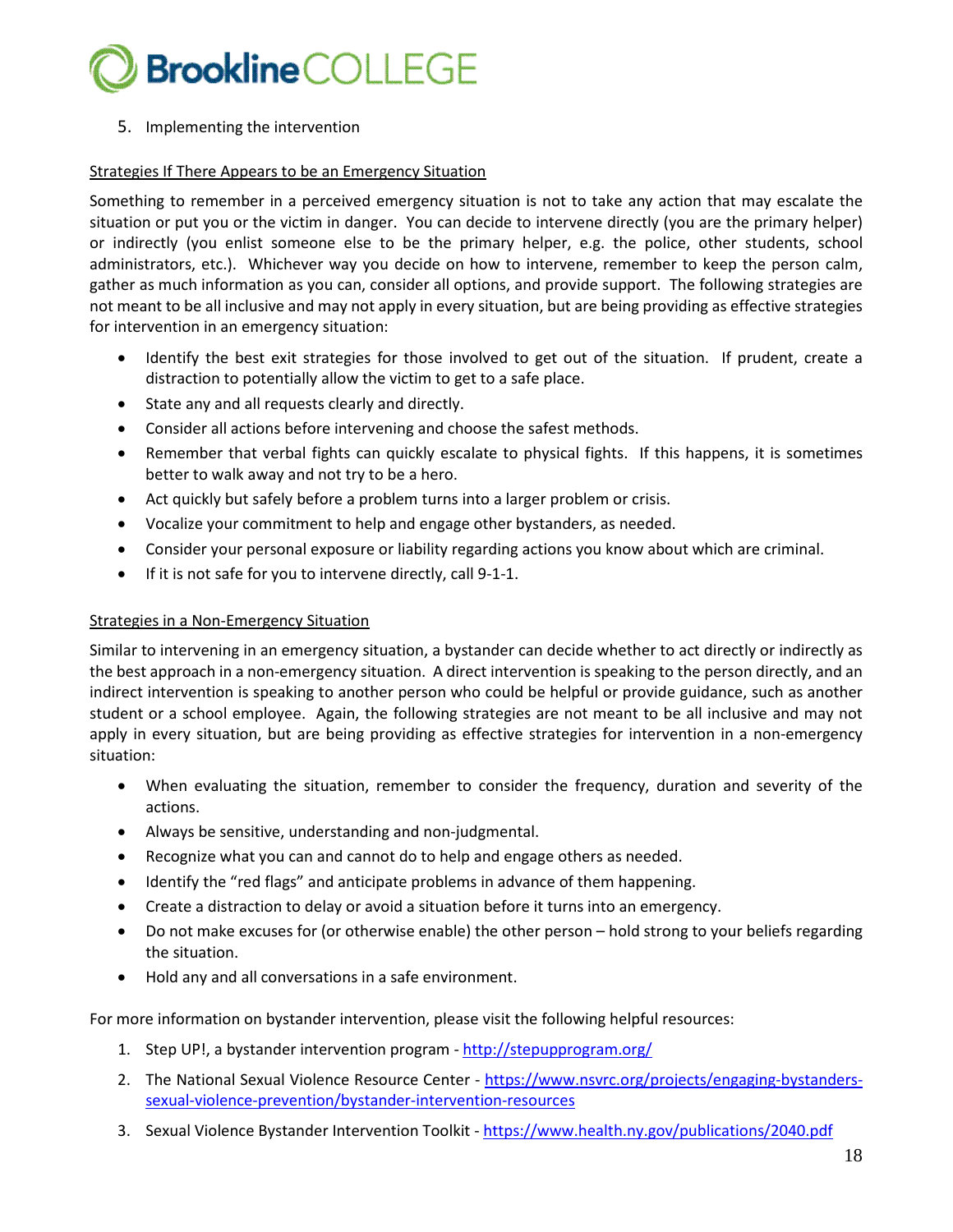# **Brookline**COLLEGE

- 4. The Rape, Abuse and Incest National Network (RAINN) [https://www.rainn.org/articles/your-role](https://www.rainn.org/articles/your-role-preventing-sexual-assault)[preventing-sexual-assault](https://www.rainn.org/articles/your-role-preventing-sexual-assault)
- 5. No More <http://nomore.org/take-action/preventviolence>

# Signs of Stalking

Stalking is a form of emotional abuse which may lead to physical and/or sexual abuse, and may be perpetrated by an acquaintance, friend, past or current spouse or significant other, or by a complete stranger. The following examples may be indicators that you are being stalked:

- You receive repeated, unwanted, intrusive, and/or frightening communications from the perpetrator by phone, text message, email and/or mail
- An individual repeatedly leaves or sends you unwanted items or gifts
- An individual waits for you at places such as your home, school, place of employment, or other places you frequent
- You are receiving threats of harm to you personally, your children, relatives, friends, and/or pets
- You experience damage to your home, vehicle or other personal property
- You are being harassed, defamed and/or monitored through social media

This list is not meant to be all-inclusive but can provide examples to help you determine whether you or someone you know is being stalked. If so, please contact a CSA at your campus or seek other resources and support for help.

## Examples of Domestic and Dating Violence

Acts of domestic or dating violence can take on many different forms of abuse, among them being the following:

- **Sexual Abuse:** Coercing or attempting to coerce any sexual contact or behavior without consent. This includes, but is not limited to, rape, attacks on sexual parts of the body, forcing sex after physical violence has occurred, or treating one in a sexually demeaning manner.
- **Physical Abuse:** Slapping, hitting, grabbing, shoving, pinching, biting, hair pulling, etc. are all types of physical abuse. This type of abuse can also include denying a partner medical care or forcing alcohol and/or drugs use upon him or her.
- **Emotional Abuse**: Undermining an individual's sense of self-worth and/or self-esteem is abusive. Emotional abuse may include, but is not limited to, constant criticism, diminishing one's abilities, namecalling, or damaging one's relationship with his or her children.
- **Economic Abuse:** Making or attempting to make a person financial dependent by maintaining complete control over financial resources, withholding one's access to money, or preventing an individual's attendance at school or employment.
- **Psychological Abuse:** Elements of psychological abuse include, but are not limited to causing fear by intimidation; threatening physical harm to self, partner, children, or partner's family or friends; destruction of pets and property and forcing isolation from family, friends or school and/or work.

The following scenarios may be indicators that domestic or dating violence is occurring or may lead to instances of violence or abuse:

• Your spouse or significant other checks up on you constantly by calling or texting you and becomes anxious when he or she does not know your whereabouts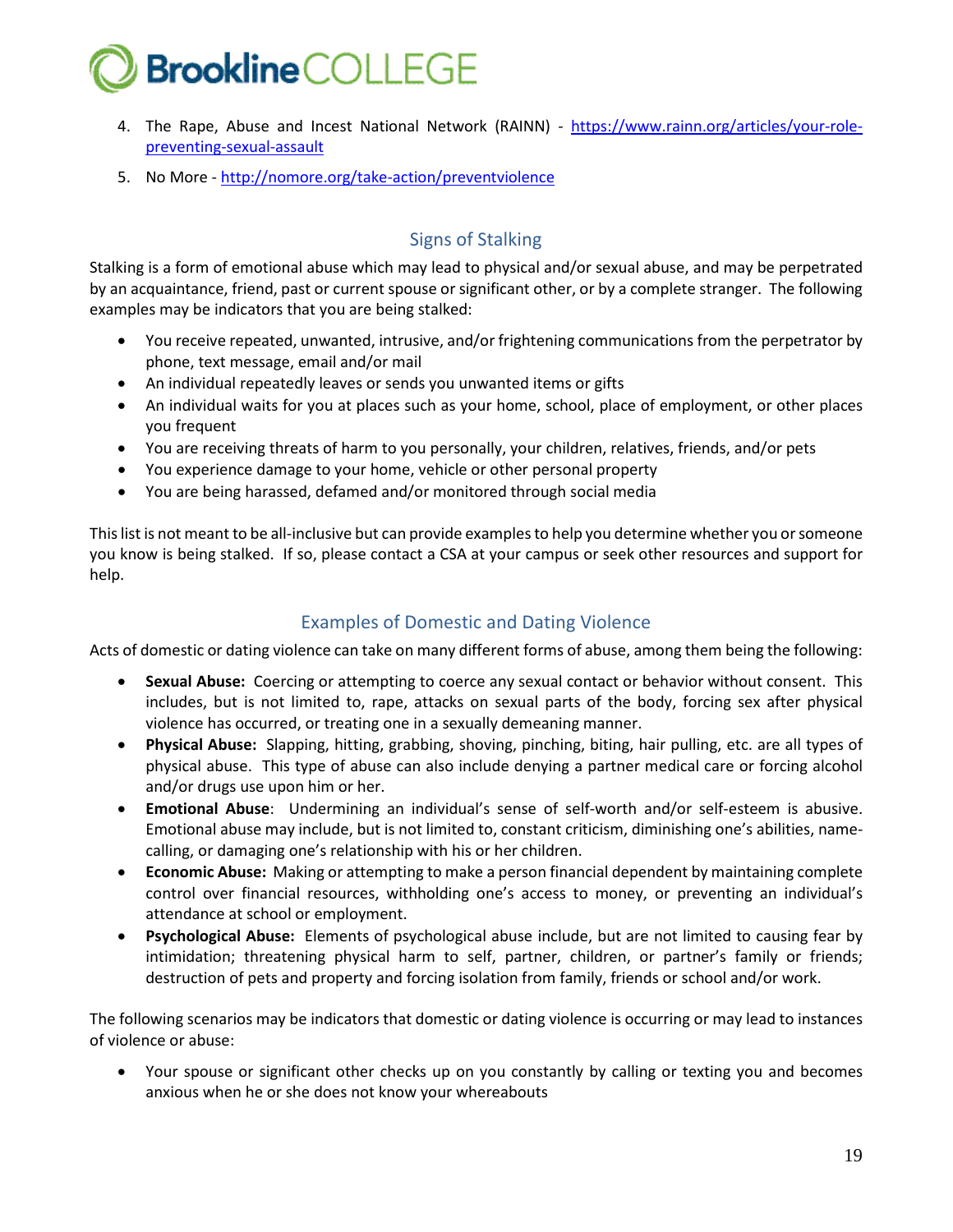**Brookline**COLLEGE

- You feel isolated from your friends or family members because your spouse or significant other is demanding of your time and acts jealous when you talk to or spend time with others
- A person you are dating becomes possessive and gets too serious about the relationship too quickly
- A spouse or significant other expects or demands sexual contact when you are not interested or not willing to engage
- Your spouse or significant other constantly demeans you by putting you down or calling you names
- Your spouse or significant other threatens violence and/or abuses you physically, verbally and/or sexually
- Your spouse or significant other does not accept responsibility for his or her actions
- You discover someone is obtaining personal information about you by accessing public records, using internet search services, hiring private detectives, rummaging through your trash, contacting your friends, family, co-workers, neighbors, etc.

While understanding the signs of abuse and taking measures to reduce the risk of abuse may be steps to help explain the context of violence and may act as a deterrent, it can never be used to place blame on the victim or guarantee that violence will not occur. It is important to remember that when violence or abuse occurs, the perpetrator, not the victim, is responsible for his or her actions, and the victim's judgement or behavior is never an excuse for those actions.

If you have been a victim or believe you might become a victim of domestic or dating violence, taking the following proactive measures may help increase your safety:

#### **In the home**

- Know where and/or from whom to get help, and memorize and/or program emergency phone numbers
- Plan your escape route when needed, and ensure all other inhabitants know it
- Pack a bag with cash, keys, and important documents and have it accessible in case you have to leave your home quickly

#### **Outside the home**

- Vary your travel routes and shop and bank at different places, if possible
- Keep your cell phone with you and ensure 9-1-1 is programmed, along with any other emergency numbers
- Provide a picture of your abuser to friends and co-workers
- Avoid going to lunch alone

#### **In an Emergency Situation**

- If you are able to, dial 9-1-1 immediately
- If in your home, stay away from the kitchen, as the abuser may easily obtain a weapon (i.e., a knife)
- Get to a lockable room which has a phone and a window or door to escape
- If you can escape, make a lot of noise and run to a nearby trusted neighbor for help

## General Strategies to Help Prevent Sexual Assault or Other Violent Crimes

The following are proactive measures an individual can take which may minimize the risk of you becoming the victim of sexual assault and may help contribute to the overall safety and security of your campus community:

• Use a "buddy" system and avoid walking alone, especially at night. Travel in well-lit areas and in pairs or a group, if possible. Avoid deserted areas and shortcuts.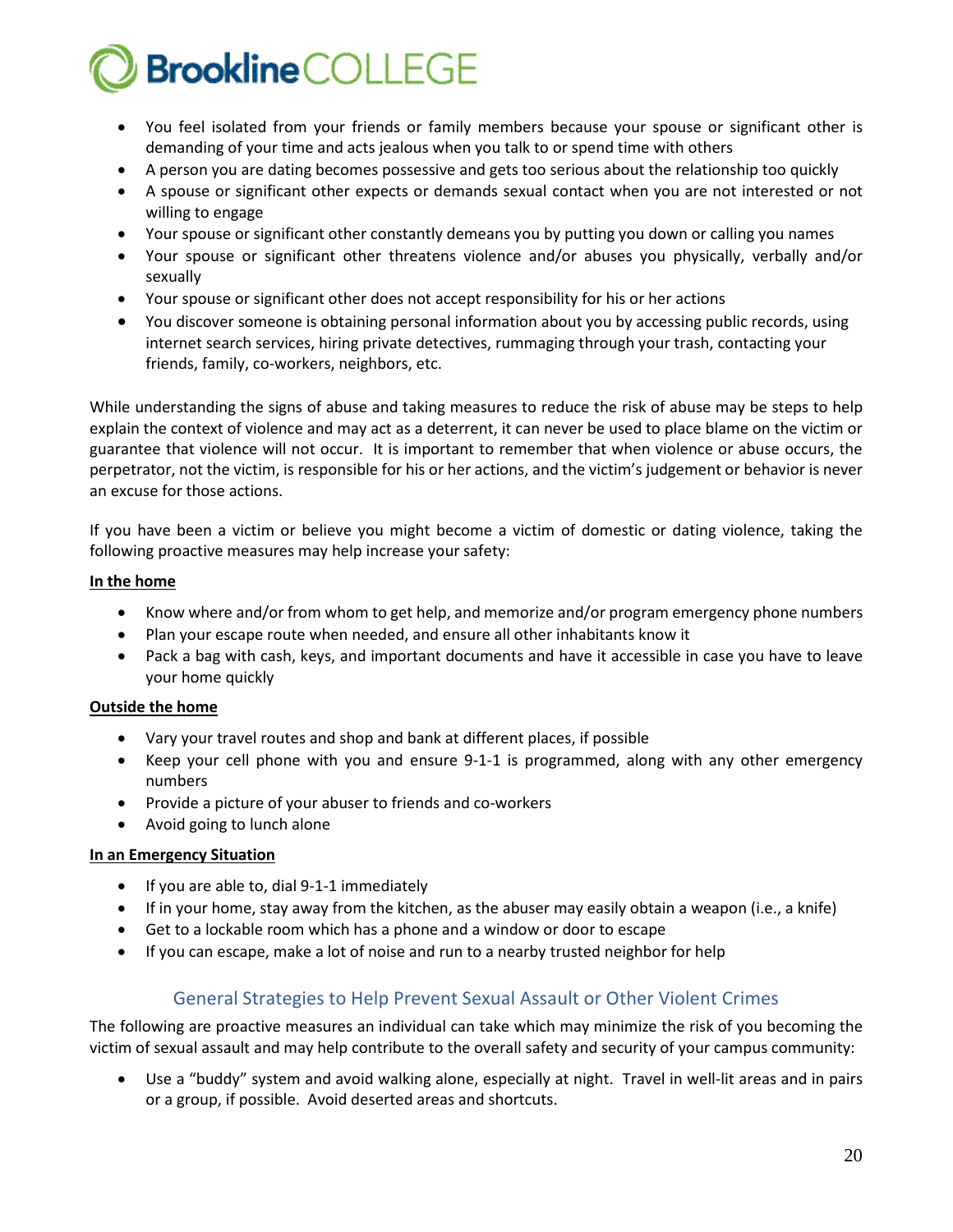

- Let family and friends know where you are going, your method of transportation, and when you will return.
- Never hitchhike or get in a stranger's car.
- Avoid excessive alcohol consumption, which may impair judgment, especially in unfamiliar surroundings or situations. Additionally, to that end:
	- o Be aware of rape drugs.
	- o Do not leave your drink unattended and keep track of how many drinks you have had.
	- o Only drink from un-opened containers or from drinks you have watched being made and poured.
	- o Avoid group drinks like punch bowls.
	- o If you feel extremely tired or drunk for no apparent reason, you may have been drugged. Find a friend and have him/her help you leave as soon as possible.
	- o If you feel you have been drugged, get to a hospital to be tested.
- Always lock your door when you are home or away.
- Always lock your vehicle and keep your keys with you at all times.
- When possible, leave items of value at home.
- If you need to have valuables with you, never leave them visible in your vehicle.
- Avoid being distracted (talking on your cell phone, texting, etc.) when walking through parking lots or in other public areas.
- Do not leave personal property unattended in classrooms, labs, or in the student lounge.
- If you feel unsafe or threatened, contact the Front Desk Receptionist or a designated CSA, or dial 9-1-1.

Although the steps listed above cannot guarantee that criminal activity will not occur, they may serve as deterrents and reduce the risk of crime occurring.

#### Policy on Retaliation

Brookline College believes strongly that students and employees have the right to be free from retaliation and intimidation in any form. To that end, Brookline College and its administration will not allow for intimidation, threats, coercion, or discrimination against any individual for the purpose of interfering with any right or privilege secured by Title IX, or because the individual has made a report or complaint, testified, assisted, or participated or refused to participate in any manner in an investigation, proceeding, or hearing. Intimidation, threats, coercion, or discrimination, including charges against an individual for code of conduct violations that do not involve sex discrimination or sexual harassment, but arise out of the same facts or circumstances as a report or complaint of sex discrimination, or a report or formal complaint of sexual harassment, for the purpose of interfering with any right or privilege secured by Title IX, constitutes retaliation and will not be allowed.

The College will keep confidential the identity of any individual who has made a report or complaint of sex discrimination, including any individual who has made a report or filed a formal complaint of sexual harassment, any complainant, any individual who has been reported to be the perpetrator of sex discrimination, any respondent, and any witness, except as may be permitted by the FERPA statute, 20 U.S.C. 1232g, or FERPA regulations, 34 CFR part 99, or as required by law, or to carry out the purposes of 34 CFR part 106, including the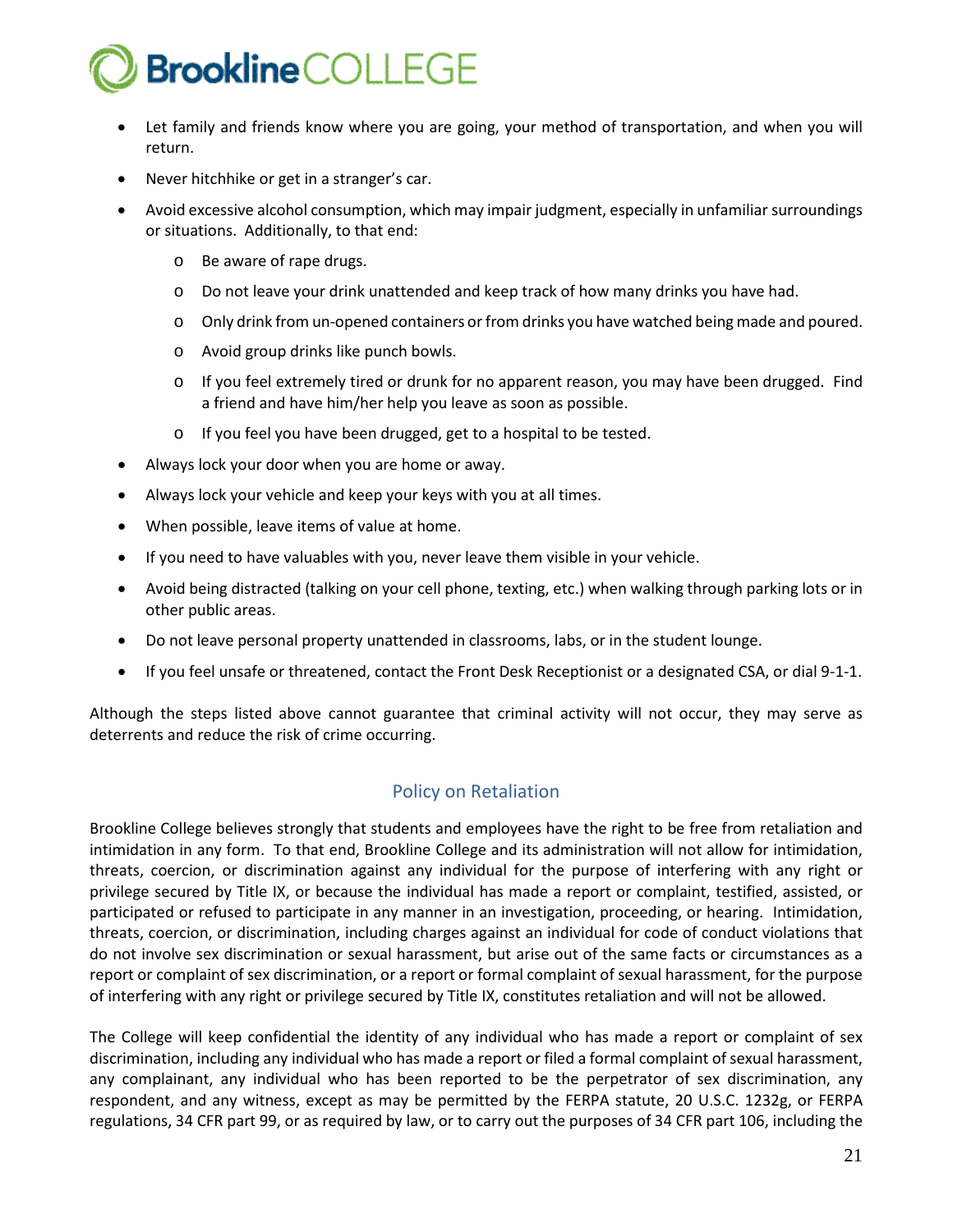

conduct of any investigation, hearing, or judicial proceeding arising thereunder. Complaints alleging retaliation may be filed according to the College's grievance procedures for sex discrimination. Any student or employee who is experiencing retaliation and/or intimidation should report this immediately to the Title IX Coordinator, the Human Resources Department, a Campus Security Authority, or to a member of the Corporate Security Team as identified in this Annual Security Report.

### Policy on Voluntary Reporting

Brookline College encourages any victim of sexual assault, domestic violence, dating violence or stalking to notify law enforcement immediately; however, the ultimate decision to do so and/or when to do so must reside with the victim. All victims have the right to deny assistance from or involvement with law enforcement. If a victim does decide to report the crime to law enforcement, the following one of two things can happen:

- 1. The victim can file a complaint but request not to have charges filed against the accused perpetrator(s). The decision to file charges can be made at a later time, but depending on the amount of time that passes, evidence may be lost or unusable. Therefore, it is important that victims cooperative fully with any ongoing investigation and have a rape kit completed (if rape was involved) so that the chances for filing criminal charges in the future are greater, if so desired.
- 2. The victim can file a complaint and press charges immediately. This would involve full cooperation with law enforcement and the prosecutor's office to determine if the accused perpetrator can and will be charged criminally.

In addition to reporting the crime to law enforcement, victims should report these crimes to either or to both of the following College officials:

Don Corvin **Sara Cramlet** Senior VP of Compliance / Title IX Coordinator Senior VP of Human Resources 1401 Dove Street, Suite 220 1401 Dove Street, Suite 340 Newport Beach, CA 92660 Newport Beach, CA 92660 (949) 590-4882 (949) 407-6685 [dcorvin@unitek.com](mailto:dcorvin@unitek.com) [scramlet@unitek.com](mailto:scramlet@unitek.com) scramlet@unitek.com

Any person may report sex discrimination or sexual harassment (including sexual assault, domestic violence, dating violence, and stalking) in person, by mail, by telephone, or by email using the contact information above. The report may be made at any time (including during non-business hours) by using the telephone number or email address, or by mail to the office addresses listed above. The College will assist by providing options for outside resources, pursuing an investigation, and/or conducting applicable disciplinary proceedings/actions.

## **Crime Awareness and Prevention Program**

The previous sections of this report contain policies and procedures which are designed to inform students and employees about campus security and to encourage and promote responsibility for their own security and the security of others. Employees and students are made aware of all services Brookline College provides during their respective orientations, in the college catalog, in student and employee handbooks, and in Brookline's policies and procedures, which includes thissecurity report distributed annually and available to all students and employees 24 hours a day, 7 days a week. Brookline College's crime awareness and prevention program consists of promoting campus community awareness; providing suggestions and methods to minimize the risk of campus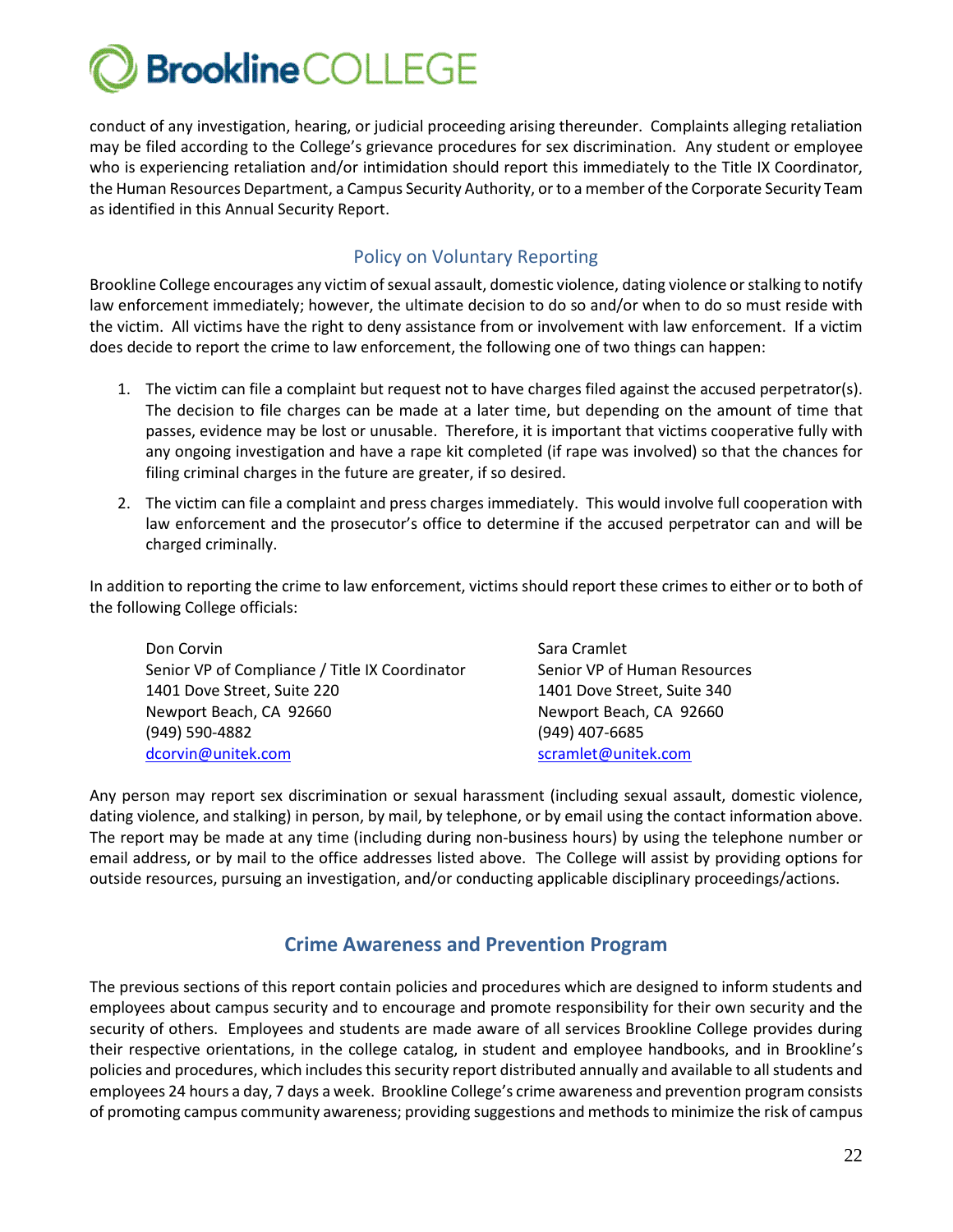

crime and violence; providing applicable resources to assist victims of crime; publishing crime statistics on an annual basis in the Annual Security Report; and ensuring that applicable investigations and disciplinary proceedings are conducted in the event of a crime occurring. Through the administration of this program, the College is committed to cultivating and providing an environment that is free of criminal activity and maintains a zero tolerance policy for criminal activity and sexual assault. In addition, the College feels strongly that increased safety and security can be achieved through the efforts of the entire campus community.

#### Program to Prevent Domestic Violence, Dating Violence, Sexual Assault and Stalking

Brookline College's program includes community-wide awareness and is focused on the prevention of domestic violence, dating violence, sexual assault and stalking. In accordance with Clery Act requirements, the program is culturally relevant; inclusive of diverse communities and identities, sustainable, responsive to community needs, and informed by research or assessed for value, effectiveness, or outcome; and considers environmental risk and protective factors as they occur on the individual, relationship, institutional, community and societal levels.

As stated above, Brookline's program consists of primary prevention and awareness programs for all incoming students and new employees and provides for ongoing reinforcement and continual training opportunities for both students and employees. The components of this program are described throughout this Annual Security Report and consist of the following components:

- 1. Brookline's assertion that crimes of domestic violence, dating violence, sexual assault and stalking are strongly prohibited.
- 2. Definitions of domestic violence, dating violence, sexual assault, stalking, and what constitutes consent, including applicable definitions under local jurisdiction (states of Arizona and New Mexico).
- 3. Affirmation of Brookline's support for safe and positive bystander intervention and providing effective strategies and relevant resources.
- 4. Signs of domestic abuse, dating abuse, sexual assault and stalking to help students and employees identify when it could be happening to them.
- 5. Strategies to reduce the risk of becoming a victim of sexual assault or other violent crimes.
- 6. Procedures that victims should follow in the event of domestic abuse, dating abuse, sexual assault and/or stalking.
- 7. Efforts made by Brookline College to protect the confidentiality of victims and other applicable parties.
- 8. Current listing of applicable online and off-campus resources, categorized by location, for local law enforcement, emergency services, legal assistance, victim advocacy, restraining orders, and other services available for victims of sexual assault and/or abuse.
- 9. Options for assistance with protective orders and changes to living, working, transportation and school situations and schedules.
- 10. Procedures for applicable investigations and/or disciplinary actions in cases of alleged domestic violence, dating violence, sexual assault and stalking.

#### Primary Prevention and Awareness Program

To promote ongoing prevention and awareness for students and employees, informational notices are posted on campus bulletin boards and email blasts and/or social media posts are provided as applicable.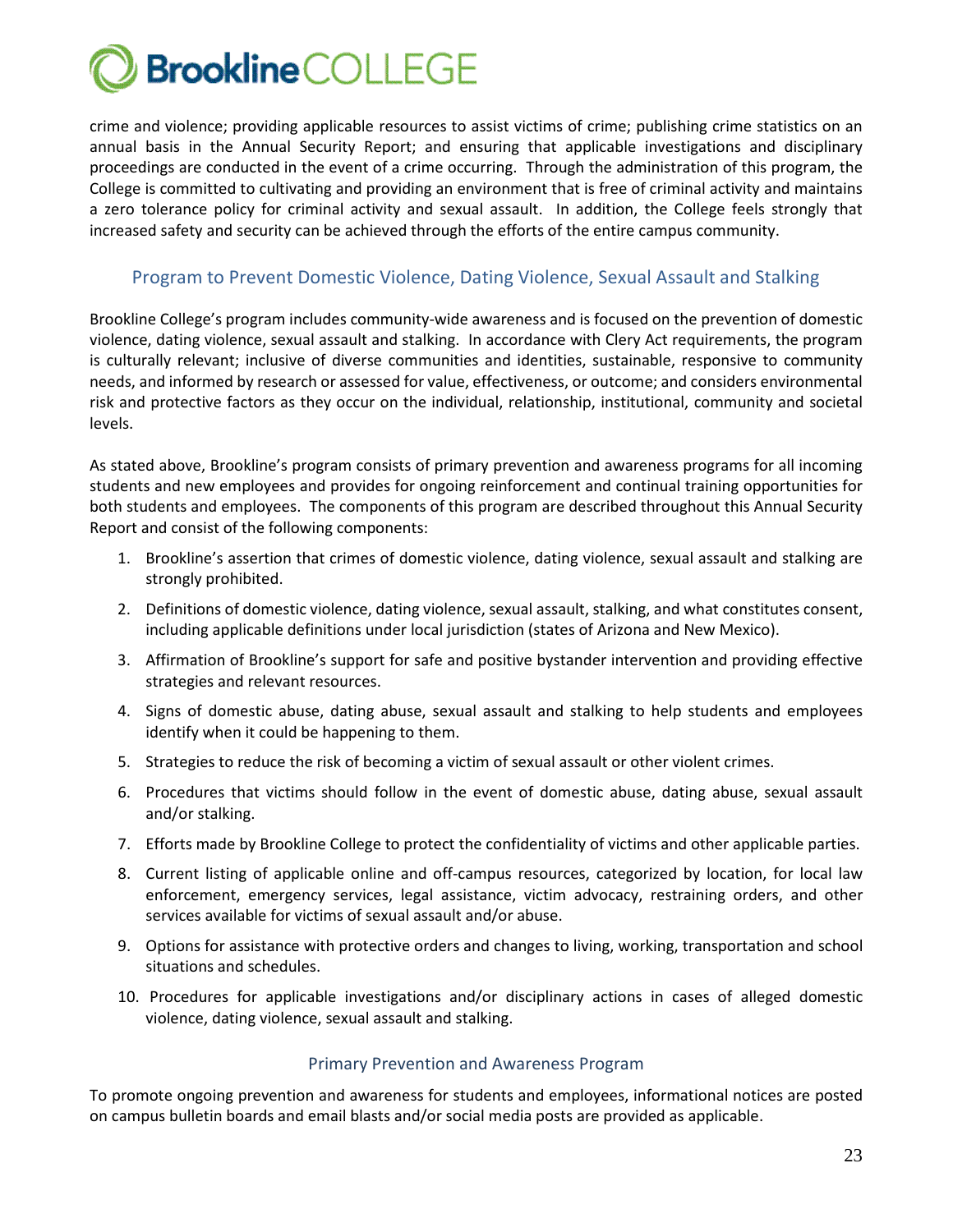# **Brookline** COLLEGE

## If You Are a Victim of Sexual Assault or Domestic Violence

If you become the victim of a sexual assault or domestic violence, you should consider calling the police and seeking medical attention immediately. Additionally, if you fear for your safety or others around you, filing a protective order may be a good idea. We also encourage victims to report the offense to a CSA who will coordinate with Brookline College's Title IX Coordinator to provide you with support and resources, including assistance with notifying local law enforcement authorities, if so desired.

It is important to remember that being the victim of a sexual assault or domestic violence is not your fault. Nothing in what you said, the way you looked, where you were, or who you were with gives anyone the right to assault you. But regardless of this not being your fault in any way, you may still be feeling afraid, ashamed, angry, sad, helpless, betrayed or depressed. For this reason, it is important for you to seek help immediately after the attack and in the days and weeks following. The following are some things you can do if you have been sexually assaulted:

- If you are in danger or need medical care, call 9-1-1. If you can, get away from the person who assaulted you and get to a safe place as fast as you can.
- Save everything that may have the attacker's DNA on it. Do not brush, comb or clean any part of your body. Do not change clothes, if possible. Do not touch or change anything at the scene of the assault. That way the local police will have physical evidence from the person who assaulted you.
- Go to the nearest hospital emergency room as soon as possible, where you can be examined and treated for any injuries. In case of rape, you can be given medication to prevent HIV and other sexually transmitted infections and emergency contraception to prevent pregnancy. A doctor or nurse will use a rape kit to collect evidence which may include fibers, hair, saliva, semen or clothing left behind by the attacker.
- If you think you were drugged, talk to the hospital staff about being tested for date rape drugs, such as Rohypnol, Gamma Hydroxybutyrate (GHB), and other drugs.
- Call a friend or family member you trust or call a crisis center or hotline to help you find support and resources near you.

Students who are victims of sexual assault or domestic violence are also encouraged to contact WellConnect, a free counseling service available 24 hours a day, 7 days a week to all enrolled students. Students are encouraged to call 1-866-640-4777 or visit [http://www.studentlifetools.com.](http://www.studentlifetools.com/) The College also refers anyone who is a victim of sexual assault to 2-1-1, a free referral service available 24 hours a day, 7 days a week. Students or employees are encouraged to call 2-1-1 or visit [http://www.211.org/.](http://www.211.org/) Following are some other online and off-campus resources to help prevent sexual assault and/or to help you in the event of sexual assault or domestic abuse: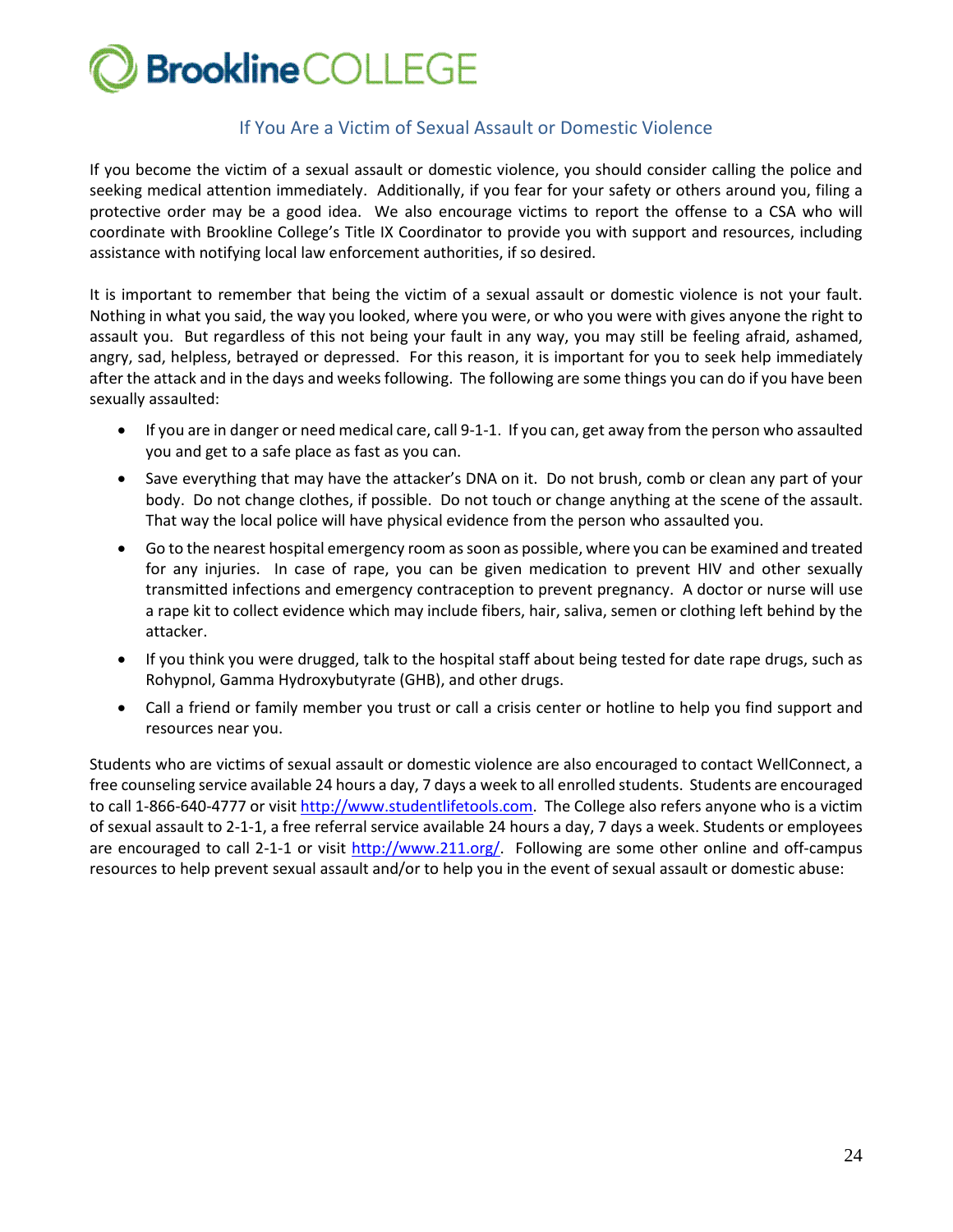![](_page_24_Picture_0.jpeg)

#### **Online Resources**:

- 1. The Rape, Abuse and Incest National Network (RAINN) is the nation's largest anti-sexual assault organization. The following strategies are recommended by RAINN to reduce potential risk:
	- a. Steps you can take in a social situation to prevent sexual assault <https://rainn.org/articles/steps-you-can-take-prevent-sexual-assault>
	- b. Safety planning <https://www.rainn.org/articles/safety-planning>
	- c. How to respond if someone is pressuring you <https://www.rainn.org/articles/how-respond-if-someone-pressuring-you>
	- d. Staying safe on campus <https://www.rainn.org/articles/staying-safe-campus>
	- e. Your role as a bystander in preventing sexual assault <https://rainn.org/articles/your-role-preventing-sexual-assault>
	- f. What consent looks like <https://rainn.org/articles/what-is-consent>
	- g. Protecting a child from sexual assault <https://rainn.org/articles/how-can-i-protect-my-child-sexual-assault>
- 2. The United States Department of Justice <https://www.justice.gov/ovw/sexual-assault>
- 3. Next Door Solutions to Domestic Violence <http://www.nextdoor.org/>
- 4. The National Domestic Violence Hotline operates 24 hours a day, seven days a week, is confidential and free of cost, and provides lifesaving tools and immediate support to enable victims to find safety and live lives free of abuse:
	- a. Help for Survivors <http://www.thehotline.org/help/help-for-survivors/>
	- b. Path to Safety <http://www.thehotline.org/help/path-to-safety/>
	- c. Survivor Stories <http://www.thehotline.org/about-us/share-your-story/>
	- d. Moving on Emotionally After an Abusive Relationship <http://www.thehotline.org/2012/05/emotionally-recovering-from-an-abusive-relationship/>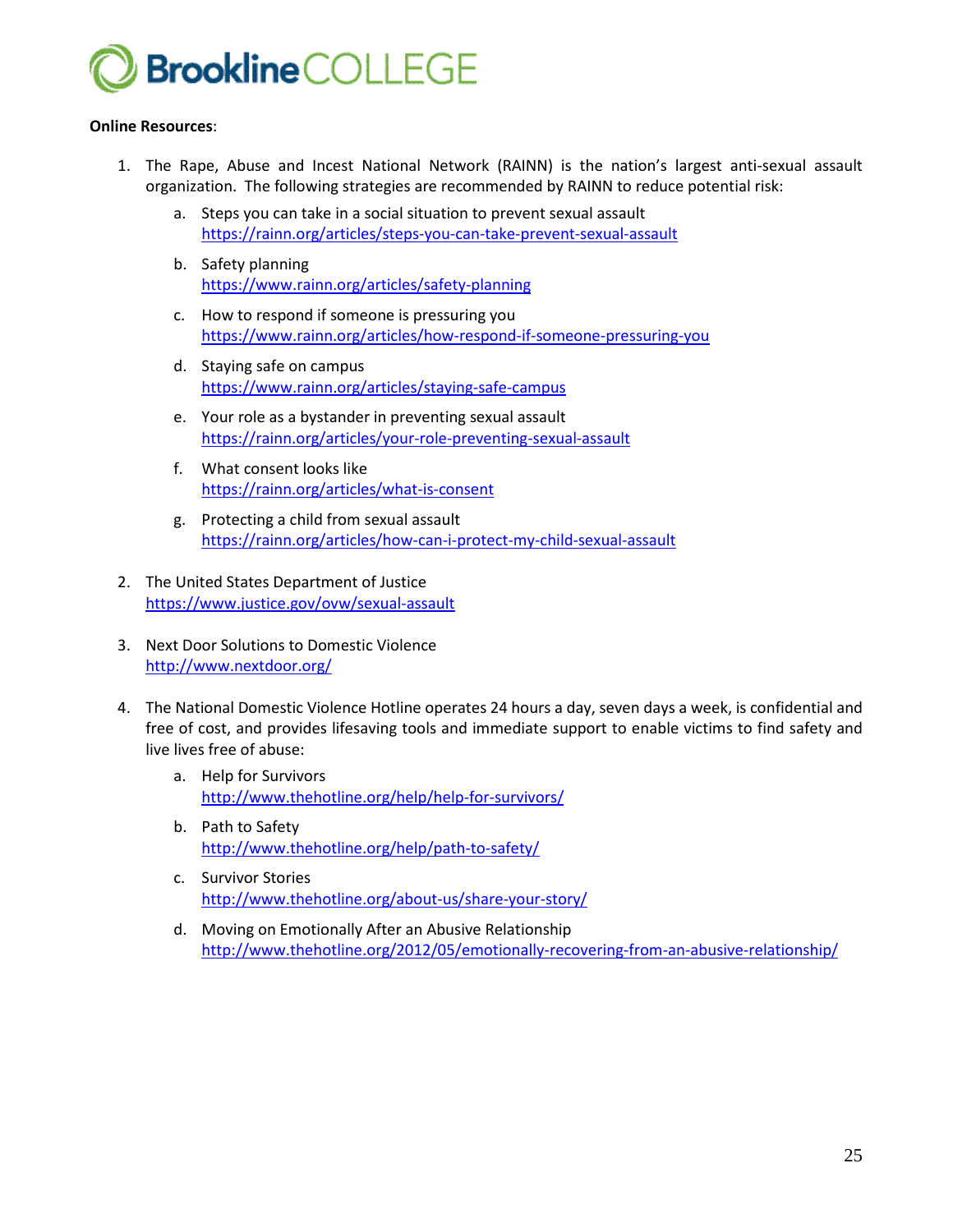![](_page_25_Picture_0.jpeg)

#### **Off Campus Resources**:

Brookline College does not offer resources on campus regarding counseling, health, mental health, victim advocacy, legal assistance, visa and immigration assistance, student and financial aid. However, students and employees can access local off-campus resources and public services, such as:

#### **Phoenix, Arizona**

|                                       | <b>Phoenix Police Department</b>                                  |  |  |  |
|---------------------------------------|-------------------------------------------------------------------|--|--|--|
|                                       | 12220 N 39th Ave.                                                 |  |  |  |
| Local Police Department               | Phoenix, AZ 85029                                                 |  |  |  |
|                                       | (602) 495-5009                                                    |  |  |  |
|                                       | www.phoenix.gov/police                                            |  |  |  |
|                                       | Honor Health John C. Lincoln Hospital                             |  |  |  |
|                                       | 250 E Dunlap                                                      |  |  |  |
|                                       | Phoenix, AZ 85020                                                 |  |  |  |
| Hospital Emergency Room               | (602) 943-2381                                                    |  |  |  |
|                                       | https://www.honorhealth.com/locations/hospitals/john-c-lincoln-   |  |  |  |
|                                       | medical-center                                                    |  |  |  |
|                                       | Phoenix Municipal Court                                           |  |  |  |
|                                       | 300 West Washington St. Room 608                                  |  |  |  |
| <b>Protective Orders</b>              | Phoenix, AZ 85003                                                 |  |  |  |
|                                       | (602) 262-6421                                                    |  |  |  |
|                                       | https://www.phoenix.gov/court/protection-orders                   |  |  |  |
|                                       | Phoenix Crime Victim Services Center                              |  |  |  |
|                                       | 300 West Washington St.                                           |  |  |  |
| <b>Victim Advocacy Services</b>       | Phoenix, AZ 85003                                                 |  |  |  |
|                                       | (602 261-8192                                                     |  |  |  |
|                                       | https://www.phoenix.gov/law/victims                               |  |  |  |
|                                       | Arizona Foundation for Legal Services & Education                 |  |  |  |
|                                       | 4201 N. 24th St.                                                  |  |  |  |
| Legal Assistance                      | Phoenix, AZ 85016                                                 |  |  |  |
|                                       | (602) 773-3105                                                    |  |  |  |
|                                       | https://www.azflse.org/azdomesticviolence/contactus.cfm           |  |  |  |
|                                       | Phoenix Family Advocacy Center                                    |  |  |  |
|                                       | 2120 N. Central Avenue                                            |  |  |  |
| <b>Sexual Assault Crisis Services</b> | Phoenix, AZ 85004                                                 |  |  |  |
|                                       | (602) 534-2120                                                    |  |  |  |
|                                       | www.phoenix.gov/humanservices/programs/victims/fac                |  |  |  |
|                                       | Arizona Department of Economic Security                           |  |  |  |
|                                       | (602) 542-6638                                                    |  |  |  |
| Shelter/Housing Assistance            | https://des.az.gov/services/basic-needs/shelter-housing/homeless- |  |  |  |
|                                       | services                                                          |  |  |  |
|                                       | Phoenix Family Advocacy Center                                    |  |  |  |
|                                       | 2120 N. Central Avenue                                            |  |  |  |
| <b>Services for Male Victims</b>      | Phoenix, AZ 85004                                                 |  |  |  |
|                                       | (602) 534-2120                                                    |  |  |  |
|                                       | www.phoenix.gov/humanservices/programs/victims/fac                |  |  |  |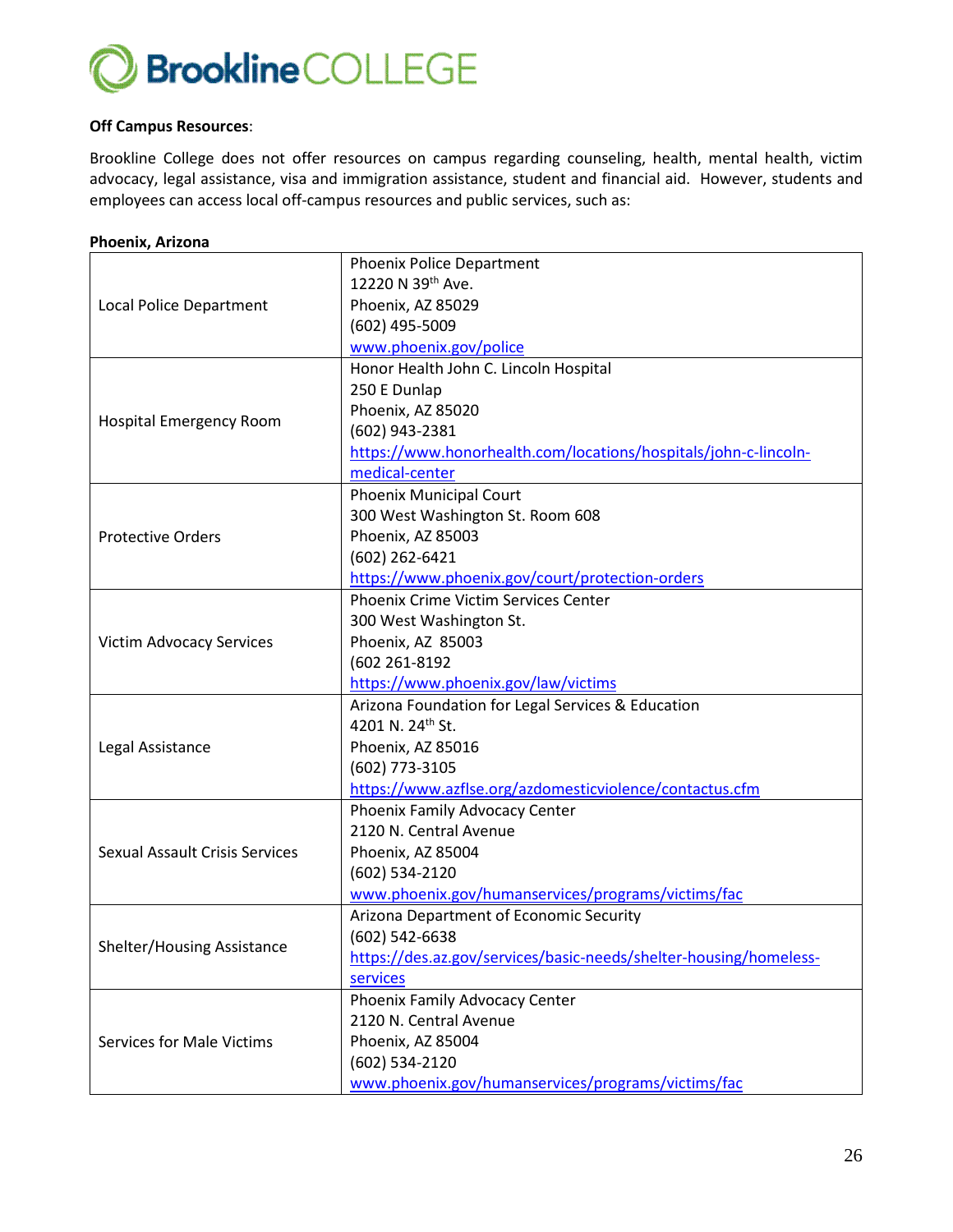![](_page_26_Picture_0.jpeg)

#### **Tempe, Arizona**

|                                       | <b>Tempe Police Department</b>                                         |  |  |  |  |
|---------------------------------------|------------------------------------------------------------------------|--|--|--|--|
|                                       | 120 E. 5 <sup>th</sup> St.                                             |  |  |  |  |
| <b>Local Police Department</b>        | Tempe, AZ 85281                                                        |  |  |  |  |
|                                       | (480) 350-8311                                                         |  |  |  |  |
|                                       | https://www.tempe.gov/government/police                                |  |  |  |  |
|                                       | Tempe St. Luke's Hospital                                              |  |  |  |  |
|                                       | 1500 S. Mill Ave.                                                      |  |  |  |  |
|                                       | Tempe, AZ 85281                                                        |  |  |  |  |
| Hospital Emergency Room               | (480) 784-5500                                                         |  |  |  |  |
|                                       | https://www.tempestlukeshospital.org/services-directory/emergency-     |  |  |  |  |
|                                       | care                                                                   |  |  |  |  |
|                                       | <b>Tempe Municipal Court</b>                                           |  |  |  |  |
|                                       | 140 E 5 <sup>th</sup> St.                                              |  |  |  |  |
| <b>Protective Orders</b>              | Tempe, AZ 85281                                                        |  |  |  |  |
|                                       | (480) 350-8271                                                         |  |  |  |  |
|                                       | https://www.tempe.gov/government/city-court                            |  |  |  |  |
|                                       | Tempe Victim Assistance                                                |  |  |  |  |
|                                       | City Hall                                                              |  |  |  |  |
|                                       | 31 E. 5 <sup>th</sup> St.                                              |  |  |  |  |
| Victim Advocacy Services              | Tempe, AZ                                                              |  |  |  |  |
|                                       | (480) 350-4311                                                         |  |  |  |  |
|                                       | https://www.tempe.gov/government/human-services/care-7/victim-         |  |  |  |  |
|                                       | assistance                                                             |  |  |  |  |
|                                       | Arizona Justice Institute                                              |  |  |  |  |
|                                       | P.O. Box 311                                                           |  |  |  |  |
| Legal Assistance                      | Phoenix, AZ 85001                                                      |  |  |  |  |
|                                       | (602) 252-3432                                                         |  |  |  |  |
|                                       | https://lawyers.justia.com/legalservice/arizona-justice-institute-9014 |  |  |  |  |
|                                       | Phoenix Family Advocacy Center                                         |  |  |  |  |
|                                       | 2120 N. Central Avenue                                                 |  |  |  |  |
| <b>Sexual Assault Crisis Services</b> | Phoenix, AZ 85004                                                      |  |  |  |  |
|                                       | (602) 534-2120                                                         |  |  |  |  |
|                                       | www.phoenix.gov/humanservices/programs/victims/fac                     |  |  |  |  |
|                                       | I-HELP Emergency Shelter                                               |  |  |  |  |
|                                       | 2146 E. Apache Blvd,                                                   |  |  |  |  |
| Shelter/Housing Assistance            | Tempe, AZ 85281                                                        |  |  |  |  |
|                                       | (480) 422-8922                                                         |  |  |  |  |
|                                       | https://tempeaction.org/what-we-do/i-help-emergency-shelter.html       |  |  |  |  |
| <b>Services for Male Victims</b>      | 1in6 Online Support Groups                                             |  |  |  |  |
|                                       | https://1in6.org/about-1in6/                                           |  |  |  |  |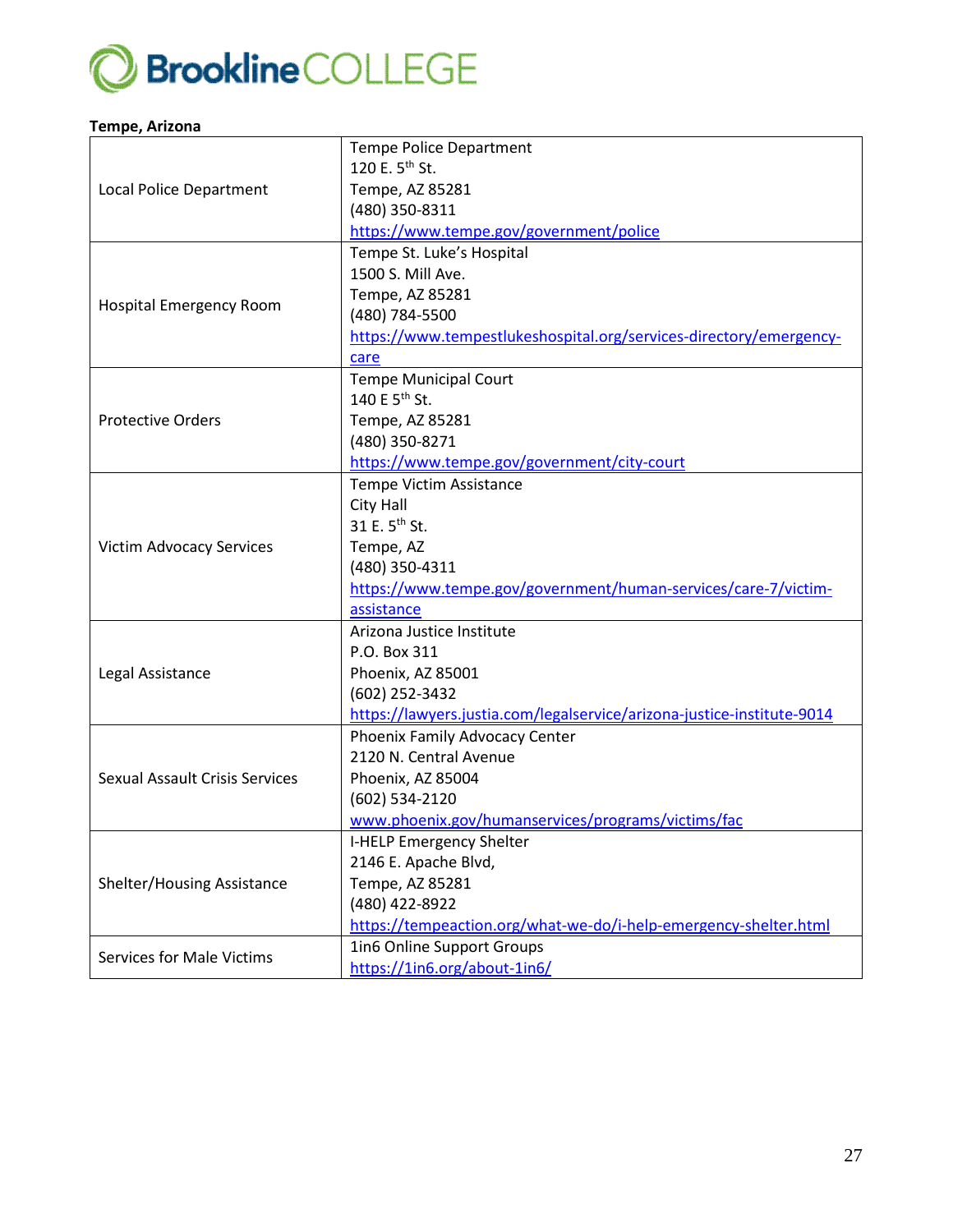![](_page_27_Picture_0.jpeg)

#### **Tucson, Arizona**

|                                       | <b>Tucson Police Department</b>                                  |  |  |  |  |
|---------------------------------------|------------------------------------------------------------------|--|--|--|--|
|                                       | 1100 S. Alvernon Way                                             |  |  |  |  |
| <b>Local Police Department</b>        | Tucson, AZ 85711                                                 |  |  |  |  |
|                                       | (520) 791-4444                                                   |  |  |  |  |
|                                       | https://www.tucsonaz.gov/                                        |  |  |  |  |
|                                       | Tucson Emergency Room and Hospital                               |  |  |  |  |
|                                       | 4575 E Broadway Blvd.                                            |  |  |  |  |
| <b>Hospital Emergency Room</b>        | Tucson, AZ 85711                                                 |  |  |  |  |
|                                       | (520) 375-9111                                                   |  |  |  |  |
|                                       | https://tucsonerhospital.com/contact/                            |  |  |  |  |
|                                       | <b>Tucson City Protection Orders</b>                             |  |  |  |  |
|                                       | 103 E. Alameda St.                                               |  |  |  |  |
|                                       | Tucson, AZ 85701                                                 |  |  |  |  |
| <b>Protective Orders</b>              | (520) 791-4971                                                   |  |  |  |  |
|                                       | https://www.tucsonaz.gov/courts/how-file-injunctions-against-    |  |  |  |  |
|                                       | harassment                                                       |  |  |  |  |
|                                       | Pima County Victim's Services Office                             |  |  |  |  |
|                                       | 315 W> Sahuarita Center Way                                      |  |  |  |  |
| <b>Victim Advocacy Services</b>       | Sahuarita, AZ 85629                                              |  |  |  |  |
|                                       | (520) 631-2835                                                   |  |  |  |  |
|                                       | https://www.pcao.pima.gov/victimservicesdivision.aspx            |  |  |  |  |
|                                       | Southern Arizona Legal Aid Inc.                                  |  |  |  |  |
|                                       | 2343 E. Broadway Blvd. #200                                      |  |  |  |  |
| Legal Assistance                      | Tucson, AZ 85719                                                 |  |  |  |  |
|                                       | (520) 623-9465                                                   |  |  |  |  |
|                                       | https://www.sazlegalaid.org/                                     |  |  |  |  |
|                                       | Southern Arizona Center Against Sexual Assault                   |  |  |  |  |
|                                       | 1600 N. Country Club Rd.                                         |  |  |  |  |
| <b>Sexual Assault Crisis Services</b> | Tucson, AZ 85716                                                 |  |  |  |  |
|                                       | (520) 327-1171                                                   |  |  |  |  |
|                                       | https://www.sacasa.org/                                          |  |  |  |  |
|                                       | Arizona Department of Housing                                    |  |  |  |  |
|                                       | 1002 N. Main Ave.                                                |  |  |  |  |
| Shelter/Housing Assistance            | Tucson, AZ 85705                                                 |  |  |  |  |
|                                       | (520) 622-5411                                                   |  |  |  |  |
|                                       | https://housing.az.gov/general-public/homeless-assistance?page=2 |  |  |  |  |
|                                       | 1in6 Online Support Groups                                       |  |  |  |  |
| <b>Services for Male Victims</b>      | https://1in6.org/about-1in6/                                     |  |  |  |  |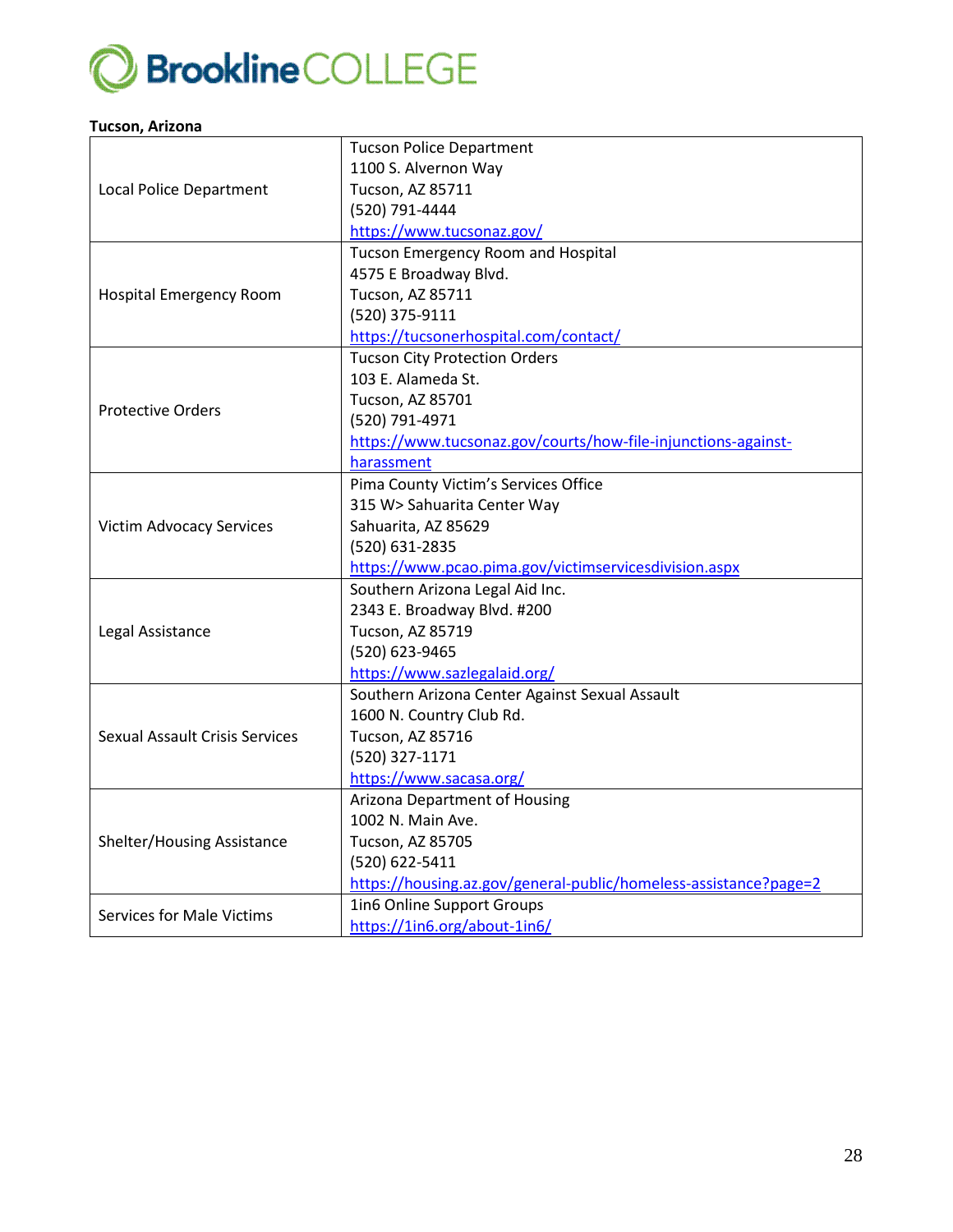![](_page_28_Picture_0.jpeg)

#### **Albuquerque, New Mexico**

|                                       | Albuquerque Police Department                                       |
|---------------------------------------|---------------------------------------------------------------------|
|                                       | 2060 Central Ave. SW                                                |
| <b>Local Police Department</b>        | Albuquerque, NM 87104                                               |
|                                       | (505) 244-6643                                                      |
|                                       | https://www.cabq.gov/police                                         |
|                                       | Emergency Room - Presbyterian Hospital                              |
|                                       | 1100 Central Ave. SE                                                |
|                                       | Albuquerque, NM                                                     |
| Hospital Emergency Room               | (505) 841-1234                                                      |
|                                       | https://presbyterian-                                               |
|                                       | hospital.phs.org/Pages/default.aspx?utm_source=gmb                  |
|                                       | Second Judicial District Court Bernalillo County                    |
|                                       | 400 Lomas Blvd. NW                                                  |
| <b>Protective Orders</b>              | Albuquerque, NM 87102                                               |
|                                       | (505) 841-8400                                                      |
|                                       | https://seconddistrictcourt.nmcourts.gov/district-court-judges.aspx |
|                                       | Victim's Rights Project New Mexico                                  |
| Victim Advocacy Services and          | Albuquerque, NM 87190                                               |
| Legal Assistance                      | (505) 680-1988                                                      |
|                                       |                                                                     |
|                                       | https://www.victimsrightsnm.org/                                    |
|                                       | Albuquerque Rape Crisis Center                                      |
|                                       | 1025 Hermosa SE                                                     |
| <b>Sexual Assault Crisis Services</b> | Albuquerque, NM                                                     |
|                                       | (505) 268-5046                                                      |
|                                       | http://www.unm.edu/~pamo/rape.htm                                   |
|                                       | Homeless Services - City Of Albuquerque                             |
|                                       | 400 Marquette NW                                                    |
| Shelter/Housing Assistance            | Albuquerque, NM 87103                                               |
|                                       | (505) 768-4357                                                      |
|                                       | https://www.cabq.gov/                                               |
| <b>Services for Male Victims</b>      | 1in6 Online Support Groups                                          |

## Protective Orders

Brookline College complies with state laws with respect to orders of protection, "no contact" orders, restraining orders, or similar lawful orders. A student who obtains a protective order should immediately provide a copy to a Campus Security Authority (employees should provide a copy to their direct supervisor and/or to Human Resources). The Campus Security Authority, in collaboration with the Title IX Coordinator, will develop a plan to ensure the provisions of the order are followed. This may include but is not limited to: changing classroom location and/or seating within the classroom; special parking arrangements, increased patrol services; and escorts.

An Emergency Protective Order can help protect a victim of abuse, sexual harassment, or stalking. This type of protective order is available 24 hours a day through your local police department. Other protective orders can be applied for through the court systems within your local county. The College cannot apply for a legal order of protection, "no contact" order or restraining order for a victim or on his/her behalf. Victims are required to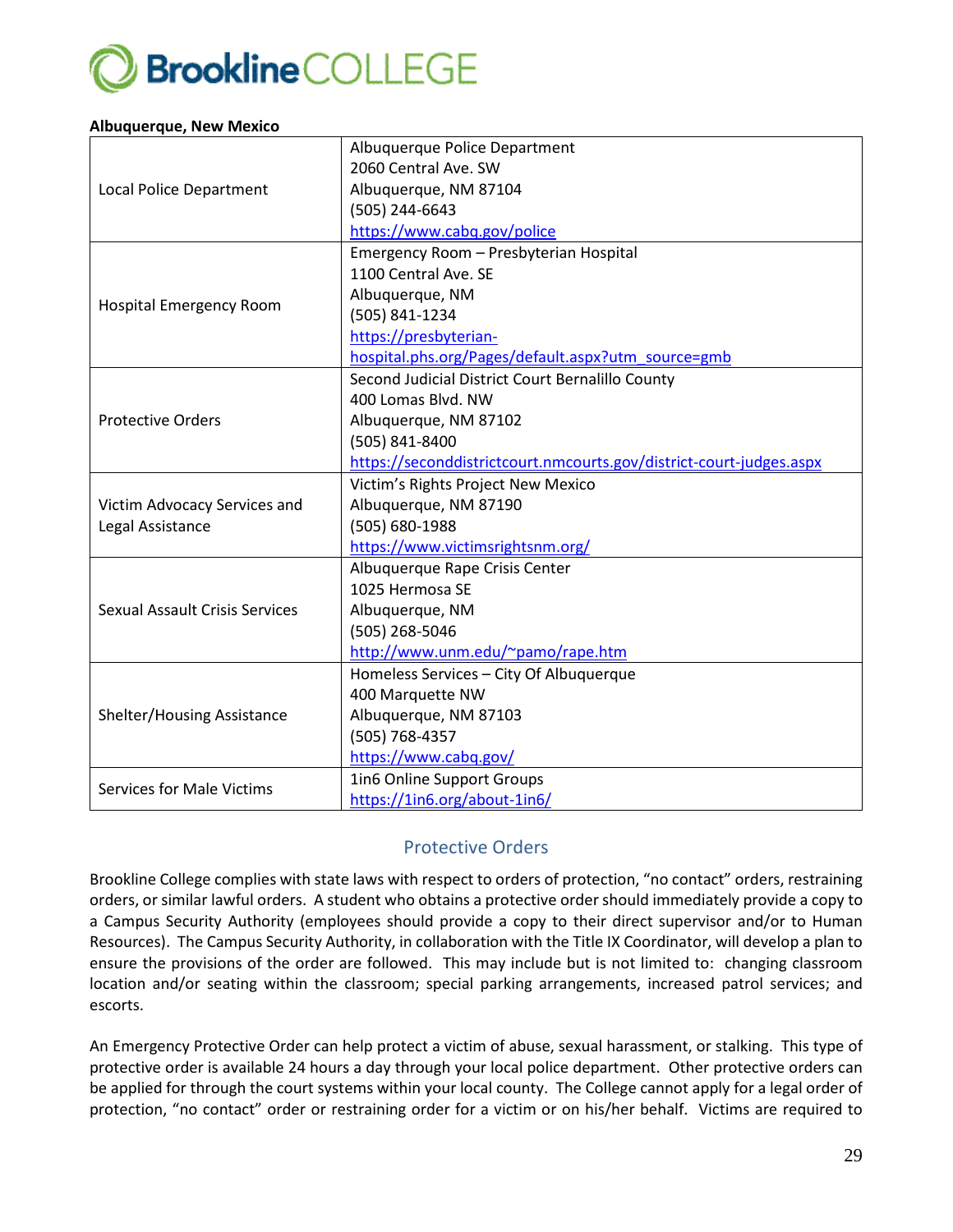# **Brookline** COLLEGE

apply directly for these services on their own behalf. However, the College will abide by the requirements of the order to help ensure the victim's safety.

# Confidentiality

Brookline College is committed to protecting the confidentiality of the victim in either the presence or absence of a victim's request for confidentiality. Personally identifying information (PII) will not be included in any publicly available records, including Clery Act reporting, the college's Annual Security Report, or in any Timely Warning Notices that could be issued. Per Section 40002(a) of the Violence Against Women Act of 1994, "personally identifying information" is defined as "individually identifying information for or about an individual, including information likely to disclose the location of a victim of domestic violence, dating violence, sexual assault or stalking, regardless of whether the information is encoded, encrypted, hashed or otherwise protected, including: a first and last name; a home or other physical address; contact information (including a postal, email or Internet protocol address, or telephone or fax number); a social security number, driver's license number, passport number or student identification number; and any other information, including date of birth, racial or ethnic background, or religious affiliation that would serve to identify any individual."

The Family Educational Rights and Privacy Act(FERPA) allows schools to disclose "directory" information without the student's consent. For Brookline College, "Directory Information" is defined as student's name, identification number, program name, address, email address, telephone number, date and place of birth, honors and awards, enrollment status, most recent previous educational institution attended, and dates of attendance. At any time, all students have the right to "opt out" of allowing the college to share this directory information. However, regardless of whether a student has opted out or not opted out, personally identifying information about the victim and other applicable parties will be treated as confidential and only shared with individuals who have a specific need-to-know reason, such as individuals who are conducting an investigation and/or disciplinary proceedings or those involved in providing support services to the victim, such as accommodations and protective measures. To that end, the College will maintain as confidential any accommodations or protective measures provided to the victim to the extent that maintaining such confidentiality would not impair the ability of the college to provide the accommodations or protective measures.

Students may opt out of allowing the college to share Directory Information at any time by contacting the Campus Registrar.

# Options for Supportive Measures and Complainant's Rights

Upon receipt of a report of alleged domestic violence, dating violence, sexual assault and/or stalking on or off campus, Brookline College is obligated and will provide the complainant with written documentation regarding his/her rights and options and written notification regarding supportive measures available to him or her, including academic, living, transportation and work situations. This written notification will include information regarding supportive measures, available assistance in making requests for supportive measures, and who to address requests to. At the complainant's request and to the best of the College's ability, Brookline College will provide the complainant and/or the respondent with appropriate supportive measures. If possible and reasonably available, the parties may be offered changes to academic, living, working or transportation situations regardless of whether the complainant files a formal complaint or reports the alleged crime to local law enforcement. Examples of supportive measures may be to transfer a student to a different cohort group or withdrawing and re-enrolling if there is no option for moving to a different cohort group or different campus. A supportive measure regarding a work situation may be changing a person's hours or transferring to another department. A supportive measure for transportation may be arranging for special parking or having the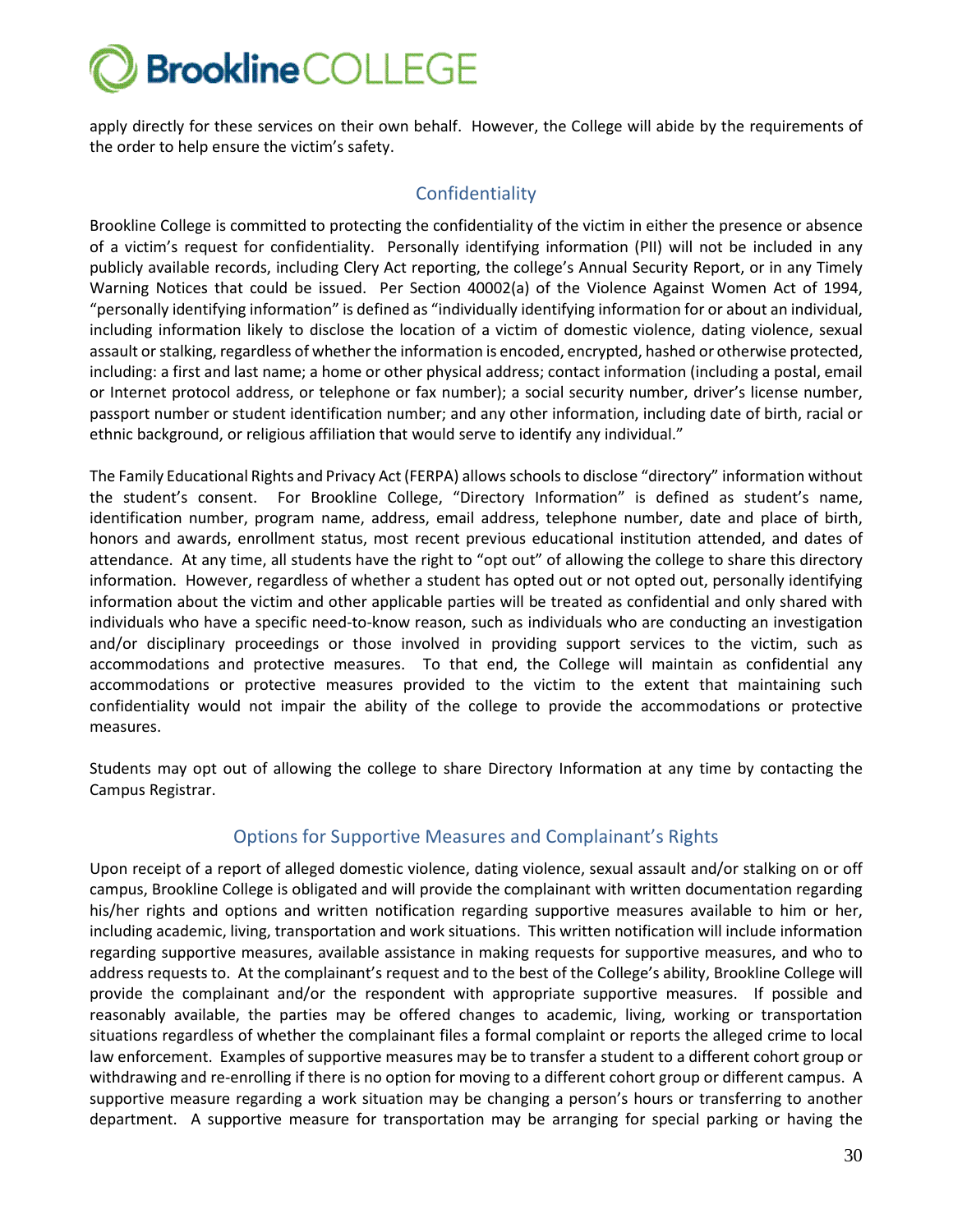![](_page_30_Picture_0.jpeg)

complainant escorted to and from his/her car. A complainant or respondent who wishes to request supportive measure(s) should contact the Title IX Coordinator, a Campus Security Authority, and/or the Human Resources Department.

Below are procedures the College will follow upon receiving a report of domestic violence, dating violence, sexual assault and stalking:

- 1. The College will help provide the complainant with access to medical care, as needed and requested by the complainant.
- 2. The College will assess the immediate safety needs of the complainant.
- 3. The College will provide the complainant with written contact information for the local authorities and will help the complainant contact the authorities at the complainant's request.
- 4. The College will provide written information on how to preserve evidence, if any.
- 5. The College will provide the complainant with written documentation regarding the services of WellConnect, a referral and counseling services available to all students.
- 6. As stated above, the College will determine if any immediate supportive measures need to be implemented and will maintain confidentiality of these measures to the extent that maintaining such confidentiality would not impair the ability of the College to provide the supportive measures. These supportive measures may include:
	- i. Counseling referrals
	- ii. Deadline extensions or other academic adjustments
	- iii. Modification of work or class schedules
	- iv. Campus escort services
	- v. Mutual restrictions on contact between the parties
	- vi. Leaves of absence
	- vii. Increase security and monitoring of certain areas of the campus
- 7. The College will provide written information on how to obtain a protective/restraining order through the respective court system (or an Emergency Protective Order through local authorities).
- 8. The College will provide the complainant with written documentation regarding his/her rights and options.
- 9. The College will provide the complainant with written documentation regarding the investigation and disciplinary proceedings which will be conducted as a result of the report.

# **Grievance Process to Address Title IX Sexual Harassment Complaints**

Brookline College maintains a grievance process which treat complainants and respondents equitably by providing resolution to a complainant where a determination of responsibility for sexual harassment has been made against the respondent, and by following a grievance process before imposing any disciplinary sanctions or other actions that are not supportive measures against a respondent. The College's process is designed to enable the restoration or preservation of equal access to the College's education program or activity. Such resolution may include the supportive measures listed in this document and/or may be punitive or disciplinary, without regard to burdening the respondent, as applicable. The investigation will include an objective evaluation of all relevant evidence, and credibility will not be pre-determined based on a person's status as complainant, respondent or witness.

Individuals designated by the College to conduct an informal resolution process, which includes the Title IX Coordinator, investigator(s), and decision-maker(s), will not have a conflict of interest or bias for or against complainants or respondents generally or an individual complainant or respondent. Additionally, all individuals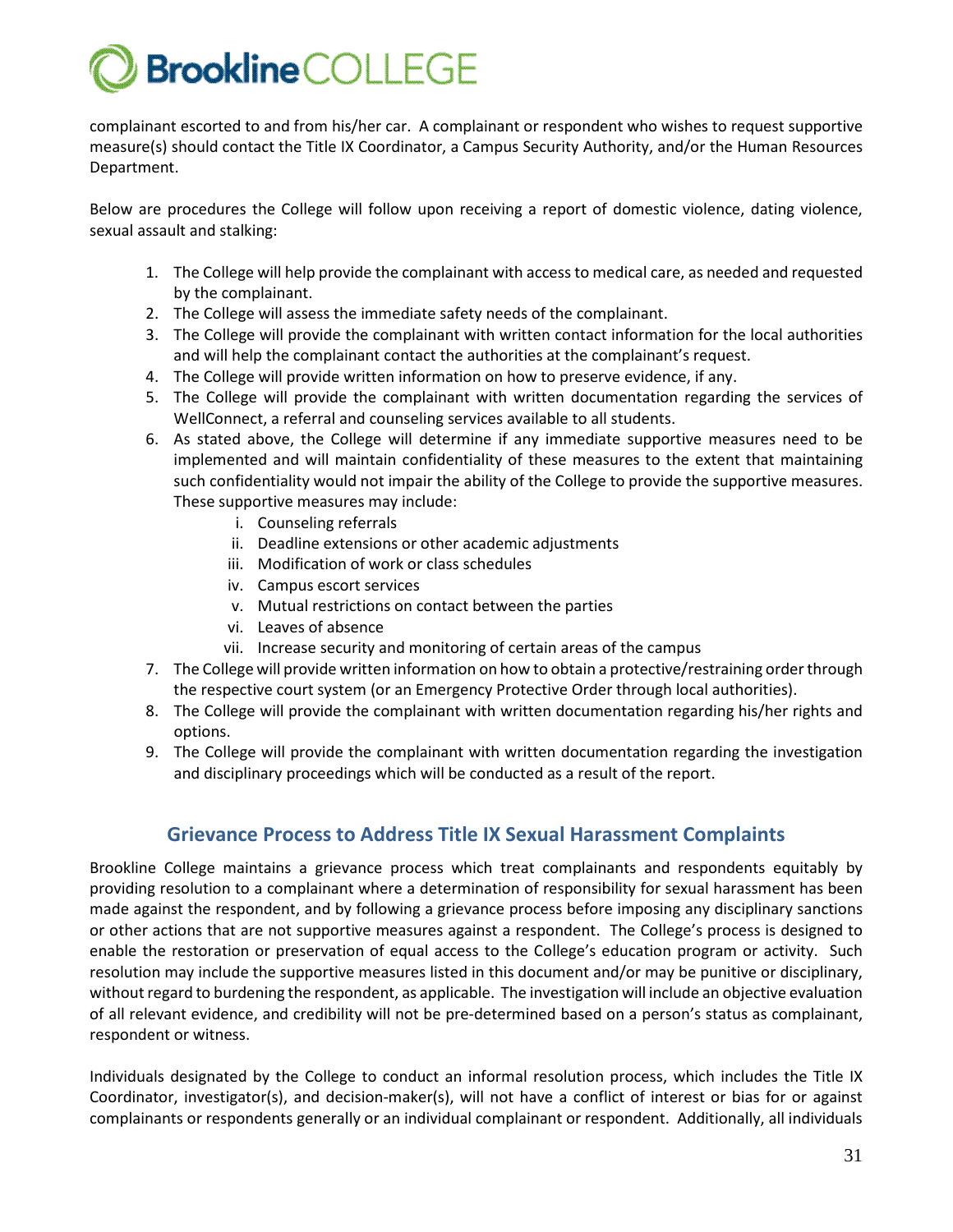![](_page_31_Picture_0.jpeg)

involved in the resolution process receive training on the definition of sexual harassment, the scope of the recipient's education program or activity, how to conduct an investigation and grievance process, and how to perform impartially, which includes not prejudging the facts at issue, no conflicts of interest, and no bias. The College ensures that decision-makers receive applicable training on any technology to be used at a live hearing and on issues of relevance of questions and evidence, including when questions and evidence about the complainant's sexual predisposition or prior sexual behavior are not relevant. The College also ensures that investigators receive training on issues of relevance to create an investigative report that fairly summarizes relevant evidence. Materials used to train Title IX Coordinators, investigators, decision-makers, and any person who facilitates an informal resolution process does not rely on sex stereotypes and promotes impartial investigations and adjudications of formal complaints of sexual harassment. Training materials used are maintained for a period of at least seven (7) years and posted to the institution's website.

Other elements of the College's grievance and informal resolution process include the following:

- The College will not presume that the respondent is responsible for the alleged conduct prior to a determination being made at the conclusion of the grievance process.
- The College strives to complete all resolution proceedings, including the investigation, formal and informal meetings, hearing, and sanctions, as applicable, within sixty (60) calendar days of receiving a report. However, there is an allowance for extensions of timeframes for good cause, as necessary, and in that instance, written notice will be provided to the complainant and the respondent announcing the delay and the reason for it. Good cause may include considerations such as the absence of a party, a party's advisor, or a witness; concurrent law enforcement activity; or the need for language assistance or accommodation of disabilities.
- The College uses the "preponderance of evidence" standard of evidence to determine whether the respondent has violated the College's policies. Use of this standard is irrespective of whether the respondent is a student or employee and is used consistently in all formal complaints of sexual harassment.
- Disciplinary actions for employees may include, but are not limited to, verbal warnings, letters of reprimand, suspension with or without pay, and termination. Such disciplinary actions for students may range from counseling to suspension and/or expulsion.
- Both the complainant and the respondent will be provided with written documentation of his/her right to appeal the decision and/or the sanction imposed. The appeal must be based on either a process error or based on new information/evidence which is introduced. Appeals must be made within 5 days of the original decision and should be directed to the Title IX Coordinator a[t dcorvin@unitek.com.](mailto:dcorvin@unitek.com)
- The College will not rely upon or use questions or evidence which constitute, or seek disclosure of, information protected under a legally-recognized privilege unless the person holding such privilege has waived the privilege.

# Providing Notice of Allegations

Upon receipt of a formal complaint, the College will provide notice of the College's grievance process to all known parties, including the allegations of sexual harassment potentially constituting sexual harassment and including sufficient details known at the time and with sufficient time to prepare a response before any initial interview. Sufficient details include the identities of the parties involved in the incident, if known, the conduct allegedly constituting sexual harassment, and the date and location of the alleged incident, if known. The written notice will confirm that the respondent is presumed not responsible for the alleged conduct and that a determination regarding responsibility will be made at the conclusion of the grievance process. The written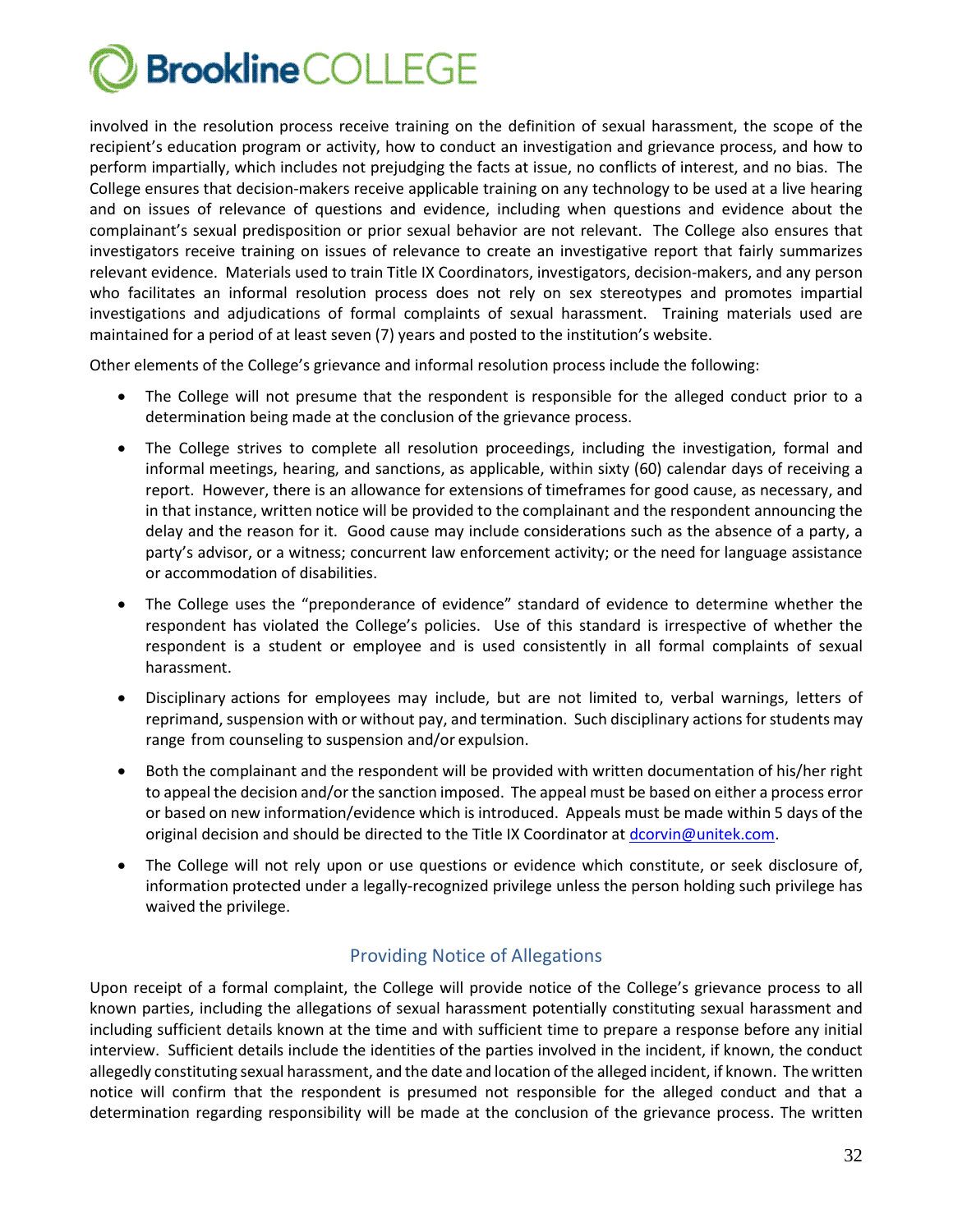![](_page_32_Picture_0.jpeg)

notice will also inform the parties that they may have an advisor of their choice, who may be, but is not required to be, an attorney, and that the parties may inspect and review evidence. Parties will also be reminded of the College's Code of Conduct which prohibits knowingly making false statements or knowingly submitting false information during the grievance process. During the course of the investigation, if the College decides to investigate allegations about the complainant or respondent which are not included in the original notice, the College will notify the parties of the additional allegations.

# Dismissal of a Formal Complaint

The College will investigate the allegations in a formal complaint; however, if the conduct alleged in the formal complaint would not constitute sexual harassment even if proved, did not occur in the College's education program or activity, or did not occur against a person in the United States, then the College will dismiss the formal complaint with regard to that conduct for purposes of sexual harassment under Title IX. Dismissal of a formal complaint for these reasons does not preclude action under another provision of the College's Code of Conduct.

The College may also dismiss the formal complaint or any allegations contained therein if at any time during the investigation or hearing: (1) a complainant notifies the Title IX Coordinator in writing that the complainant would like to withdraw the formal complaint or any allegations contained therein; (2) the respondent is no longer enrolled or employed by the College; or (3) specific circumstances prevent the College from gathering evidence sufficient to reach a determination as to the formal complaint or allegations contained therein. Upon any dismissal, the College will provide prompt written notification of the dismissal and the reason(s) for the dismissal action.

# Consolidation of Formal Complaints

The College reserves the right to consolidate formal complaints as to allegations of sexual harassment against more than one respondent, or by more than one complainant against one or more respondents, or by one party against the other party, where the allegations of sexual harassment arise out of the same facts or circumstances.

## Investigation of a Formal Complaint

During an investigation of a formal complaint, the College will ensure the following:

- The burden of proof and the burden of gathering evidence sufficient to reach a determination regarding responsibility will rest on the College and not on the parties, provided that the College cannot access, consider, disclose, or otherwise use a party's records that are made or maintained by a physician, psychiatrist, psychologist, or other recognized professional or paraprofessional acting in the professional's or paraprofessional's capacity, or assisting in that capacity, and which are made and maintained in connection with the provision of treatment to the party, unless the College obtains that party's voluntary, written consent to do so for a grievance process.
- Both parties will be provided with equal opportunity to present witnesses, including fact and expert witnesses, and other inculpatory evidence (usually favorable to the complainant) and exculpatory evidence (usually favorable to the respondent).
- The College will not restrict the ability of either party to discuss the allegations under investigation or to gather and present relevant evidence.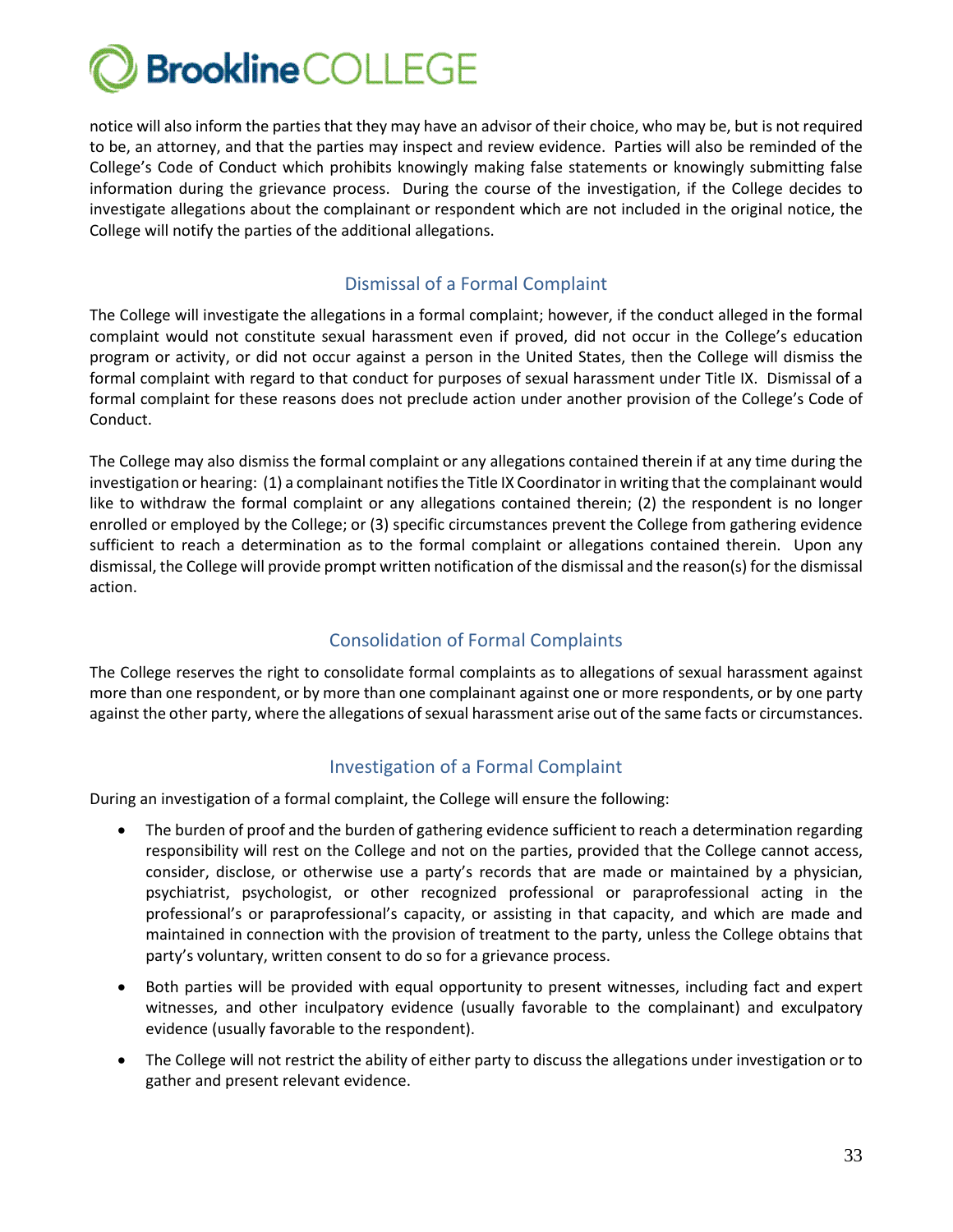# **Brookline**COLLEGE

- Both parties will be provided with the same opportunities to have others present during any grievance proceeding, including the opportunity to be accompanied to any related meeting or proceeding by the advisor of their choice, who may be, but is not required to be, an attorney, and not limit the choice or presence of advisor for either the complainant or respondent in any meeting or grievance proceeding. The College, however, may establish restrictions regarding the extent to which the advisor may participate in the proceedings, as long as the restrictions apply equally to both parties.
- The College will provide, to a party whose participation is invited or expected, written notice of the date, time, location, participants, and purpose of all hearings, investigative interviews, or other meetings, with sufficient time for the party to prepare to participate.
- The College will provide both parties with an equal opportunity to inspect and review any evidence obtained as part of the investigation that is directly related to the allegations raised in a formal complaint, including the evidence upon which the College does not intend to rely in reaching a determination regarding responsibility and inculpatory or exculpatory evidence whether obtained from a party or other source, so that each party can meaningfully respond to the evidence prior to conclusion of the investigation.
	- o Prior to completion of the investigative report, the College will send to each party and the party's advisor, if any, the evidence subject to inspection and review in an electronic format or a hard copy, and the parties will have at least 10 days to submit a written response, which the investigator will consider prior to completion of the investigative report. The College will make all such evidence subject to the parties' inspection and review available at any hearing to give each party equal opportunity to refer to such evidence during the hearing, including for purposes of cross-examination.
- The College will ensure the creation of an investigative report that fairly summarizes relevant evidence and, at least 10 days prior to a hearing (if a hearing is required under this section or otherwise provided) or other time of determination regarding responsibility, send to each party and the party's advisor, if any, the investigative report in an electronic format or a hard copy, for their review and written response.

#### **Hearings**

The College's grievance process allows for a live hearing, as applicable. The following outlines the College's process when conducting a hearing:

- At the live hearing, the decision-maker(s) will permit each party's advisor to ask the other party and any witnesses all relevant questions and follow-up questions, including those challenging credibility. Such cross-examination at the live hearing will be conducted directly, orally, and in real time by the party's advisor of choice and never by a party personally, notwithstanding the discretion of the College to otherwise restrict the extent to which advisors may participate in the proceedings.
- At the request of either party, the College will provide for the live hearing to occur with the parties located in separate rooms with technology enabling the decisionmaker(s) and parties to simultaneously see and hear the party or the witness answering questions.
- The College will ensure that only relevant cross-examination and other questions may be asked of a party or witness. Before a complainant, respondent, or witness answers a cross-examination or other question, the decision-maker(s) must first determine whether the question is relevant and explain any decision to exclude a question as not relevant.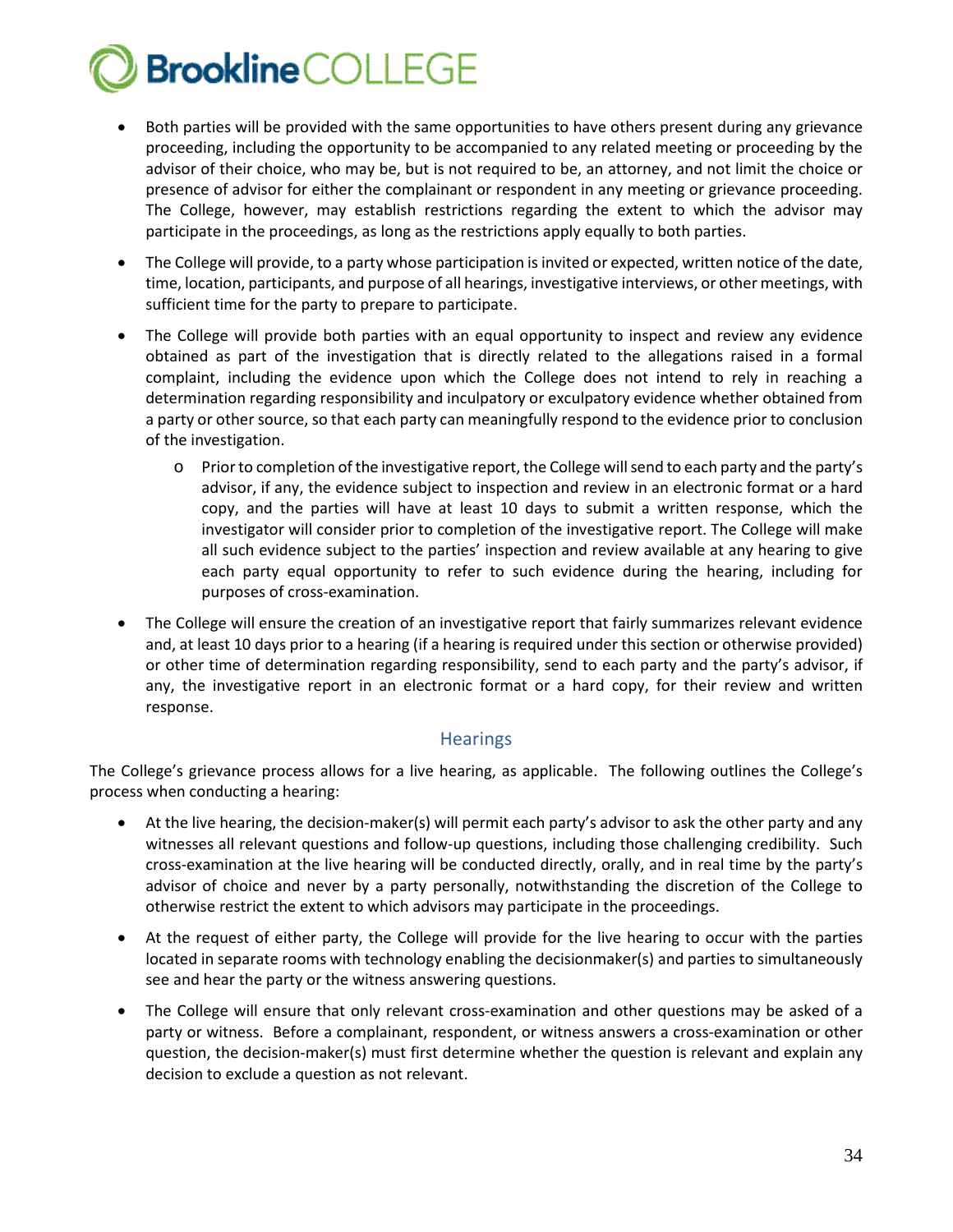# **Brookline** COLLEGE

- If a party does not have an advisor present at the live hearing, the College will provide without fee or charge to that party, an advisor of the recipient's choice, who may be, but is not required to be, an attorney, to conduct cross-examination on behalf of that party.
- Questions and evidence about the complainant's sexual predisposition or prior sexual behavior will be deemed not relevant, unless such questions and evidence about the complainant's prior sexual behavior are offered to prove that someone other than the respondent committed the conduct alleged by the complainant, or if the questions and evidence concern specific incidents of the complainant's prior sexual behavior with respect to the respondent and are offered to prove consent.
- If a party or witness does not submit to cross-examination at the live hearing, the decision-maker(s) will not rely on any statement of that party or witness in reaching a determination regarding responsibility; provided, however, that the decision-maker(s) cannot draw an inference about the determination regarding responsibility based solely on a party's or witness's absence from the live hearing or refusal to answer cross-examination or other questions.
- Live hearings may be conducted with all parties physically present in the same geographic location or, at the recipient's discretion, any or all parties, witnesses, and other participants may appear at the live hearing virtually, with technology enabling participants simultaneously to see and hear each other. In this case, the College will create an audio or audiovisual recording, or transcript, of any live hearing and make it available to the parties for inspection and review.

# Determination Regarding Responsibility

Upon conclusion of the hearing, the appointed decision-maker(s) will issue a written determination regarding responsibility. To reach this determination, the College will apply the "preponderance of evidence" as the standard of evidence. The written determination will include: 1) identification of the allegations potentially constituting sexual harassment; 2) a description of the procedural steps taken from the receipt of the formal complaint through the determination, including any notifications to the parties, interviews with parties and witnesses, site visits, methods used to gather other evidence, and hearings held; 3) the findings of fact supporting the determination; 4) conclusions regarding the application of the College's Code of Conduct to the facts; 5) a statement of, and rationale for, the result as to each allegation, including a determination regarding responsibility, any disciplinary sanctions the College imposes on the respondent, and whether resolution designed to restore or preserve equal access to the College's education program or activity will be provided by the College to the complainant; and 6) the College's procedures and permissible bases for the complainant and respondent to appeal. The College will provide the written determination to the parties simultaneously. The determination regarding responsibility becomes final either on the date that the College provides the parties with the written determination of the result of the appeal, if an appeal is filed, or if an appeal is not filed, the date on which an appeal would no longer be considered timely. The College's Title IX Coordinator will be responsible for the effective implementation of any resolution measures.

## Right to Appeal

The College provides both parties with the opportunity to appeal a determination made regarding responsibility and the College's decision to dismiss a formal complaint or any allegations therein on the following bases:

- An irregularity or irregularities which affected the outcome of the matter;
- New evidence which was not reasonably available at the time the determination regarding responsibility or the dismissal was made which could affect the outcome of the matter;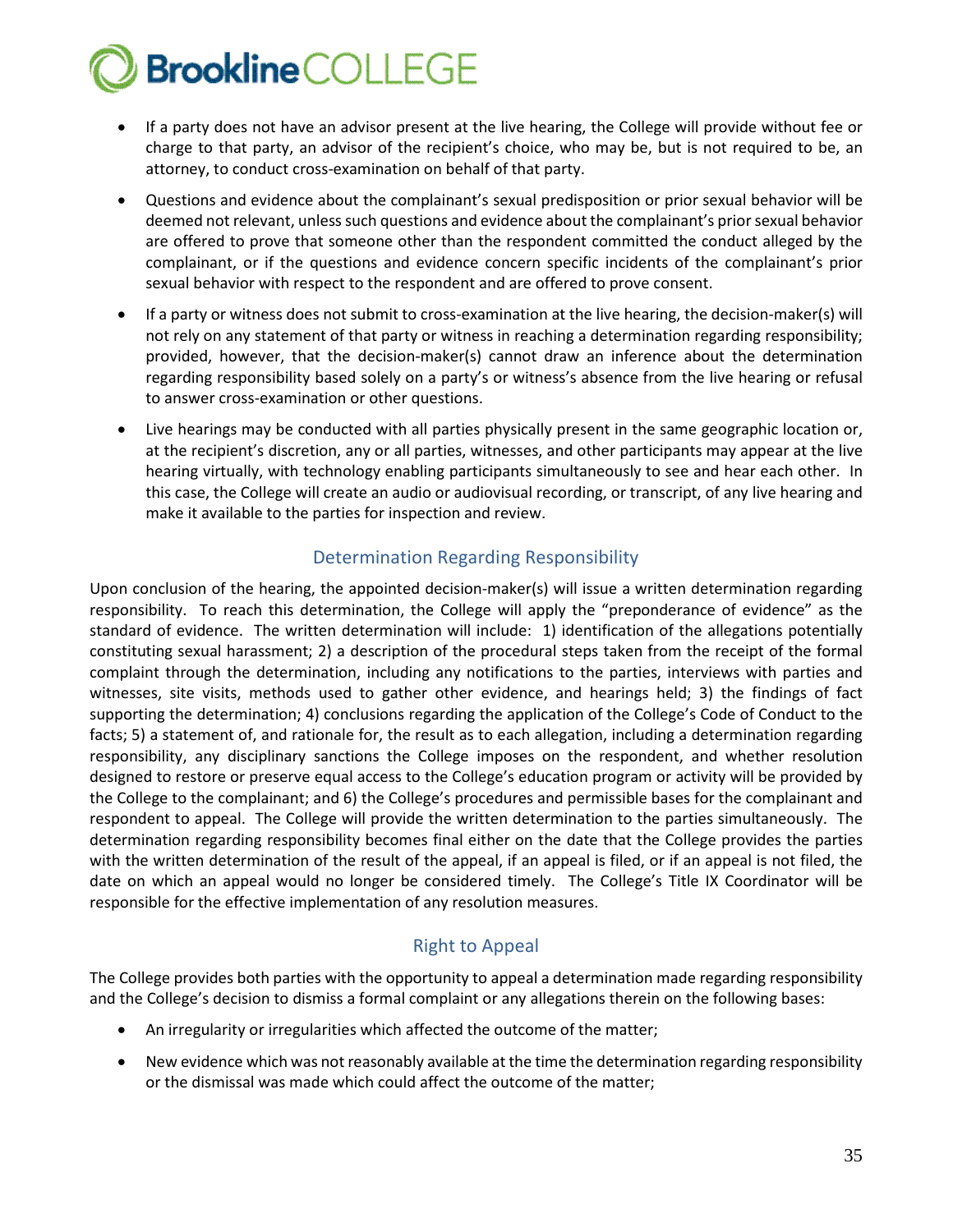![](_page_35_Picture_0.jpeg)

• An individual or individuals involved in the resolution process and/or hearing (Title IX Coordinator, investigator, decision-maker, etc.) had a conflict of interest or bias for or against the complainant(s) or respondent(s) which affected the outcome of the matter.

In addition to the above-listed bases, the College may offer an appeal equally to both parties based on additional factors, as applicable.

Regarding all appeals, the College will:

- Notify the other party in writing when an appeal is filed and implement appeal procedures equally for both parties;
- Ensure that the decision-maker(s) for the appeal is not the same decision-maker(s) who reached the initial determination regarding responsibility, and that the decision-maker(s) for the appeal is not the Title IX Coordinator or the investigator(s);
- Ensure that the decision-maker(s) for the appeal complies with all of the procedures as set forth in this section;
- Provide both parties with a reasonable, equal opportunity to submit a written statement in support of, or challenging, the outcome;
- Provide a written decision simultaneously to both parties describing the appeal results and the rationale for the decision.

#### Informal Resolution Process

The College will not require as a condition of enrollment or continuing enrollment, or employment or continuing employment, or enjoyment of any other right, waiver of the right to an investigation and adjudication of formal complaints of sexual harassment. Additionally, the College will not require the parties to participate in an informal resolution process and will not offer an informal resolution process unless a formal complaint is filed. However, at any time prior to reaching a determination regarding responsibility, the College may facilitate an informal resolution process, such as mediation, that does not involve a full investigation and adjudication, provided that the College provides to the parties a written notice disclosing: the allegations; the requirements of the informal resolution process including the circumstances under which it precludes the parties from resuming a formal complaint arising from the same allegations, provided, however, that at any time prior to agreeing to a resolution, any party has the right to withdraw from the informal resolution process and resume the grievance process with respect to the formal complaint; and any consequences resulting from participating in the informal resolution process, including the records that will be maintained or could be shared. Additionally, the College will obtain the parties' voluntary, written consent to the information resolution process. However, the College will not offer or facilitate an informal resolution process to resolve allegations that an employee sexually harassed a student.

## Recordkeeping Policy

The College will maintain records for a period of no less than seven (7) years consisting of the following:

- Each sexual harassment investigation including any determination regarding responsibility and any audio or audiovisual recording or transcript, any disciplinary sanctions imposed on the respondent, and any resolution provided to the complainant designed to restore or preserve equal access to the College's education program or activity;
- Any appeal and the result;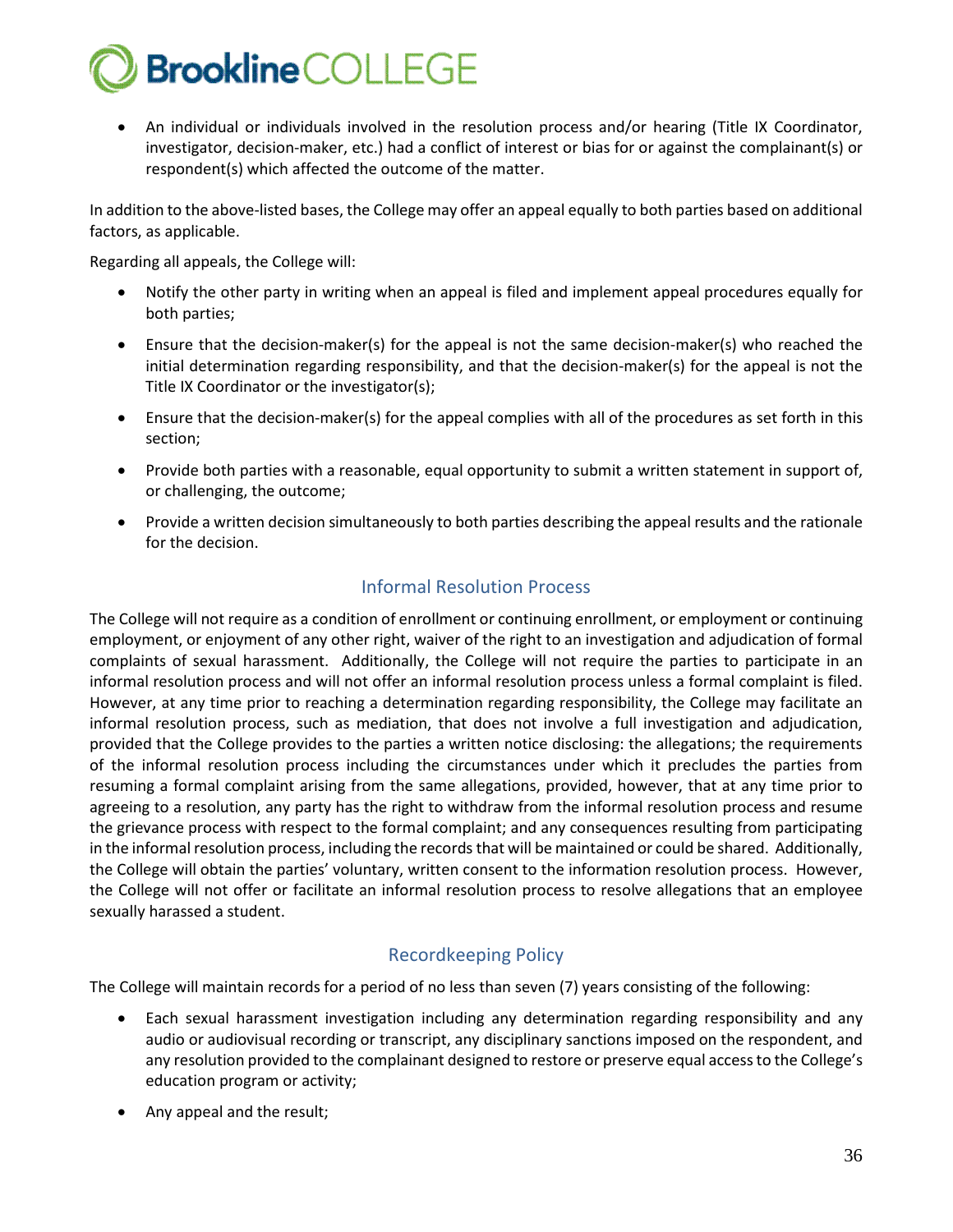![](_page_36_Picture_0.jpeg)

- Any informal resolution and the result;
- All materials used to train Title IX Coordinators, investigators, decision-makers, and any person who facilitates an informal resolution process. The College has made these training materials publicly available on its website;
- Records of any actions, including any supportive measures, taken in response to a report or formal complaint of sexual harassment.
	- o In each instance, the College will document the basis for its conclusion that its response was not deliberately indifferent, and document that it has taken measures designed to restore or preserve equal access to the College's education program or activity.
	- o If the College does not provide a complainant with supportive measures, the College will document the reasons why such a response was not clearly unreasonable in light of the known circumstances. However, the documentation of certain bases or measures does not limit the College in the future from providing additional explanations or detailing additional measures taken.

# Sexual Offender/Predator Notification

The Federal Campus Sex Crimes Prevention Act of 2000 (CSCPA) requires institutions of higher education to issue a statement advising the campus community where state law enforcement agency information concerning registered sex offenders may be obtained. Any member of the campus community who wants to obtain information regarding sexual offenders in the area may refer to [http://www.sexoffender.com](http://www.sexoffender.com/) for the national registry. The CSCPA also requires registered sex offenders/predators to provide appropriate state officials with notice of each institution of higher education in that state at which the offender/predator is employed, carries on a vocation, or is a student.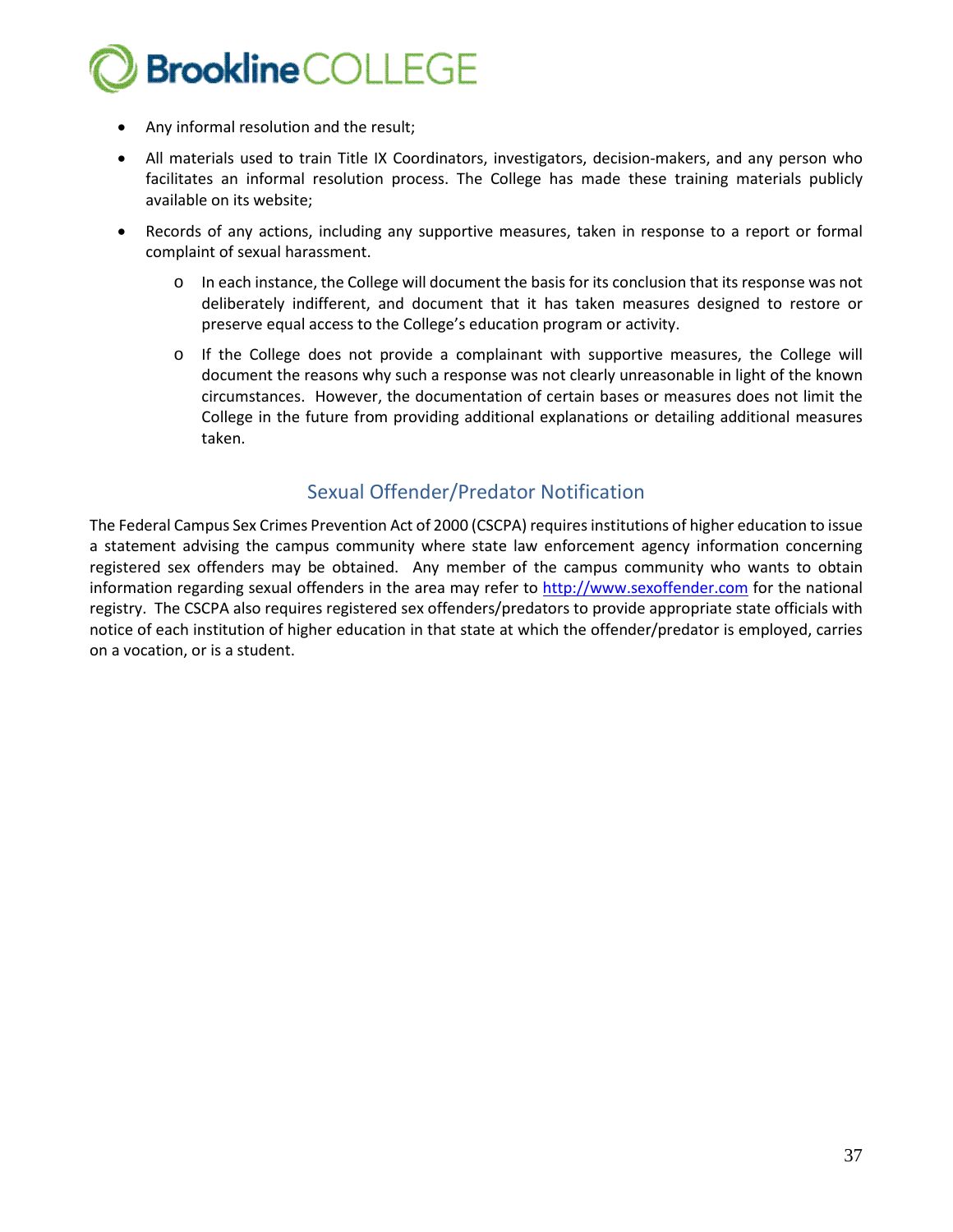![](_page_37_Picture_0.jpeg)

# **ANNUAL CRIME STATISTICS REPORTS**

**DEFINITIONS OF REPORTABLE OFFENSES**

# **Introduction to Annual Crime Statistics**

Brookline College maintains working relationships with local law enforcement authorities to help promote the direct reporting of any criminal activity which may endanger students or employees to Brookline College campuses; however, this direct reporting cannot be guaranteed or relied upon. To help ensure that Annual Crime Statistics Reports are accurate and comprehensive, the College proactively contacts local law enforcement authorities to obtain data on reportable offenses under the Clery Act. Data obtained from local law enforcement combined with data collected by each campus on Clery Incident Report forms comprise the Annual Crime Statistics Reports published by Brookline College, which are in the pages that follow. Definitions of reportable offenses are included in the section immediately below which immediately precedes the individual reports for each campus.

# Definitions of Reportable Offenses under the Clery Act

- 1. **Murder and Non-negligent Manslaughter** the willful (non-negligent) killing of one human being by another.
- 2. **Manslaughter by Negligence** the killing of another person through gross negligence.
- 3. **Rape** the penetration, no matter how slight, of the vagina or anus with any body part or object, or oral penetration by a sex organ of another person, without the consent of the victim. Rape is a form of sexual assault. This offense includes the rape of both males and females.
- 4. **Fondling** the touching of the private body parts of another person for the purpose of sexual gratification, without the consent of the victim, including instances where the victim is incapable of giving consent because of his/her age or because of his/her temporary or permanent mental incapacity. Fondling is a form of sexual assault.
- 5. **Incest**  sexual intercourse between persons who are related to each other within the degrees wherein marriage is prohibited by law. Incest is a form of sexual assault.
- 6. **Statutory Rape**  sexual intercourse with a person who is under the statutory age of consent. The legal age of consent in the state of California is 18. Statutory rape is a form of sexual assault.
- 7. **Robbery**  the taking or attempting to take anything of value from the care, custody, or control of a person or persons by force or threat of force or violence and/or by putting the victim in fear.
- 8. **Aggravated Assault** an unlawful attack by one person upon another for the purpose of inflicting severe or aggravated bodily injury. This type of assault usually is accompanied by the use of a weapon or by means likely to produce death or great bodily harm. (It is not necessary that injury result from an aggravated assault when a gun, knife, or other weapon is used which could and probably would result in serious personal injury if the crime were successfully completed.)
- 9. **Burglary**  the unlawful entry of a structure to commit a felony or a theft. For reporting purposes this definition includes: unlawful entry with intent to commit a larceny or felony; breaking and entering with intent to commit a larceny; housebreaking; safecracking; and all attempts to commit any of the aforementioned.
- 10. **Motor Vehicle Theft**  the theft or attempted theft of a motor vehicle. (Classify as motor vehicle theft all cases where automobiles are taken by persons not having lawful access even though the vehicles are later abandoned—including joyriding.)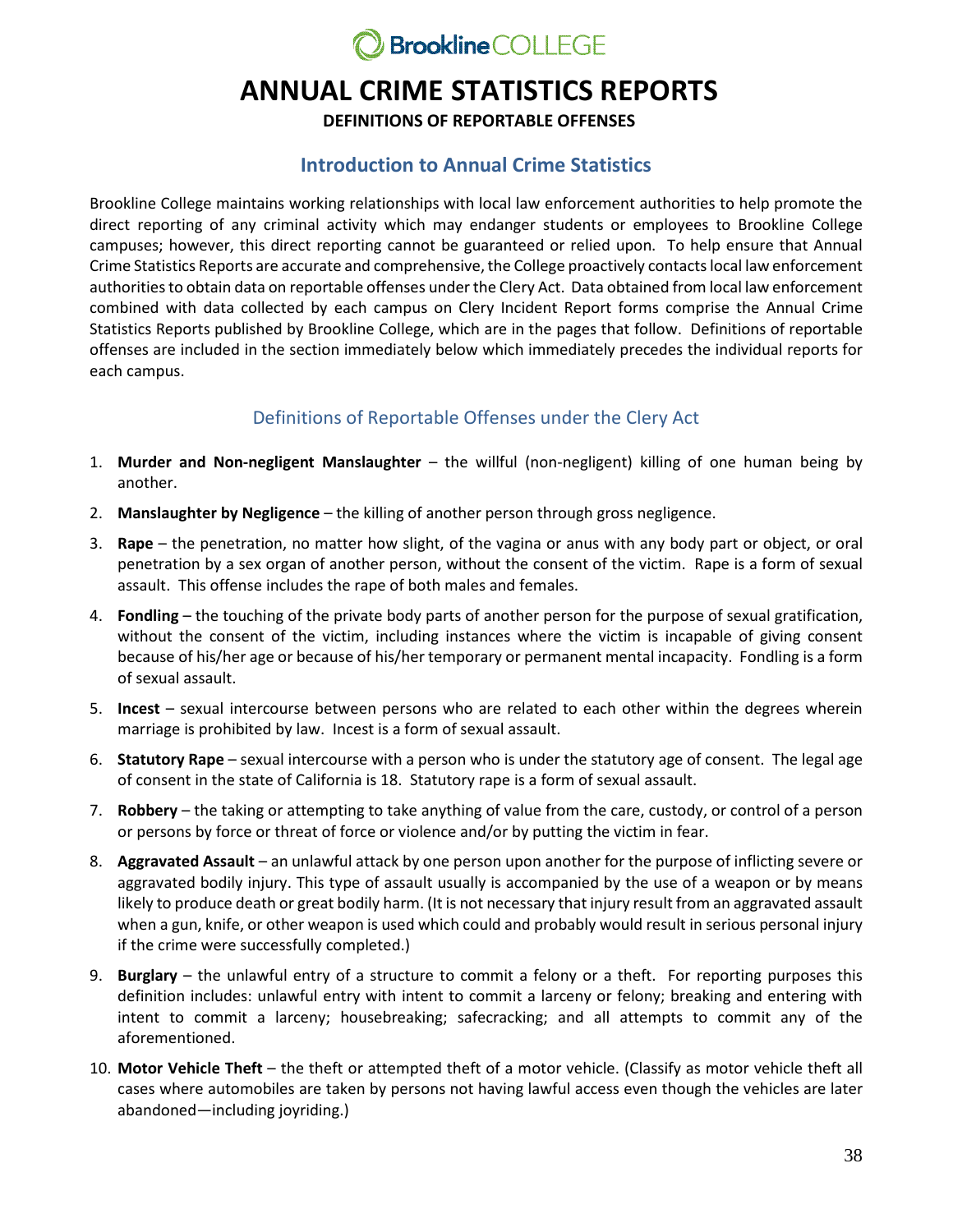![](_page_38_Picture_0.jpeg)

# **ANNUAL CRIME STATISTICS REPORTS DEFINITIONS OF REPORTABLE OFFENSES**

- 11. **Arson**  any willful or malicious burning or attempt to burn, with or without intent to defraud, a dwelling house, public building, motor vehicle or aircraft, personal property of another, etc.
- 12. **Illegal Weapons Possession**  the violation of laws or ordinances prohibiting the manufacture, sale, purchase, transportation, possession, concealment, or use of firearms, cutting instruments, explosives, incendiary devices, or other deadly weapons. This classification encompasses weapons offenses that are regulatory in nature.
- 13. **Liquor Law Violations**  the violation of State or local laws or ordinances prohibiting the manufacture, sale, purchase, transportation, possession, or use of alcoholic beverages, not including driving under the influence and drunkenness.
- 14. **Drug Abuse Violations**  the violation of laws prohibiting the production, distribution, and/or use of certain controlled substances and the equipment or devices utilized in their preparation and/or use. The unlawful cultivation, manufacture, distribution, sale, purchase, use, possession, transportation, or importation of any controlled drug or narcotic substance. Arrests for violations of state and local laws, specifically those relating to the unlawful possession, sale, use, growing, manufacturing, and making of narcotic drugs.
- 15. **Domestic Violence** a felony or misdemeanor crime of violence committed by a current or former spouse or intimate partner of the victim; by a person with whom the victim shares a child in common; by a person who is cohabitating with, or has cohabitated with, the victim as a spouse or intimate partner; by a person similarly situated to a spouse of the victim under the domestic or family violence laws of the jurisdiction in which the crime of violence occurred; and/or by any other person against an adult or youth victim who is protected from that person's acts under the domestic or family violence laws of the jurisdiction in which the crime of violence occurred.
- 16. **Dating Violence** violence committed by a person who is or has been in a social relationship of a romantic or intimate nature with the victim. The existence of such a relationship shall be determined based on the reporting party's statement and with consideration of the length of the relationship, the type of relationship, and the frequency of interaction between the persons involved in the relationship. For purposes of this definition, dating violence includes, but is not limited to, sexual or physical abuse or the threat of such abuse.
- 17. **Stalking**  engaging in a course of conduct directed at a specific person that would cause a reasonable person to fear for the person's safety or the safety of others or suffer substantial emotional stress. For purposes of this definition, "course of conduct" means two or more acts, including but not limited to, acts in which the stalker directly, indirectly, or through third parties, by any action, method, device, or means, follows, monitors, observes, surveils, threatens, or communicates to or about a person, or interferes with a person's property. "Reasonable person" means a reasonable person under similar circumstances and with similar identities to the victim. "Substantial emotional distress" means significant mental suffering or anguish that may, but does not necessarily, require medical or other professional treatment or counseling.

#### **Hate Crimes**

A hate crime is a criminal offense committed against a person, property, or society that is motivated, in whole or in part, by the offender's bias against a race, religion, sexual orientation, gender, gender identity, ethnicity, national origin, or disability. Hate crimes are not separate, distinct crimes, but are traditional offenses motivated, in whole or in part, by the offender's bias. Many of the offenses noted above may be designated as a hate crime if motivated by any of the biases noted below:

• **Race –** a preformed negative attitude toward a group of persons who possess common physical characteristics, e.g., color of skin, eyes, and/or hair; facial features, etc., genetically transmitted by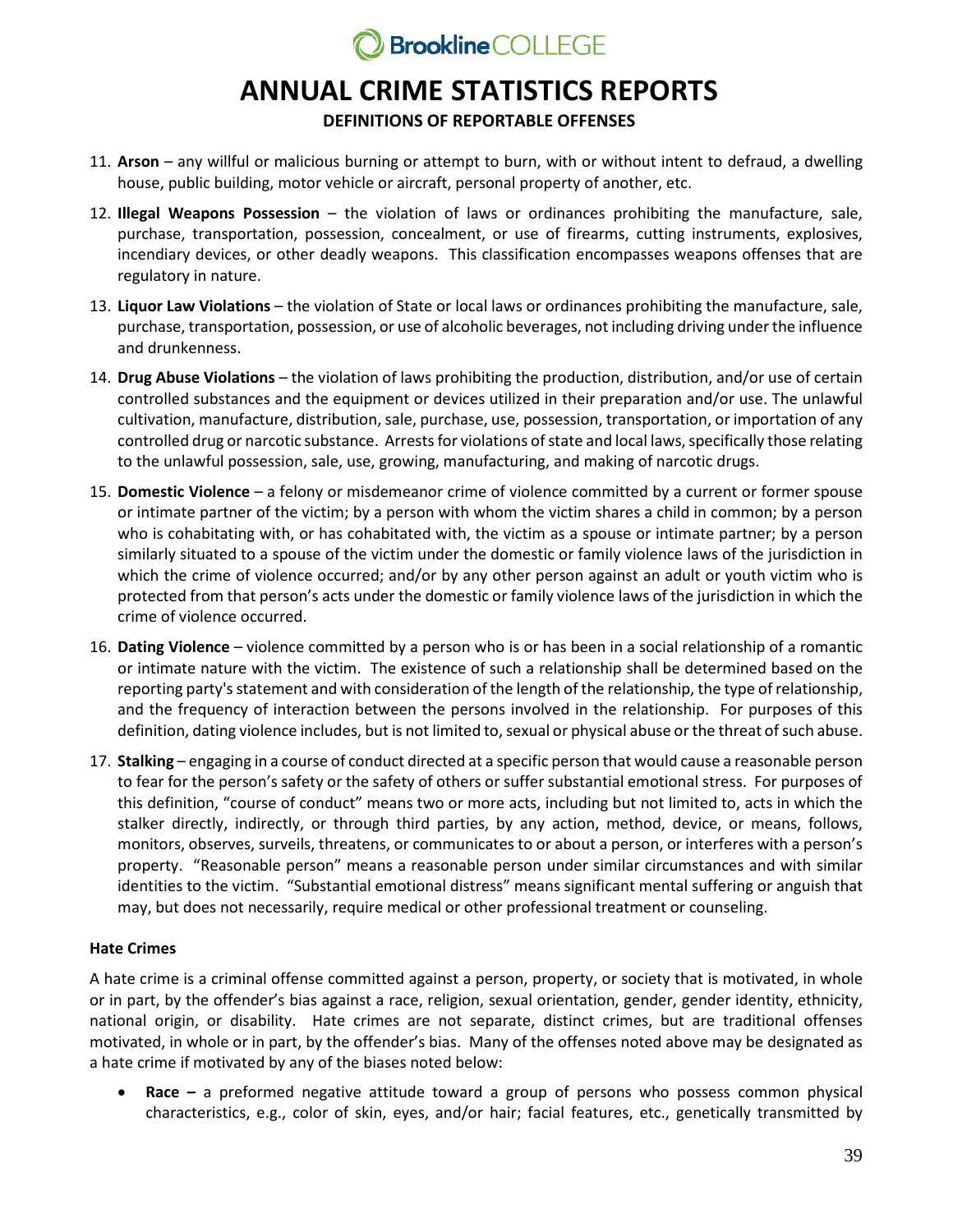![](_page_39_Picture_0.jpeg)

# **ANNUAL CRIME STATISTICS REPORTS DEFINITIONS OF REPORTABLE OFFENSES**

descent and heredity which distinguish them as a distinct division of humankind, e.g., Asians, blacks or African Americans, whites.

- **Religion** a preformed negative opinion or attitude toward a group of persons who share the same religious beliefs regarding their origin and purpose of the universe and the existence or nonexistence of a supreme being, e.g., Catholics, Jews, Protestants, atheists.
- **Sexual Orientation** a preformed negative opinion or attitude toward a group of persons based on their actual or perceived sexual orientation. Sexual orientation is the term for a person's physical, romantic, and/or emotional attraction to members of the same and/or opposite sex, including lesbian, gay, bisexual, and heterosexual individuals.
- **Gender** a preformed negative opinion or attitude toward a person or group of persons based on their actual or perceived gender, e.g., male or female.
- **Gender Identity** a preformed negative opinion or attitude toward a person or group of persons based on their actual or perceived gender identity, e.g., bias against transgender or gender non-conforming individuals. Gender non-conforming describes a person who does not conform to the gender-based expectations of society, e.g., a woman dressed in traditionally male clothing or a man wearing make-up. A gender non-conforming person may or may not be a lesbian, gay, bisexual, or transgender person but may be perceived as such.
- **Ethnicity** a preformed negative opinion or attitude toward a group of people whose members identify with each other, through a common heritage, often consisting of a common language, common culture (often including a shared religion) and/or ideology that stresses common ancestry.
- **National Origin** a preformed negative opinion or attitude toward a group of people based on their actual or perceived country of birth.
- **Disability** a preformed negative opinion or attitude toward a group of persons based on their physical or mental impairments, whether such disability is temporary or permanent, congenital or acquired by heredity, accident, injury, advanced age or illness.

Additionally, for Clery Act reporting purposes, the following crimes are reportable if they meet the definition of a hate crime:

- **Larceny-Theft** the unlawful taking, carrying, leading, or riding away of property from the possession or constructive possession of another. Constructive possession is the condition in which a person does not have physical custody or possession, but is in a position to exercise dominion or control over a thing. Attempted larcenies are included.
- **Simple Assault** an unlawful physical attack by one person upon another where neither the offender displays a weapon, nor the victim suffers obvious severe or aggravated bodily injury involving apparent broken bones, loss of teeth, possible internal injury, severe laceration, or loss of consciousness.
- **Intimidation** to unlawfully place another person in reasonable fear of bodily harm through the use of threatening words and/or other conduct, but without displaying a weapon or subjecting the victim to actual physical attack.
- **Destruction / damage / vandalism of property -** to willfully or maliciously destroy, damage, deface, or otherwise injure real or personal property without the consent of the owner or the person having custody or control of it.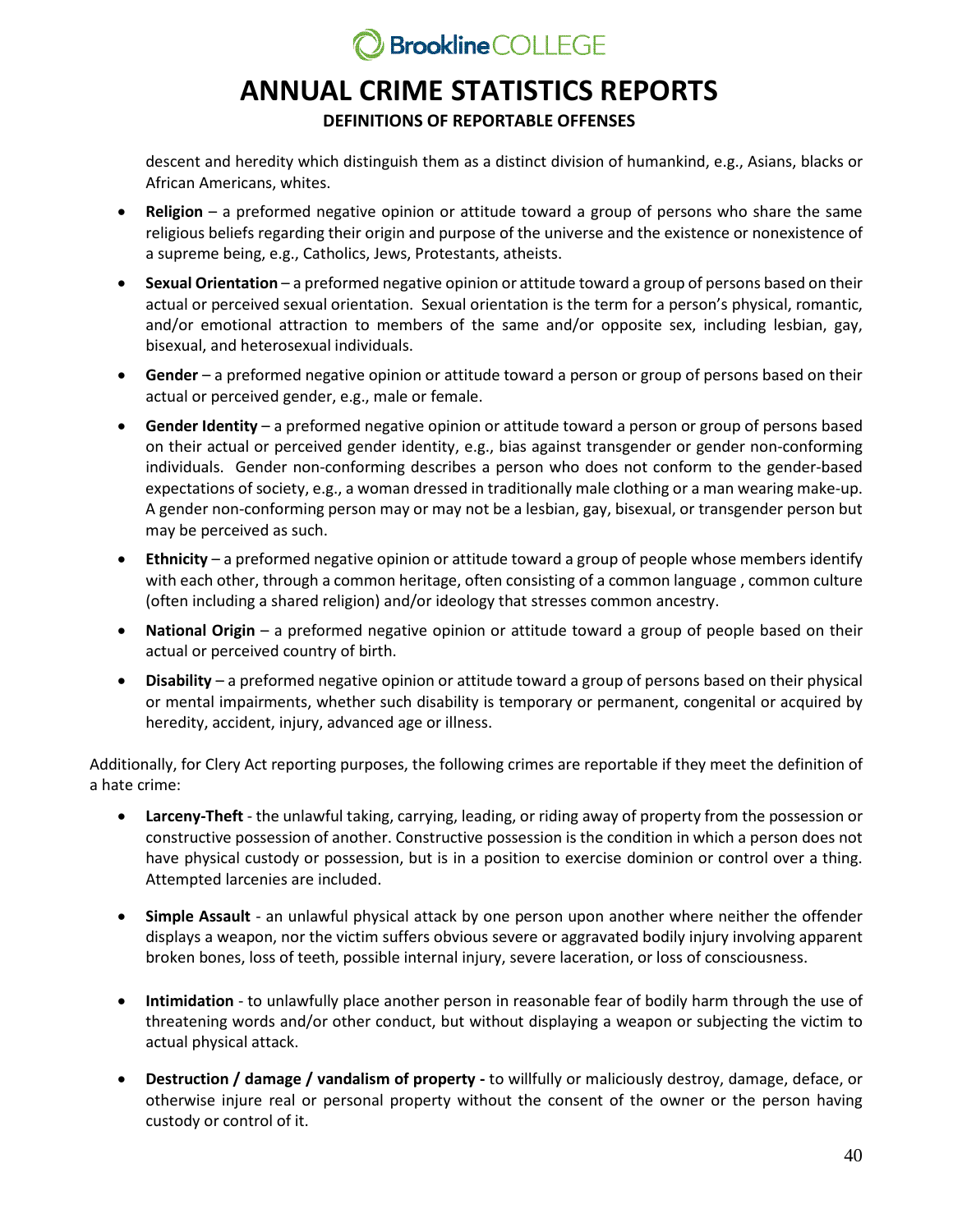![](_page_40_Picture_0.jpeg)

# **ANNUAL CRIME STATISTICS REPORTS**

**DEFINITIONS OF REPORTABLE OFFENSES**

#### **Geographic Locations for Reporting Purposes**

For purposes of reporting crimes including under the Clery Act, Brookline College uses the following definitions for geographic locations:

- 1. **On-Campus Property** (1) any building or property owned or controlled by an institution within the core campus (same reasonably contiguous geographic area) and used by the institution in direct support of, or in a manner related to, the institution's educational purposes; and (2) any building or property that is within or reasonably contiguous to the area identified in section (1), that is owned by the institution but controlled by another person, is frequently used by students, and supports institutional purposes.
- 2. **Public Property** all public property, including thoroughfares, streets, sidewalks, and parking facilities, that is within the core campus, or immediately adjacent to and accessible from the core campus.

Brookline College does not own or control any buildings or property which are considered under the Clery Act as "Non-Campus".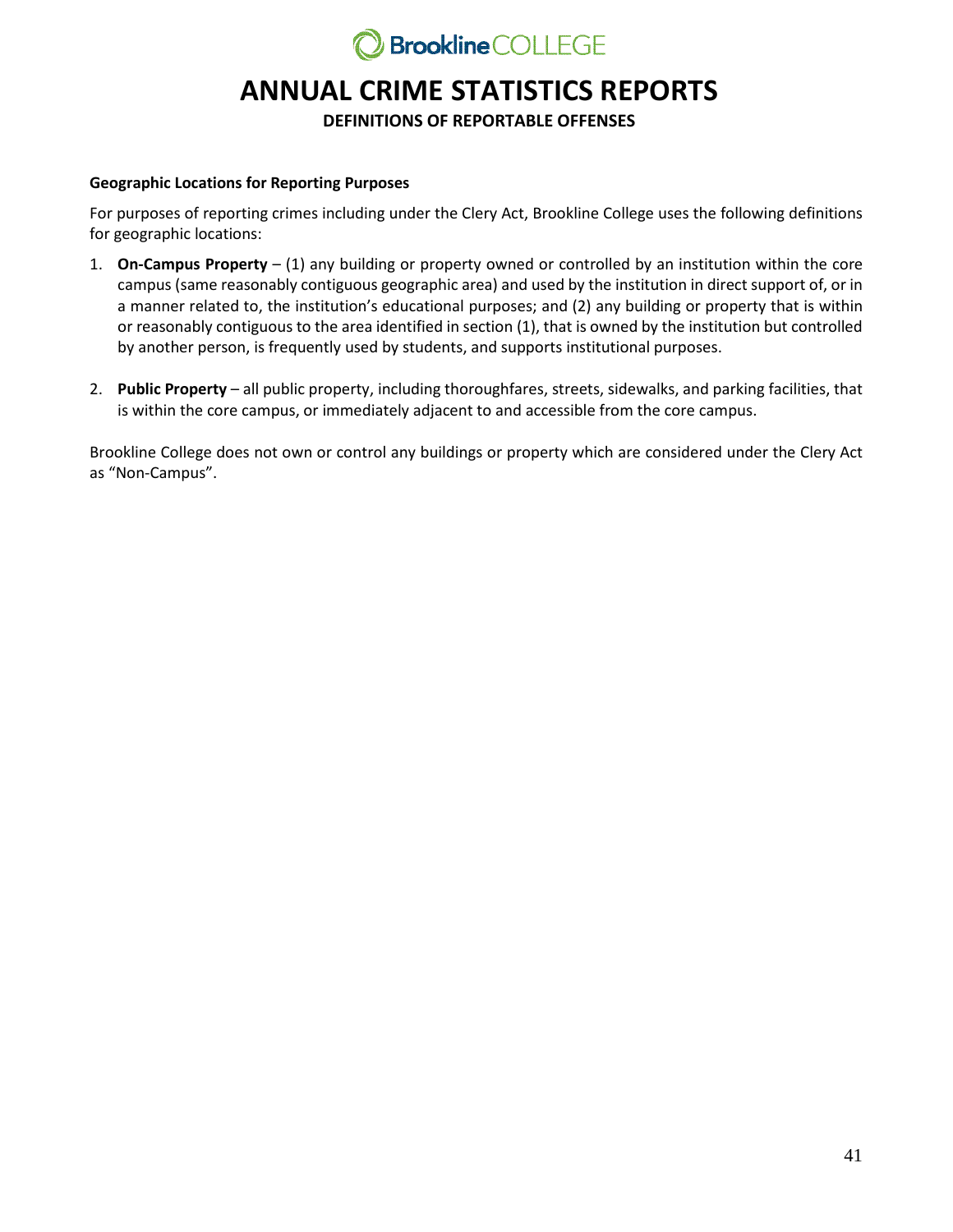![](_page_41_Picture_0.jpeg)

# **CLERY ACT CRIME STATISTICS 4670 AUTO MALL PARKWAY, FREMONT, CA 94538 PHOENIX CAMPUS 2445 W. DUNLAP AVENUE, SUITE 100, PHOENIX, AZ 85021**

| <b>TYPE OF OFFENSE</b>                           |           | <b>ON-CAMPUS PROPERTY</b> |             |          | <b>PUBLIC PROPERTY</b> |             |  |  |
|--------------------------------------------------|-----------|---------------------------|-------------|----------|------------------------|-------------|--|--|
|                                                  | 2018      | 2019                      | 2020        | 2018     | 2019                   | 2020        |  |  |
| MURDER AND NON-NEGLIGENT MANSLAUGHTER            | 0         | $\Omega$                  | $\mathbf 0$ | $\Omega$ | 0                      | $\Omega$    |  |  |
| <b>MANSLAUGHTER BY NEGLIGENCE</b>                | 0         | $\Omega$                  | $\Omega$    | $\Omega$ | $\Omega$               | $\Omega$    |  |  |
| <b>RAPE</b>                                      | 0         | 0                         | $\mathbf 0$ | 0        | 0                      | $\Omega$    |  |  |
| <b>FONDLING</b>                                  | 0         | $\Omega$                  | $\Omega$    | 0        | 0                      | $\Omega$    |  |  |
| <b>INCEST</b>                                    | 0         | 0                         | 0           | 0        | $\pmb{0}$              | 0           |  |  |
| <b>STATUTORY RAPE</b>                            | 0         | 0                         | 0           | $\Omega$ | $\Omega$               | 0           |  |  |
| <b>ROBBERY</b>                                   | 0         | $\Omega$                  | $\Omega$    | $\Omega$ | $\Omega$               | 0           |  |  |
| AGGRAVATED ASSAULT                               | 0         | 0                         | 0           | 0        | $\Omega$               | 0           |  |  |
| <b>BURGLARY</b>                                  | 0         | $\mathbf 0$               | $\pmb{0}$   | $\Omega$ | $\mathbf 0$            | $\mathbf 0$ |  |  |
| <b>MOTOR VEHICLE THEFT</b>                       | 0         | 0                         | 0           | $\Omega$ | 0                      | $\Omega$    |  |  |
| <b>ARSON</b>                                     | 0         | $\Omega$                  | $\Omega$    | 0        | $\Omega$               | $\Omega$    |  |  |
| ARRESTS: ILLEGAL WEAPONS POSSESSION              | 0         | 0                         | $\mathbf 0$ | $\Omega$ | 0                      | $\Omega$    |  |  |
| <b>ARRESTS: DRUG ABUSE VIOLATIONS</b>            | 0         | 0                         | 0           | 0        | 0                      | $\Omega$    |  |  |
| ARRESTS: LIQUOR LAW VIOLATIONS                   | $\pmb{0}$ | 0                         | 0           | 0        | 0                      | 0           |  |  |
| DISCIPLINARY ACTIONS: ILLEGAL WEAPONS POSSESSION | 0         | 0                         | 0           | 0        | 0                      | 0           |  |  |
| DISCIPLINARY ACTIONS: DRUG ABUSE VIOLATIONS      | 0         | $\Omega$                  | $\Omega$    | $\Omega$ | $\Omega$               | $\Omega$    |  |  |
| DISCIPLINARY ACTIONS: LIQUOR LAW VIOLATIONS      | 0         | 0                         | $\Omega$    | $\Omega$ | 0                      | 0           |  |  |
| DOMESTIC VIOLENCE                                | 0         | 0                         | $\mathbf 0$ | $\Omega$ | 0                      | $\Omega$    |  |  |
| <b>DATING VIOLENCE</b>                           | 0         | 0                         | 0           | $\Omega$ | 0                      | $\Omega$    |  |  |
| <b>STALKING</b>                                  | 0         | 0                         | 0           | 0        | 0                      | $\Omega$    |  |  |
| LARCENY-THEFT                                    | 0         | 0                         | 0           | 0        | 0                      | 0           |  |  |
| SIMPLE ASSAULT                                   | 0         | 0                         | 0           | 0        | 0                      | 0           |  |  |
| <b>INTIMIDATION</b>                              | 0         | 0                         | 0           | 0        | 0                      | 0           |  |  |
| DESTRUCTION / DAMAGE / VANDALISM OF PROPERTY     | 0         | 0                         | $\Omega$    | 0        | 0                      | $\Omega$    |  |  |

Hate Crimes: None of the crimes reported above were determined to be motivated by bias, and therefore, were not considered hate crimes.

Unfounded Crimes: There were no crimes listed above which were determined to be unfounded.

Student Housing: The Phoenix campus of Brookline College does not maintain, operate or provide student housing facilities.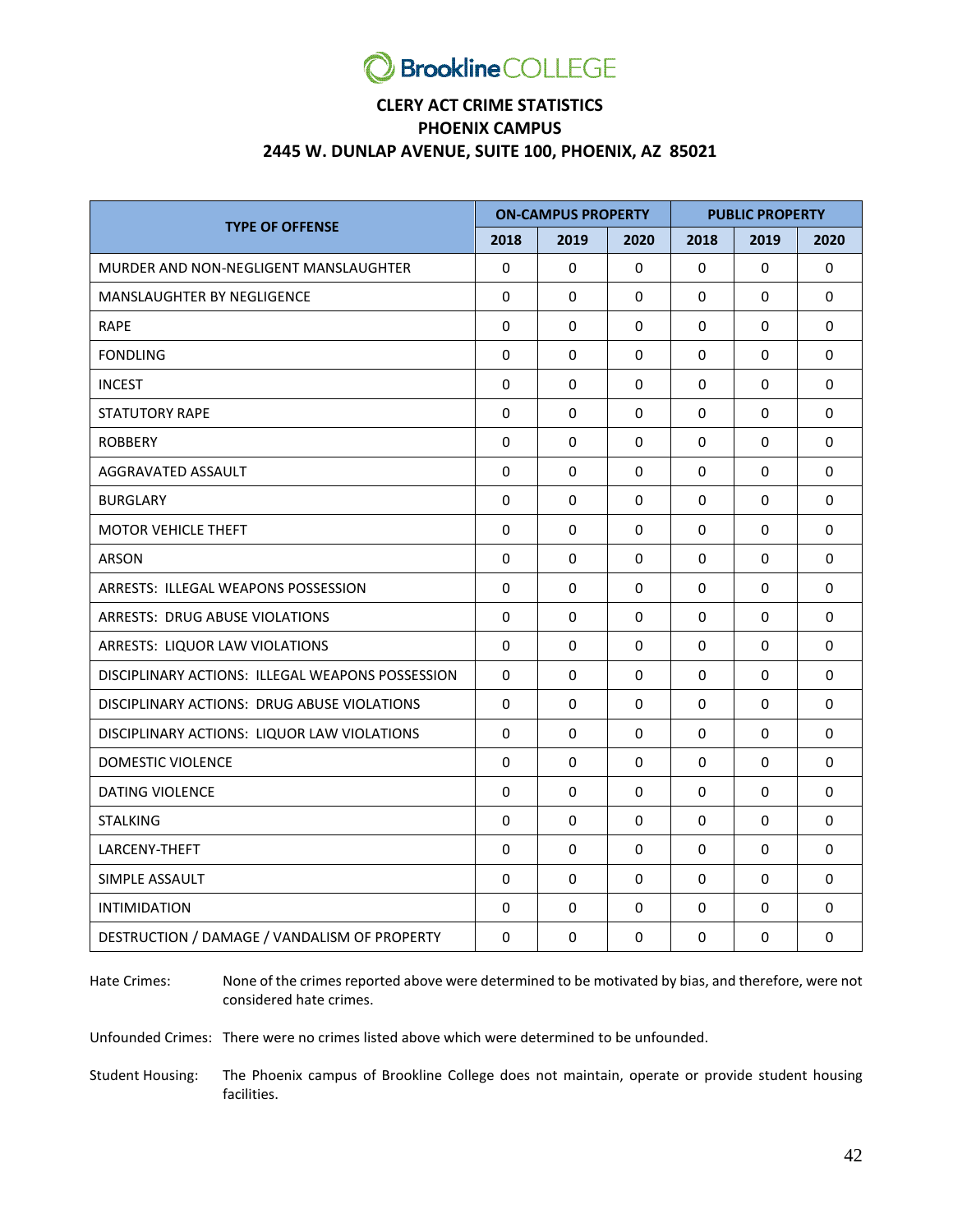![](_page_42_Picture_0.jpeg)

# **CLERY ACT CRIME STATISTICS 4670 AUTO MALL PARKWAY, FREMONT, CA 94538 TEMPE CAMPUS 1140 S. PRIEST DRIVE, TEMPE, AZ 85281**

|                                                  |             | <b>ON-CAMPUS PROPERTY</b> |             |          | <b>PUBLIC PROPERTY</b> |          |  |  |
|--------------------------------------------------|-------------|---------------------------|-------------|----------|------------------------|----------|--|--|
| <b>TYPE OF OFFENSE</b>                           | 2018        | 2019                      | 2020        | 2018     | 2019                   | 2020     |  |  |
| MURDER AND NON-NEGLIGENT MANSLAUGHTER            | 0           | $\Omega$                  | 0           | 0        | 0                      | $\Omega$ |  |  |
| <b>MANSLAUGHTER BY NEGLIGENCE</b>                | 0           | $\mathbf 0$               | $\mathbf 0$ | $\Omega$ | $\mathbf 0$            | $\Omega$ |  |  |
| <b>RAPE</b>                                      | 0           | $\Omega$                  | $\mathbf 0$ | $\Omega$ | 0                      | $\Omega$ |  |  |
| <b>FONDLING</b>                                  | 0           | 0                         | 0           | 0        | 0                      | $\Omega$ |  |  |
| <b>INCEST</b>                                    | 0           | 0                         | 0           | 0        | 0                      | 0        |  |  |
| <b>STATUTORY RAPE</b>                            | 0           | 0                         | $\Omega$    | $\Omega$ | $\Omega$               | 0        |  |  |
| <b>ROBBERY</b>                                   | $\Omega$    | $\Omega$                  | $\Omega$    | $\Omega$ | $\Omega$               | $\Omega$ |  |  |
| AGGRAVATED ASSAULT                               | 0           | 0                         | 0           | 0        | 0                      | 0        |  |  |
| <b>BURGLARY</b>                                  | 0           | 0                         | 0           | 0        | 0                      | 0        |  |  |
| <b>MOTOR VEHICLE THEFT</b>                       | 0           | $\Omega$                  | $\Omega$    | $\Omega$ | $\Omega$               | $\Omega$ |  |  |
| ARSON                                            | 0           | 0                         | $\mathbf 0$ | $\Omega$ | 0                      | 0        |  |  |
| ARRESTS: ILLEGAL WEAPONS POSSESSION              | 0           | 0                         | 0           | $\Omega$ | 0                      | $\Omega$ |  |  |
| ARRESTS: DRUG ABUSE VIOLATIONS                   | 0           | 0                         | 0           | $\Omega$ | 0                      | $\Omega$ |  |  |
| ARRESTS: LIQUOR LAW VIOLATIONS                   | 0           | 0                         | 0           | $\Omega$ | 0                      | 0        |  |  |
| DISCIPLINARY ACTIONS: ILLEGAL WEAPONS POSSESSION | 0           | 0                         | 0           | $\Omega$ | 0                      | $\Omega$ |  |  |
| DISCIPLINARY ACTIONS: DRUG ABUSE VIOLATIONS      | $\Omega$    | $\Omega$                  | $\Omega$    | $\Omega$ | $\Omega$               | $\Omega$ |  |  |
| DISCIPLINARY ACTIONS: LIQUOR LAW VIOLATIONS      | 0           | 0                         | 0           | $\Omega$ | 0                      | 0        |  |  |
| DOMESTIC VIOLENCE                                | $\mathbf 0$ | 0                         | $\mathbf 0$ | $\Omega$ | $\mathbf 0$            | 0        |  |  |
| <b>DATING VIOLENCE</b>                           | 0           | 0                         | 0           | 0        | 0                      | 0        |  |  |
| <b>STALKING</b>                                  | $\mathbf 0$ | 0                         | $\Omega$    | $\Omega$ | $\Omega$               | $\Omega$ |  |  |
| LARCENY-THEFT                                    | 0           | 0                         | 0           | 0        | 0                      | 0        |  |  |
| SIMPLE ASSAULT                                   | 0           | 0                         | 0           | 0        | 0                      | 0        |  |  |
| <b>INTIMIDATION</b>                              | 0           | $\Omega$                  | 0           | 0        | 0                      | 0        |  |  |
| DESTRUCTION / DAMAGE / VANDALISM OF PROPERTY     | $\mathbf 0$ | 0                         | 0           | 0        | 0                      | 0        |  |  |

Hate Crimes: None of the crimes reported above were determined to be motivated by bias, and therefore, were not considered hate crimes.

Unfounded Crimes: There were no crimes listed above which were determined to be unfounded.

Student Housing: The Tempe campus of Brookline College does not maintain, operate or provide student housing facilities.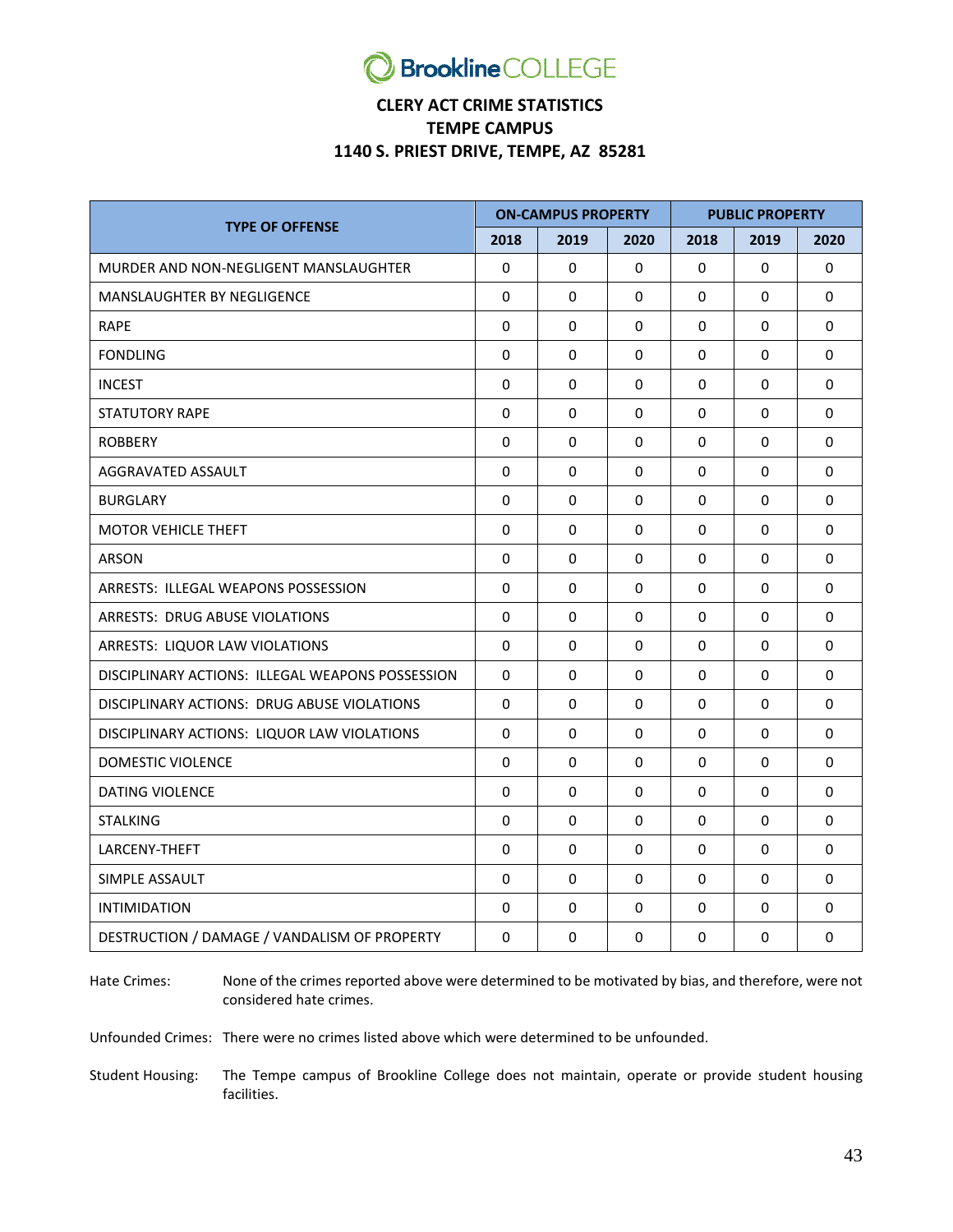![](_page_43_Picture_0.jpeg)

# **CLERY ACT CRIME STATISTICS 4670 AUTO MALL PARKWAY, FREMONT, CA 94538 TUCSON CAMPUS 5441 E. 22ND STREET, SUITE 125, TUCSON, AZ 85711**

| <b>TYPE OF OFFENSE</b>                           |             | <b>ON-CAMPUS PROPERTY</b> |             |              | <b>PUBLIC PROPERTY</b> |          |  |  |
|--------------------------------------------------|-------------|---------------------------|-------------|--------------|------------------------|----------|--|--|
|                                                  |             | 2019                      | 2020        | 2018         | 2019                   | 2020     |  |  |
| MURDER AND NON-NEGLIGENT MANSLAUGHTER            | $\mathbf 0$ | 0                         | $\mathbf 0$ | $\Omega$     | 0                      | $\Omega$ |  |  |
| MANSLAUGHTER BY NEGLIGENCE                       | 0           | $\Omega$                  | $\Omega$    | $\Omega$     | $\mathbf 0$            | $\Omega$ |  |  |
| <b>RAPE</b>                                      | 0           | 0                         | 0           | 0            | 0                      | 0        |  |  |
| <b>FONDLING</b>                                  | 0           | $\Omega$                  | $\Omega$    | $\Omega$     | $\Omega$               | $\Omega$ |  |  |
| <b>INCEST</b>                                    | 0           | 0                         | 0           | 0            | 0                      | 0        |  |  |
| <b>STATUTORY RAPE</b>                            | 0           | 0                         | 0           | 0            | 0                      | 0        |  |  |
| <b>ROBBERY</b>                                   | 0           | 0                         | 0           | $\Omega$     | 0                      | 0        |  |  |
| AGGRAVATED ASSAULT                               | 0           | $\Omega$                  | $\Omega$    | $\Omega$     | $\Omega$               | $\Omega$ |  |  |
| <b>BURGLARY</b>                                  | $\mathbf 0$ | $\mathbf 0$               | $\pmb{0}$   | $\Omega$     | $\Omega$               | $\Omega$ |  |  |
| <b>MOTOR VEHICLE THEFT</b>                       | $\Omega$    | 0                         | 0           | $\Omega$     | 0                      | $\Omega$ |  |  |
| <b>ARSON</b>                                     | $\Omega$    | $\Omega$                  | $\Omega$    | $\Omega$     | $\Omega$               | $\Omega$ |  |  |
| ARRESTS: ILLEGAL WEAPONS POSSESSION              | 0           | 0                         | $\mathbf 0$ | $\Omega$     | 0                      | $\Omega$ |  |  |
| ARRESTS: DRUG ABUSE VIOLATIONS                   | 0           | 0                         | 0           | $\mathbf{1}$ | 0                      | 0        |  |  |
| ARRESTS: LIQUOR LAW VIOLATIONS                   | 0           | 0                         | 0           | 0            | 0                      | 0        |  |  |
| DISCIPLINARY ACTIONS: ILLEGAL WEAPONS POSSESSION | 0           | 0                         | $\Omega$    | $\Omega$     | 0                      | 0        |  |  |
| DISCIPLINARY ACTIONS: DRUG ABUSE VIOLATIONS      | 0           | $\Omega$                  | $\Omega$    | $\Omega$     | $\Omega$               | $\Omega$ |  |  |
| DISCIPLINARY ACTIONS: LIQUOR LAW VIOLATIONS      | 0           | 0                         | $\Omega$    | $\Omega$     | 0                      | $\Omega$ |  |  |
| <b>DOMESTIC VIOLENCE</b>                         | $\mathbf 0$ | 0                         | $\pmb{0}$   | $\mathbf 0$  | $\mathbf 0$            | 0        |  |  |
| <b>DATING VIOLENCE</b>                           | 0           | $\Omega$                  | $\Omega$    | $\Omega$     | $\Omega$               | $\Omega$ |  |  |
| <b>STALKING</b>                                  | $\mathbf 0$ | 0                         | $\mathbf 0$ | $\Omega$     | 0                      | $\Omega$ |  |  |
| LARCENY-THEFT                                    | 0           | 0                         | 0           | $\Omega$     | 0                      | $\Omega$ |  |  |
| SIMPLE ASSAULT                                   | 0           | 0                         | $\pmb{0}$   | 0            | 0                      | 0        |  |  |
| <b>INTIMIDATION</b>                              | 0           | $\Omega$                  | 0           | 0            | 0                      | $\Omega$ |  |  |
| DESTRUCTION / DAMAGE / VANDALISM OF PROPERTY     | $\mathbf 0$ | 0                         | 0           | 0            | 0                      | 0        |  |  |

Hate Crimes: None of the crimes reported above were determined to be motivated by bias, and therefore, were not considered hate crimes.

Unfounded Crimes: There were no crimes listed above which were determined to be unfounded.

Student Housing: The Tucson campus of Brookline College does not maintain, operate or provide student housing facilities.